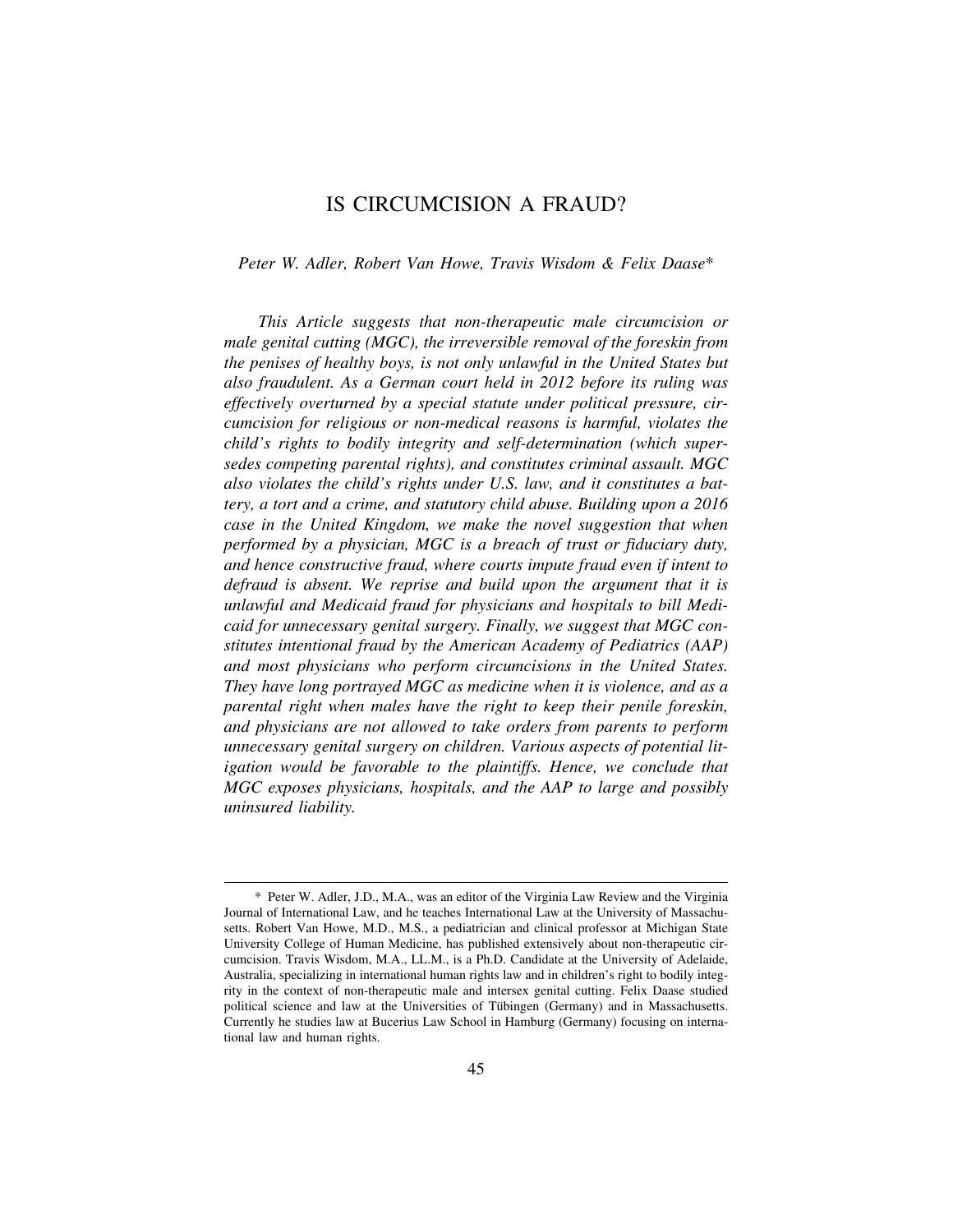\* \* \*

*This Article begins by suggesting that the arguments for leaving the foreskin of the penises of healthy boys alone, as physicians in most developed countries do, are convincing. It is better for the health of boys and men.*1 *It respects what boys would choose for themselves if able to choose.*2 *In any case, males, like females, have the ethical and legal right to remain genitally intact.*<sup>3</sup>

*Physicians are required to justify each medical intervention and to obtain the patient's consent to it whenever possible.*4 *The burden thus falls to physicians in the U.S., who are outliers in circumcising healthy boys, primarily at birth, to justify performing non-therapeutic circumcisions without consent, and thus to refute the arguments against circumcision.* 

*As the British physician Douglas Gairdner wrote in 1949, however, of all the many varied medical and trivial reasons that physicians had advanced for the practice from the mid-1800s to the mid-1900s, none were convincing.*5 *In 1999, the legal scholar Matthew Giannetti showed that the American Academy of Pediatricians (AAP) had made unscientific, negligent, and possibly intentionally fraudulent claims about the practice in order to perpetuate the circumcision industry for monetary gain.*6 *Medical experts,*7 *ethicists,*8 *and legal scholars*9 *have adjudged the AAP's most recent 2012 circumcision guidelines, which contain even more extravagant medical claims, to be unsustainable.* 

*We suggest that it will never be possible for physicians who circumcise and their medical associations to justify non-therapeutic circumcision without consent. It is violence, the opposite of medicine,*10 *and it crosses a line that physicians are not allowed to cross,*11 *regardless of* 

5 Douglas Gairdner, *The Fate of The Foreskin: A Study of Circumcision*, 2 BRIT. MED. J. 1433, 1433 (1949).

6 *See* Matthew R. Giannetti, Note, *Circumcision and the American Academy of Pediatrics: Should Scientific Misconduct Result in Trade Association Liability?*, 85 IOWA L. REV. 1507, 1553 (2000). 7 *See, e.g.,* Morten Frisch et al., *Cultural Bias in the AAP's 2012 Technical Report and* 

*Policy Statement on Male Circumcision*, 131 PEDIATRICS 796 (2013) [hereinafter *Frisch Cultural Bias*]. 8 *See, e.g.* Brian D. Earp, *The AAP Report on Circumcision: Bad Science + Bad Ethics* 

*= Bad Medicine*, CREATIVITY POST (Sept. 2, 2012), [https://www.creativitypost.com/article/](https://www.creativitypost.com/article) the\_aap\_report\_on\_circumcision\_bad\_science\_bad\_ethics\_bad\_medicine [hereinafter *Earp Bad Ethics*].

<sup>9</sup>*See infra* Part I. 10 *See infra* Introduction B.2. 11 *See infra* notes 126–128.

<sup>1</sup>*See infra* Introduction I.A. 2 *See infra* at note 48. 3 *See infra* Introduction Part I.B and Part I. 4 *See infra* note Part II.A.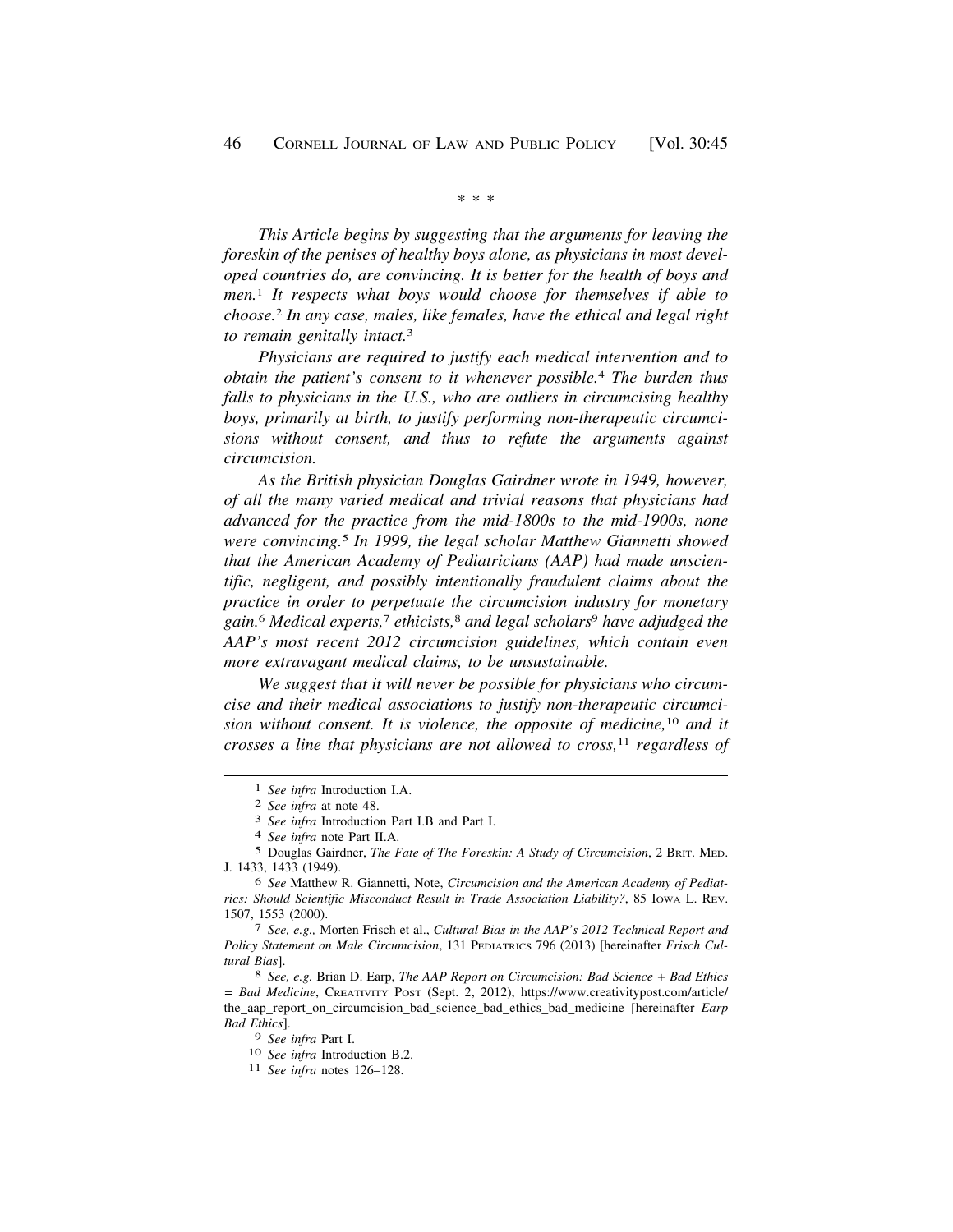*the many excuses advanced for it in the past, or that might be advanced for it in the future. Through unfair and deceptive conduct and fraudulent claims and omissions,*12 *physicians in the U.S. deceive parents about circumcision, and insofar as the parents are acting as legal proxies on behalf of and in place of their sons, the physicians also thereby also deceive the sons. With legally invalid parental permission in hand, they take the foreskin that boys have the legal right to keep and enrich themselves in the process.*<sup>13</sup>

*We show that circumcised boys and men, their parents, and the U.S. and state governments have several causes of action against the physician, the hospital, the American Academy of Pediatrics, and the American College of Obstetricians and Gynecologists for three types of fraud. We therefore suggest that circumcision is a complex, 150-year-old multibillion dollar-per-year fraud.* 

|          |                                               |                                                           | 48 |  |  |  |
|----------|-----------------------------------------------|-----------------------------------------------------------|----|--|--|--|
|          | A.                                            |                                                           | 48 |  |  |  |
|          |                                               | $\mathbf{1}$ .                                            | 48 |  |  |  |
|          |                                               | 2.                                                        | 50 |  |  |  |
|          | В.                                            | Ethical and Legal Background                              | 53 |  |  |  |
| L        | BATTERY AND CHILD ABUSE                       |                                                           |    |  |  |  |
|          | A.                                            | Unnecessary Surgery                                       | 55 |  |  |  |
|          | B.                                            | Unnecessary Genital Cutting                               | 58 |  |  |  |
| П.       | CLAIMS ARISING FROM BREACH OF TRUST           |                                                           |    |  |  |  |
|          | $A_{\cdot}$                                   |                                                           | 62 |  |  |  |
|          | $\overline{B}$ .                              | Constructive Fraud                                        | 66 |  |  |  |
|          | C.                                            |                                                           | 67 |  |  |  |
|          | D.                                            | Unfair and Deceptive Acts and Practices                   | 68 |  |  |  |
| III.     | CLAIMS ARISING FROM UNLAWFUL MEDICAID BILLING |                                                           |    |  |  |  |
|          | $\mathcal{A}_{\cdot}$                         | Unlawful Medicaid Billing                                 | 68 |  |  |  |
|          | R.                                            |                                                           | 70 |  |  |  |
| $IV_{-}$ | INTENTIONAL FRAUD                             |                                                           |    |  |  |  |
|          | $A_{-}$                                       |                                                           | 73 |  |  |  |
|          |                                               | $\mathbf{1}$ .<br>Early False Medical Claims              | 73 |  |  |  |
|          |                                               | 2.<br>Early Specious Claims                               | 76 |  |  |  |
|          |                                               | 3.<br>Early Unfair and Deceptive Practices                | 77 |  |  |  |
|          |                                               | Not Medically Justified<br>4.                             | 78 |  |  |  |
|          | B.                                            | Motives to Defraud Today                                  | 78 |  |  |  |
|          | $\mathcal{C}$ .                               | Intentional Fraud by the AAP in $2012$                    | 80 |  |  |  |
|          |                                               | Fraudulent Medical Claims and Omissions<br>$\mathbf{1}$ . | 81 |  |  |  |
|          |                                               | Material Omissions<br>a.                                  | 83 |  |  |  |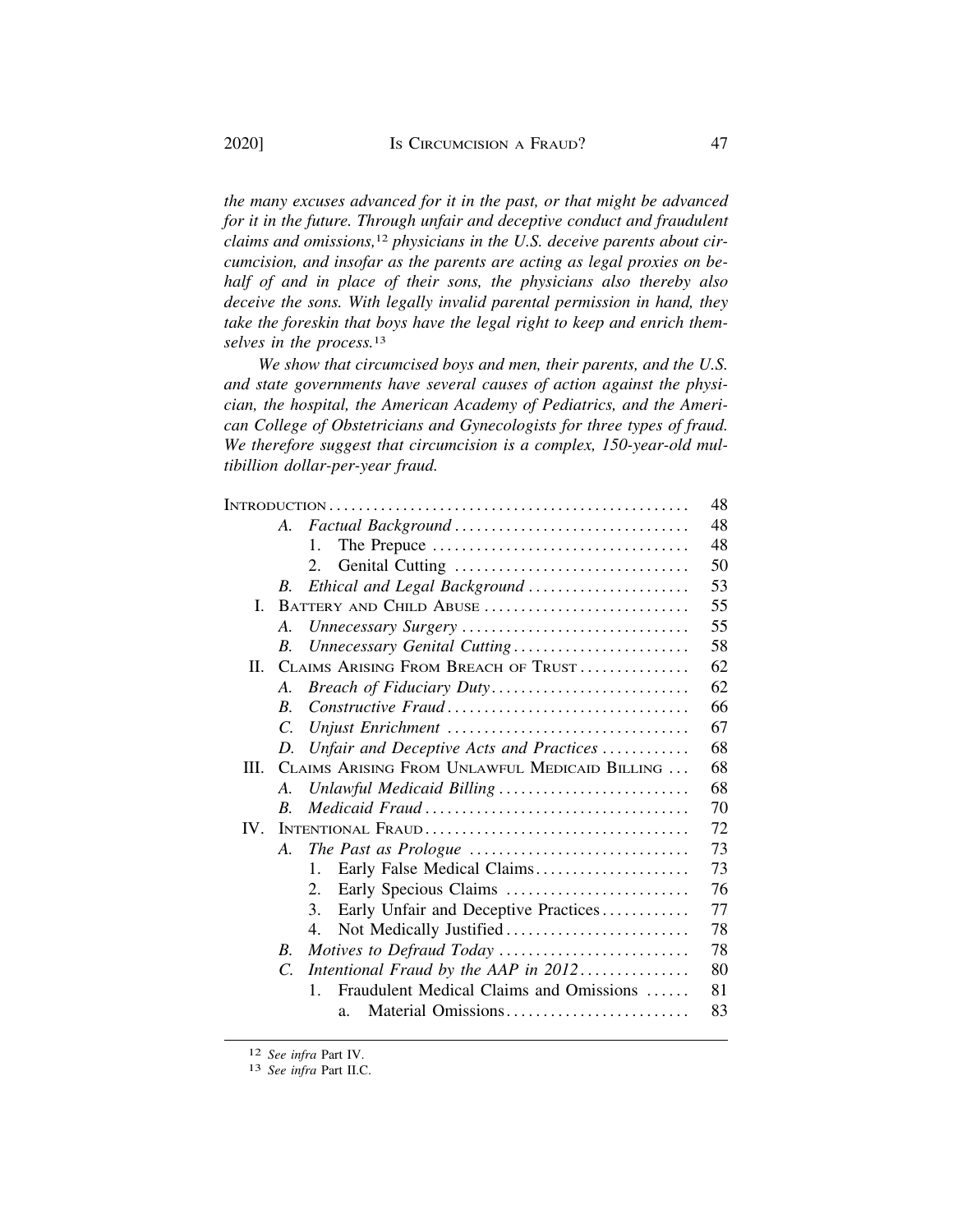<span id="page-3-0"></span>

|                                |                    |                                  | b.                                       | Undisclosed Disadvantages and Understated        |            |  |  |
|--------------------------------|--------------------|----------------------------------|------------------------------------------|--------------------------------------------------|------------|--|--|
|                                |                    |                                  |                                          |                                                  | 83         |  |  |
|                                |                    |                                  | $c_{\cdot}$                              | Exaggerated and Irrelevant Claims About          |            |  |  |
|                                |                    |                                  |                                          | Actual and Potential Medical Benefits            | 86         |  |  |
|                                |                    |                                  | d.                                       | Usually Not Performed for Medical Reasons        |            |  |  |
|                                |                    |                                  |                                          |                                                  | 90         |  |  |
|                                |                    | 2.                               |                                          | Fraudulent Legal Claims                          | 91         |  |  |
|                                |                    |                                  | a.                                       | "Parents Have the Right to Elect"                |            |  |  |
|                                |                    |                                  |                                          | Circumcision"                                    | 92         |  |  |
|                                |                    |                                  | $\mathbf{b}$ .                           | "Parents Will Need to Take Their Personal        |            |  |  |
|                                |                    |                                  |                                          | Preferences Into Account"                        | 93         |  |  |
|                                |                    |                                  | $\mathbf{c}$ .                           | "Parents Have the Right to Elect"                |            |  |  |
|                                |                    |                                  |                                          | Circumcision for Religious Reasons"              | 96         |  |  |
|                                |                    |                                  | d.                                       | "Physicians Are Allowed to Take Orders           |            |  |  |
|                                |                    |                                  |                                          | from Parents"                                    | 97         |  |  |
|                                | D.                 |                                  | Intentional Fraud by Many Physicians Who |                                                  |            |  |  |
|                                |                    |                                  |                                          |                                                  |            |  |  |
|                                |                    | 1.                               |                                          |                                                  | 98         |  |  |
|                                |                    | 2.                               |                                          |                                                  | 100        |  |  |
|                                |                    | 3.                               |                                          |                                                  | 101        |  |  |
|                                |                    |                                  |                                          | V. LITIGATING THE FRAUD CLAIMS                   | 102        |  |  |
|                                | А.                 |                                  |                                          | Easier than a Malpractice Suit                   | 103        |  |  |
|                                | $\boldsymbol{B}$ . |                                  |                                          | Longer Statute of Limitations                    | 103        |  |  |
|                                | C.                 | 104<br>Right to Summary Judgment |                                          |                                                  |            |  |  |
|                                | D.                 |                                  |                                          |                                                  | 104        |  |  |
|                                | E.                 |                                  |                                          | Damages May Be Large, Multiplied, and Uninsured. | 105<br>106 |  |  |
| CONCLUSION AND RECOMMENDATIONS |                    |                                  |                                          |                                                  |            |  |  |

#### **INTRODUCTION**

- *A. Factual Background* 
	- 1. The Prepuce

We claim that to be in perfect health is to have one's body and hence also one's genitals intact and fully functioning. Therefore, when living tissue is excised or a functional part of a person's body is removed—or in medical terms, amputated—from a healthy person's body, the person is no longer in perfect health. A California court observed in 2006 in *Tortorella v. Castro*, which concerned an adult who was subjected to unnecessary surgery, that it seems obvious that it is inherently injurious or harmful to needlessly go under the [knife.14](https://knife.14) The same reasoning applies to unnecessary male and female genital cutting (FGC), whether performed by laypeople, as has been the case from ancient

<sup>14</sup> Tortorella v. Castro*,* 140 Cal. Rptr. 3d. 853 (Cal. 2006).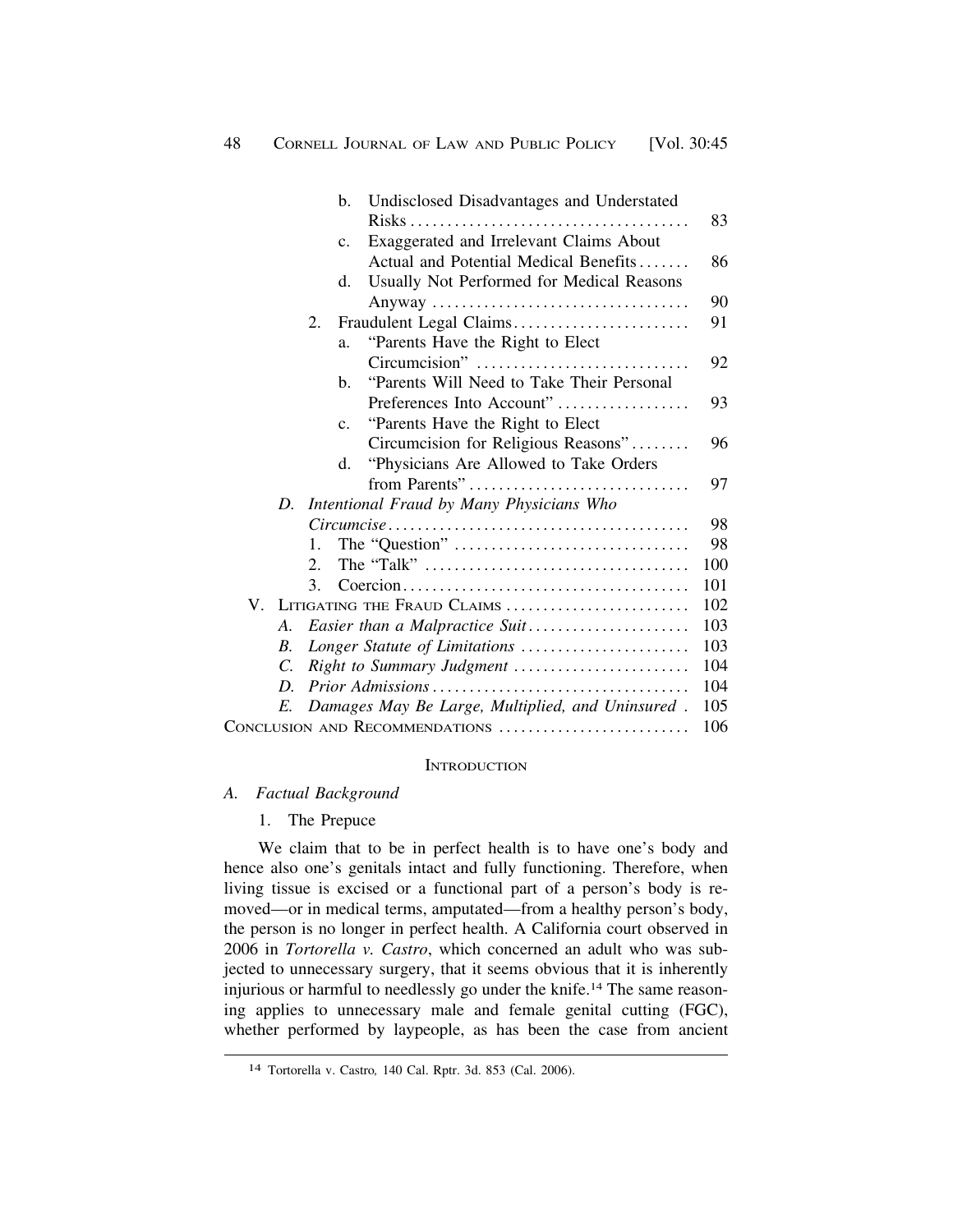times15 to the present, or by a physician, as is uncommon in the Western world<sup>16</sup> except in the United States, South Korea, and Israel.<sup>17</sup>

The prepuce, in males the foreskin of the penis and in females the clitoral hood, is a natural body part that has evolved over more than 65 million years,<sup>18</sup> and in neither sex is it a birth defect. The foreskin and the clitoral hood have many [similarities.19](https://similarities.19) Like the vulva, the penis is a complex, intimate body part of significant psychosexual importance. Both types of external genitalia have multiple components that function together as part of a coherent anatomical [system.20](https://system.20) Similar to the labia minora—which serve a protective and lubricating role, are elastic, and can be manipulated during sex, masturbation, and foreplay—the penile foreskin is an elastic sheath that protects and lubricates the penile glans,21 can be manipulated, and, as demonstrated by a study using objective methods for establishing sensory thresholds, it is the most sensitive part of the penis to light touch. "Circumcision ablates the most sensitive parts of the penis."22 The foreskin of the penis also has immunological [properties.23](https://properties.23) Researchers from Foregen, a biomedical company specializing in tissue regeneration, write,

17 MARIA OWINGS ET AL., TRENDS IN CIRCUMCISION FOR MALE NEWBORNS IN U.S. HOS-PITALS: 1979–2010, 1 (Nat'l Ctr. for Health Stat. ed. 2013) (finding U.S. circumcision rates of 64.9% in 1981 and 55.4% in 2007).

18 Christopher J. Cold & Kenneth A. McGrath, *Anatomy and Histology of the Penile and Clitoral Prepuce in Primates*, *in* MALE & FEMALE CIRCUMCISION 1, 1 (George C. Denniston et al. ed. 1999).

19 MOHAMED A. BAKY FAHMY, NORMAL AND ABNORMAL PREPUCE, 29–33, 67–85 (Springer ed. 2020); Laurence Baskin et al., *Development of the Human Penis and Clitoris*, 103 DIFFERENTIATION 74 (2018). CJ Cold & J. Taylor, *The prepuce*, BJU INT'L 83, Supp. 1 (1999).

20 *See* Baskin et al., *supra* note 19.

21 Cold and Taylor, *supra* note 19. "The outer epithelium has the protective function of internalising the glans (clitoris and penis), urethral meatus (in the male) and the inner preputial epithelium, thus decreasing external irritation or contamination . . . . The moist, lubricated male preputial sac provides for atraumatic vaginal intercourse."

22 Morris L. Sorrells et al., *Fine-touch Pressure Thresholds in the Adult Penis*, 99 BRIT. J. UROLOGY INT'L 864, 864 (2007) ("Circumcision ablates the most sensitive parts of the penis"); *contra* J.A. Bossio, C.F. Pukall & S.S. Steele, *Examining Penile Sensitivity in Neonatally Circumcised and Intact Men Using Quantitative Sensory Testing*, 195 J. UROLOGY 1848, 1848 (2016); *but see* Brian D. Earp, *Infant Circumcision and Adult Penile Sensitivity: Implications for Sexual Experience*, 7 TRENDS UROLOGY & MEN'S HEALTH 17, 17 (2016).

23 MOHAMED A. BAKY FAHMY, NORMAL AND ABNORMAL PREPUCE 65, 68–69 (Springer ed. 2020) ; P.M. Fleiss et al., *Immunological Functions of the Human Prepuce*, 74, SEXUALLY TRANSMITTED INFECTIONS 364, 364 (1998).

<sup>15</sup> W.D. Dunsmuir & E.M. Gordon, *The History of Circumcision*, 83 BRIT. J. UROL. INT'L 1, 1 (1999) (circumcision may date back  $15,000$  years).

<sup>16</sup> Christopher Ingraham, *Americans Truly Are Exceptional—at Least When it Comes to Circumcision*, WASH. POST: WONK BLOG (May 26, 2015), [https://www.washingtonpost.com/](https://www.washingtonpost.com) news/wonk/wp/2015/05/26/americans-truly-are-exceptional-at-least-when-it-comes-to-circumcision/ ("Most Western European countries . . . have [circumcision] rates less than 20 percent.").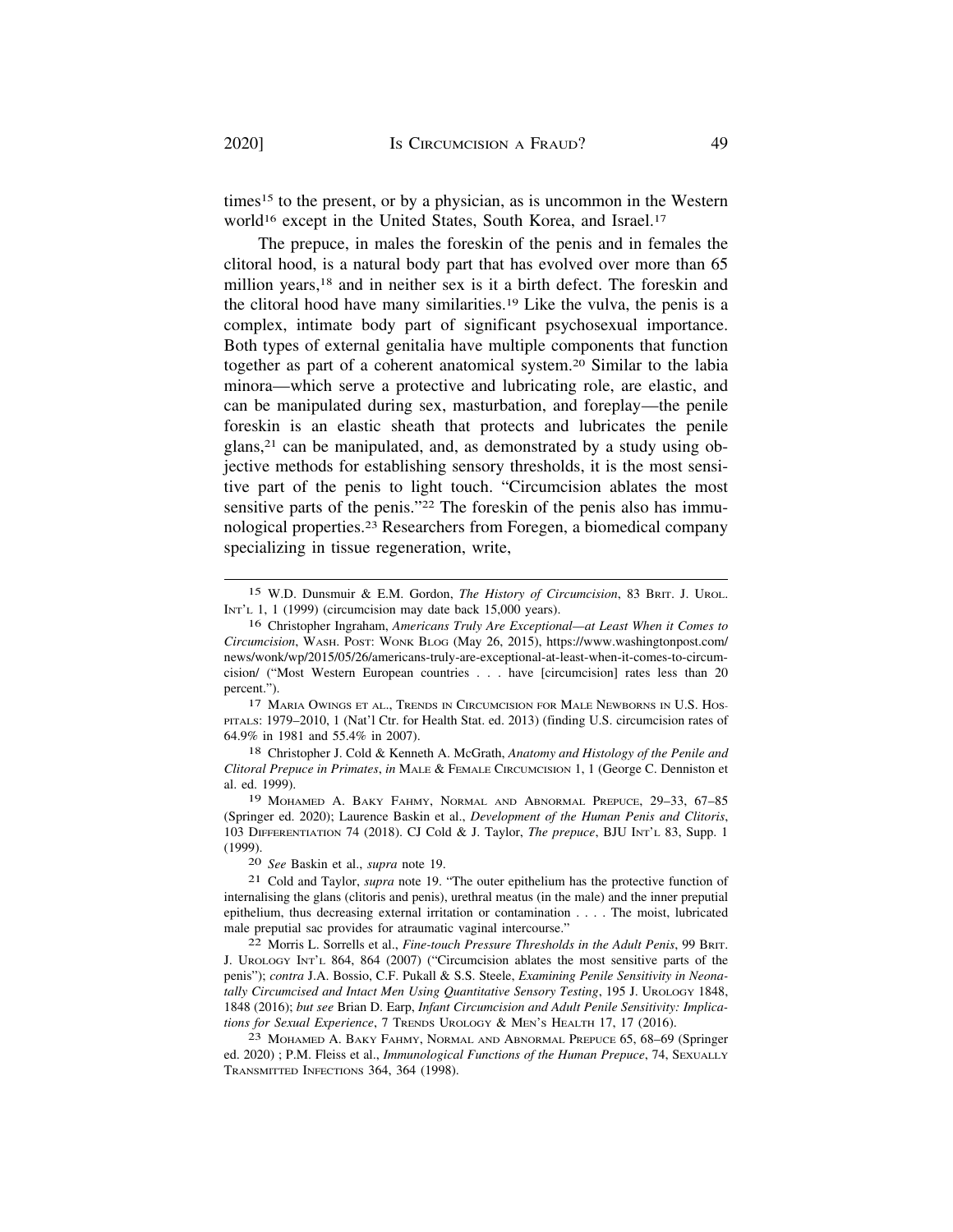<span id="page-5-0"></span>Few parts of the human anatomy can compare to the incredibly multifaceted nature of the human foreskin. At times dismissed as 'just skin,' the adult foreskin is, in fact, a highly vascularized and densely innervated bilayer tissue, with a surface area of up to  $90$   $\text{cm}^2$ , and potentially larger. On average, the foreskin accounts for 51% of the total length of the penile shaft skin and serves a multitude of functions. The tissue is highly dynamic and biomechanically functions like a roller bearing; during intercourse, the foreskin 'unfolds' and glides as abrasive friction is reduced and lubricating fluids are retained. The sensitive foreskin is considered to be the primary erogenous zone of the male penis and is divided into four subsections: inner mucosa, ridged band, frenulum, and outer foreskin; each section contributes to a vast spectrum of sensory pleasure through the gliding action of the foreskin, which mechanically stretches and stimulates the densely packed corpuscular receptors (citation and footnotes [omitted\).24](https://omitted).24)

As stated, by our definition, to be in perfect health males and females must have intact genitalia (including the prepuce). Moreover, insofar as the prepuce is highly erogenous, serves multiple functions, and gives pleasure throughout a person's sex life, it is very good for physical and mental health.

2. Genital Cutting

The Greeks posited that a circumcised penis is a deviation from the natural, defective, and [disfigured.25](https://disfigured.25) Today as well, when healthy, living tissue is excised, or a functional part of a person's body is removed such as the prepuce, a person is, by our definition, no longer in perfect health. Genital cutting, including the cutting or removal of the clitoral or penile foreskin, began as pre-historic rituals<sup>26</sup> often tied to painful rites of passage,<sup>27</sup> and also served other social purposes from the marking of slaves

<sup>24</sup> Valeria Purpura et al., *The Development of a Decellularized Extracellular Matrix–Based Biomaterial Scaffold Derived from Human Foreskin for the Purpose of Foreskin Reconstruction in Circumcised Males*, 9 J. TISSUE ENG'G 1 (2018).

<sup>25</sup> Frederick M. Hodges, *The Ideal Prepuce in Ancient Greece and Rome: Male Genital Aesthetics and Their Relation to Lipodermos, Circumcision, Foreskin Restoration, and the Kynodesme*, 75 BULL. HIST. MED., 375 (2001).

<sup>26</sup> John P. Warren & Jim Bigelow, *The Case Against Circumcision*, BRIT. J. SEXUAL MED. 6, 6 (1994) ("[M]any writers have suggested that it was a sacrificial rite."); John C. Caldwell et al., *Male and Female Circumcision in Africa From a Regional to a Specific Nigerian Examination*, 44 Soc. Sci. & Med. 1181, 1184 (2000).<br><sup>27</sup> DAVID L. GOLLAHER, CIRCUMCISION: A HISTORY OF THE WORLD'S MOST CONTROVER-

SIAL SURGERY 3 (Basic Books ed. 2000) ("Within the magico-religious framework of Egyptian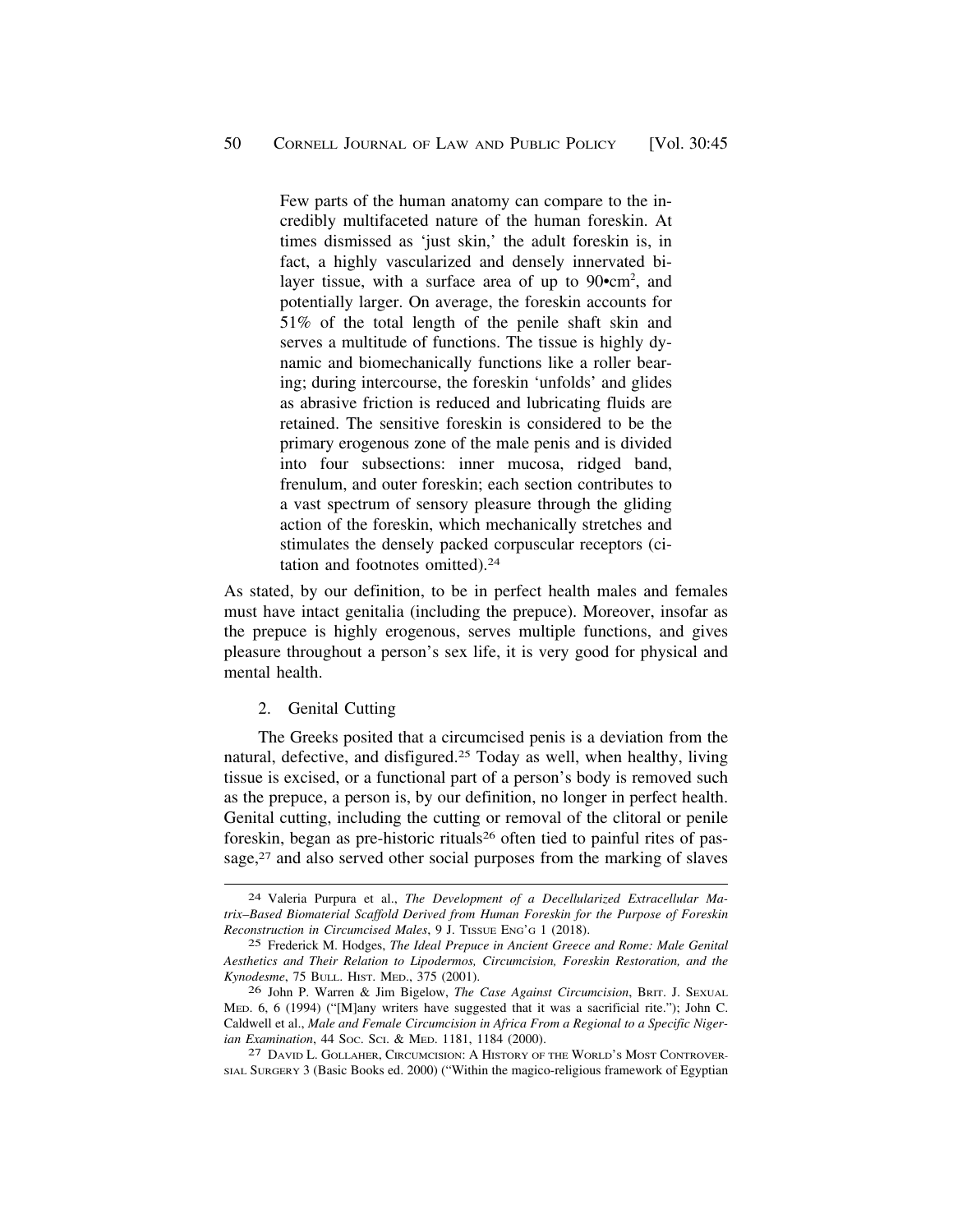to the suppression of [sexuality.28](https://sexuality.28) Thus, both male genital cutting and female genital cutting are analogous and both are [violence.29](https://violence.29) The rate of bleeding, infection, and death from both would have been high in ancient [times.30](https://times.30) Both continue to be performed to this day primarily for religious, cultural, and other reasons having nothing to do with medicine.<sup>31</sup> When performed in *non-sterile* settings by untrained practitioners, severe medical complications can occur for both types of cutting,32 and as the AAP observed in 2012, male circumcision also can be fatal.<sup>33</sup> Among the Xhosa of South Africa, for example, many boys die each year from their harsh circumcision initiation rites, with numerous penile amputations.<sup>34</sup>

The assumption is widespread in the United States that MGC, when performed by licensed medical professionals in a *sterile* hospital environment, is painless, safe, and harmless, but these assumptions are untrue.<sup>35</sup> Even when performed by licensed medical professionals in a sterile hospital environment, MGC and FGC, the latter of which has been performed at least once recently in the U.S.,<sup>36</sup> are still painful, and MGC is often performed on newborn boys without using pain [relief.37](https://relief.37) Both MGC and FGC carry the risk of many complications. The American Academy of Pediatrics (AAP) stated in 1975 that male "circumcision predisposes to meatitis," may result in meatal stenosis, and that, "[t]he immediate hazards of circumcision of the newborn include local infection which

29 *See*, *e.g.*, J. Steven Svoboda, *Circumcision of male infants as a human rights violation*, BRIT. MED. J. (2016) ("infant circumcision is a violent act" performed without medical justification or consent); *see also* William E. Brigman, *Circumcision as Child Abuse: The Legal and Constitutional Issues*, 23 J. FAM. L. 337, 337 (1985) (calling male and female circumcision mutilation).

30 *Circumcision Deaths*, CIRCUMCISION INFORMATION AND RESOURCE PAGES (Aug. 16, 2013), <http://www.cirp.org/library/death>/.

31 Andrew L. Freedman, *The Circumcision Debate: Beyond Benefits and Risks*, 137 PE-DIATRICS 1, 1 (2016).

32 Aaron J. Krill et. al., *Complications of Circumcision,* 11 Scientific World Journal 2458, 2458 (2011).

33 American Academy of Pediatrics, Task Force on Circumcision, *Technical Report – Male Circumcision*, 130 PEDIATRICS e756, e774 n.213 (2012) [hereinafter *2012 AAP Technical Report*].

34 S.M. Mogotlane et al., *Mortality and Morbidity Among Traditionally Circumcised Xhosa Boys in the Eastern Cape Province, South Africa*, 27 CURATIONIS 57 (2004).

35 Krill et al., *supra* note 32, at 2462–43.

36 *See* Pam Belluck, *Michigan Case Adds U.S. Dimension to Debate on Genital Mutilation*, N.Y. TIMES (June 10, 2017), <https://www.nytimes.com/2017/06/10/health/genital-mutila>tion-muslim-dawoodi-bohra-michigan-case.html ("As more details emerge about the first-ever charges of female genital mutilation in the United States . . .").

<sup>37</sup> Barbara Brady-Fryer et al., *Pain Relief for Neonatal Circumcision*, 18 COCHRANE SYS-TEMATIC REV. (July 19, 2004), [https://www.cochranelibrary.com/cdsr/doi/10.1002/14651858.](https://www.cochranelibrary.com/cdsr/doi/10.1002/14651858) CD004217.pub2/full.

science and medicine, circumcision apparently was a ritual marking the passage from youth to manhood.")

<sup>28</sup> Dunsmuir & Gordon, *supra* note 15.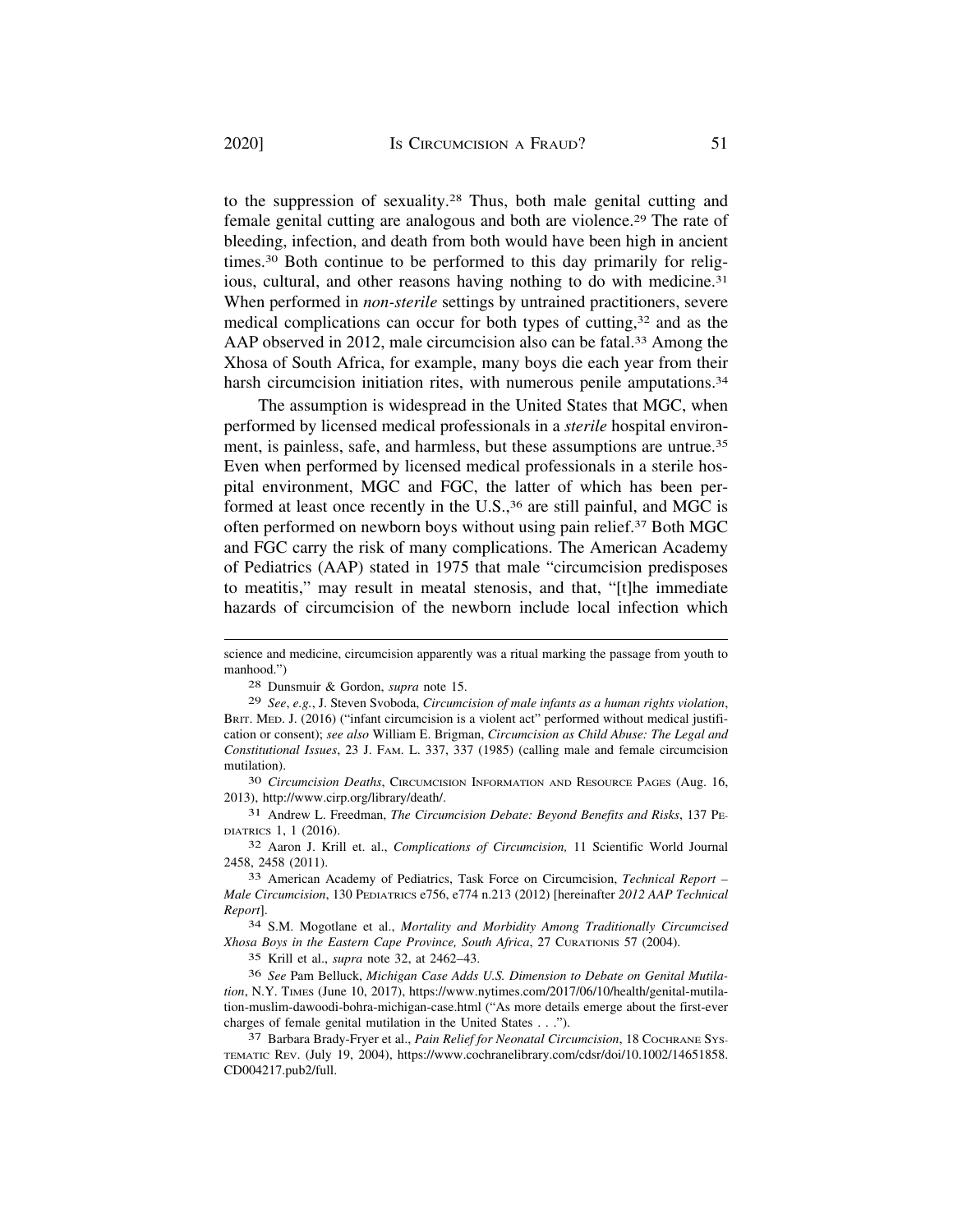may progress to septicemia, significant hemorrhage, and mutilation."38 MGC can be fatal even when performed in a sterile setting.<sup>39</sup> It causes sexual harm40 by removing nerves that would otherwise be susceptible to stimulation during sexual activity and by destroying how the foreskin normally moves and functions. MGC also radically alters the appearance of the penis, and leaves a scar as evidence of the [wound.41](https://wound.41) As discussed below, even granting the AAP's disputed claims that MGC slightly reduces the absolute risk of some diseases, most of which occur in adulthood, it has no meaningful or net potential medical benefit in childhood, and boys are not at risk of adult diseases. Even taking adult diseases into account, it is unlikely that a man will benefit from it on balance; and any potential medical benefit that it might have in adulthood can be easily achieved without any pain or risk and without the loss of the [foreskin.42](https://foreskin.42)  MGC can cause psychological harm as well.<sup>43</sup>

It is safe to say that people do not want to be operated on without their consent when they are healthy, and about 30% of adults seek a second opinion to ensure that a recommended surgery is needed.<sup>44</sup> Men with intact penises typically assign positive value to the foreskin,<sup>45</sup> and historically some have regarded it as a highly valued body part.<sup>46</sup> Indeed, healthy men in Western countries rarely volunteer to have the foreskin of their penis [removed.47](https://removed.47) Infants cry with piercing screams while being cir-

40 Brian Earp, *Female Genital Mutilation and Male Circumcision: Toward an Autonomy-Based Ethical Framework*, 2015 DOVEPRESS 89, <https://www.dovepress.com/female-gen>ital-mutilation-and-male-circumcision-toward-an-autonomy-bas-peer-reviewed-article-MB.

41 *See* Tim Hammond & Adrienne Carmack, *Long-term adverse outcomes from neonatal circumcision reported in a survey of 1,008 men: an overview of health and human rights implications*, 21 INT'L J. HUM. RTS. 189, 195 (2017).

42 *See infra* Part IV.C.1.c.

43 Gregory J. Boyle et al., *Male Circumcision: Pain, Trauma and Psychosexual Sequelae*, 7 J. HEALTH PSYCH. (2002)*; see also* Tim Hammond & Adrienne Carmack, *Long-Term Adverse Outcomes from Neonatal Circumcision Reported in a Survey of 1,008 Men: An Overview of Health and Human Rights Implications*, 21 INT'L J. HUM. RTS. 189 (2017).

44 *Five Things You May Not Know About Second Opinions, from the Harvard Health Letter,* HARVARD HEALTH PUBLISHING (Oct. 2011), [https://www.health.harvard.edu/press\\_re](https://www.health.harvard.edu/press_re)leases/five-things-you-may-not-know-about-second-opinions.

45 Peter J. Ball, *A Survey Of Subjective Foreskin Sensation in 600 Intact Men*, *in* BODILY INTEGRITY AND THE POLITICS OF CIRCUMCISION 177–88 (George C. Denniston et al., eds.).

46 ROBERT DARBY, A SURGICAL TEMPTATION: THE DEMONIZATION OF THE FORESKIN AND THE RISE OF CIRCUMCISION IN BRITAIN 24 (University of Chicago Press) (2005) (hereinafter *Darby Temptation*).

47 J. Steven Svoboda, *Nontherapeutic Circumcision of Minors as an Ethically Problematic Form of Iatrogenic Injury*, AMA J. ETHICS: MED. & SOC. (Aug. 2017), https://

<sup>38</sup> H.C. Thompson et al., *Report of the Ad Hoc Task Force on Circumcision*, 56 PEDIAT-RICS 610, 611 (1975) [hereinafter *1975 AAP Statement*].

<sup>39</sup> A 2018 article showed that in a sterile hospital setting in the United States, every 49,166 circumcisions resulted in one death. B.D. Earp, V. Allareddy & A. T. Rotta, *Factors Associated with Early Deaths Following Neonatal Circumcision, 2001-2010*, 57 CLINICAL PE-DIATRICS, 1532 (2018).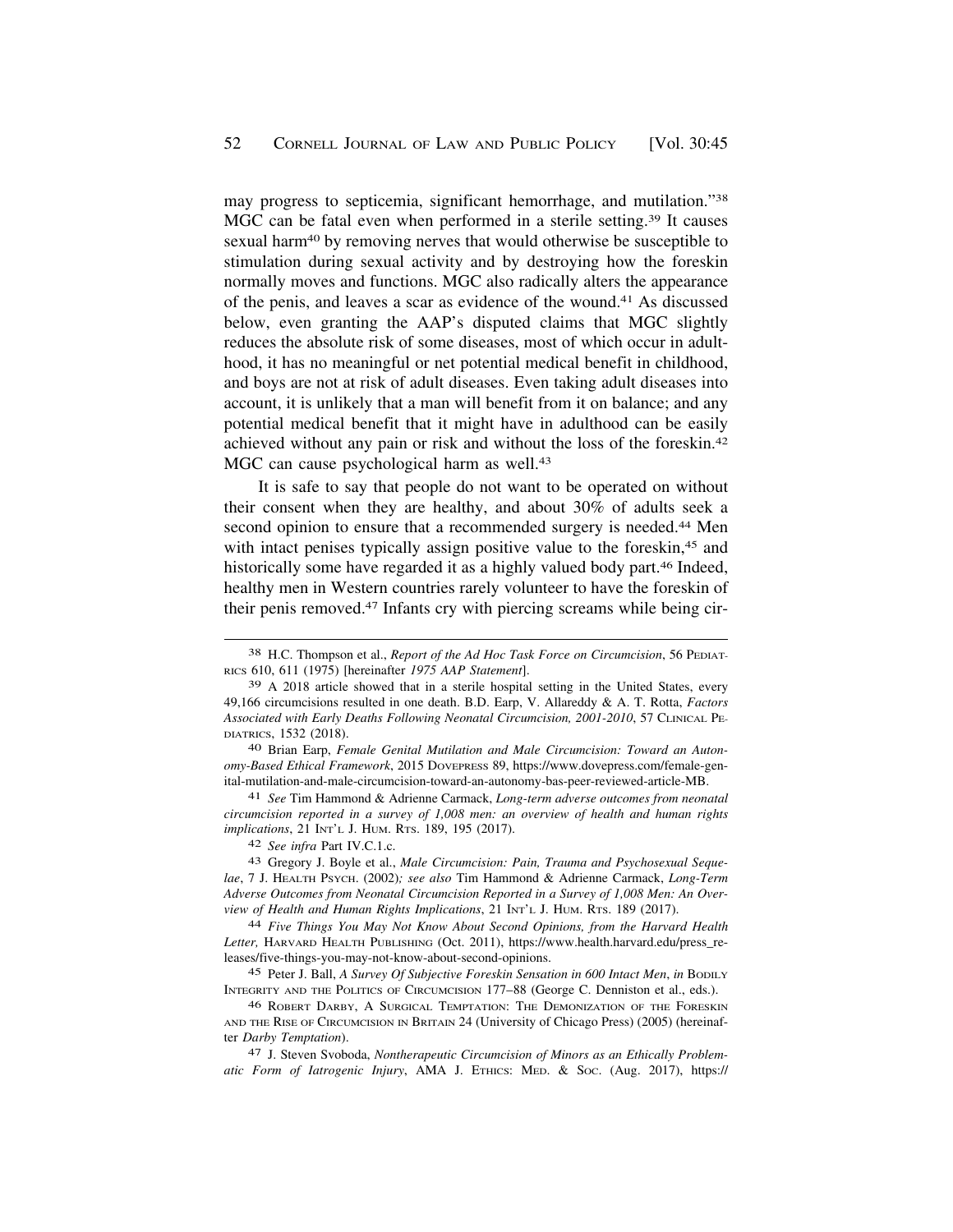cumcised, even when anesthetic is provided, and they need to be physically restrained during the operation by a "circumstraint" device, <sup>48</sup> and thus they object to it. It can be inferred that if given the choice and developmentally able to make it, boys would typically choose, as genitally intact men do, to keep the foreskin of their penis and not to undergo a painful, risky, unnecessary, and irreversible penile procedure.

### *B. Ethical and Legal Background*

Medically unnecessary surgery in the U.S., which includes unnecessary genital surgery, is proscribed by several rules and opinions of the American Medical Association Code of Medical Ethics,<sup>49</sup> and by the fundamental principles of medical ethics, namely autonomy, non-maleficence, beneficence, and [justice.50](https://justice.50) When performed non-consensually on a minor, genital cutting preempts and undermines the individual's future bodily autonomy with respect to a special, very personal, and indeed "private part" of his body.<sup>51</sup> MGC violates the ethical rule of proportionality whereby, when treatment is needed, there must be an acceptable balance between the likelihood of benefit and the risk of harm.<sup>52</sup> Indeed, ethical rules require that physicians, "provide guidance about what they consider the optimal course of action for the patient based on the physician's objective professional judgment", and that they consider and discuss treatment alternatives including the risks, benefits and costs of

50 *See* T.L. BEAUCHAMP & J.F. CHILDRESS, PRINCIPLES OF BIOMEDICAL ETHICS, OXFORD UNIVERSITY PRESS (6th ed. New York: 2008).

51 Brian D. Earp & Rebecca Steinfeld, *Genital Autonomy and Sexual Well-Being*, 10 CURRENT SEXUAL HEALTH REP. 7; Kate Goldie Townsend, *The Child's Right to Genital Integrity*, 20 PHIL. & SOC. CRITICISM 1 (2019).

[journalofethics.ama-assn.org/article/nontherapeutic-circumcision-minors-ethically-problem](https://journalofethics.ama-assn.org/article/nontherapeutic-circumcision-minors-ethically-problem)atic-form-iatrogenic-injury/2017-08.

<sup>48</sup> RONALD GOLDMAN, CIRCUMCISION: THE HIDDEN TRAUMA 20–24 (1997).

<sup>49</sup> Sharon P. Douglas, REPORTS OF THE COUNCIL ON ETHICAL AND JUDICIAL AFFAIRS, 142 (American Medical Association, 2012 Annual Meeting) ("There is broad consensus that physicians should first take medical need into consideration when making recommendations and providing care. Physicians are expected to refrain from offering or acceding to patients' requests for interventions or diagnostic tests that are medically unnecessary (E-2.19, 'Unnecessary Medical Services') or that cannot reasonably be expected to benefit the patient (E-2.035, 'Futile Care')."). "Opinion 2.19, 'Unnecessary Medical Services,' states, 'Physicians should not provide, prescribe, or seek compensation for services that they know are unnecessary.' F. Lagay, *Case 5.1: Futile Care—An Inoperable Cancer*, AMA J. ETHICS (Jan. 2005). AMA Opinion 4.04 states, "Treatment or hospitalization that is willfully excessive or inadequate constitutes unethical practice . . . In a situation where the economic interests of the hospital are in conflict with patient welfare, patient welfare takes priority." *See also AMA Code of Medical Ethics' Opinions of the Physician as a Businessperson*, AMA J. ETHICS (2013).

<sup>52</sup> Göran Hermerén, *The Principle of Proportionality Revisited: Interpretations and Application,* 15 MED. HEALTH CARE AND PHILOS. 373, 374 (2012). *See also* Ungar-Sargon E., *On the impermissibility of infant male circumcision: a response to Mazor,* 41 J. MED. ETHICS 186 (2013).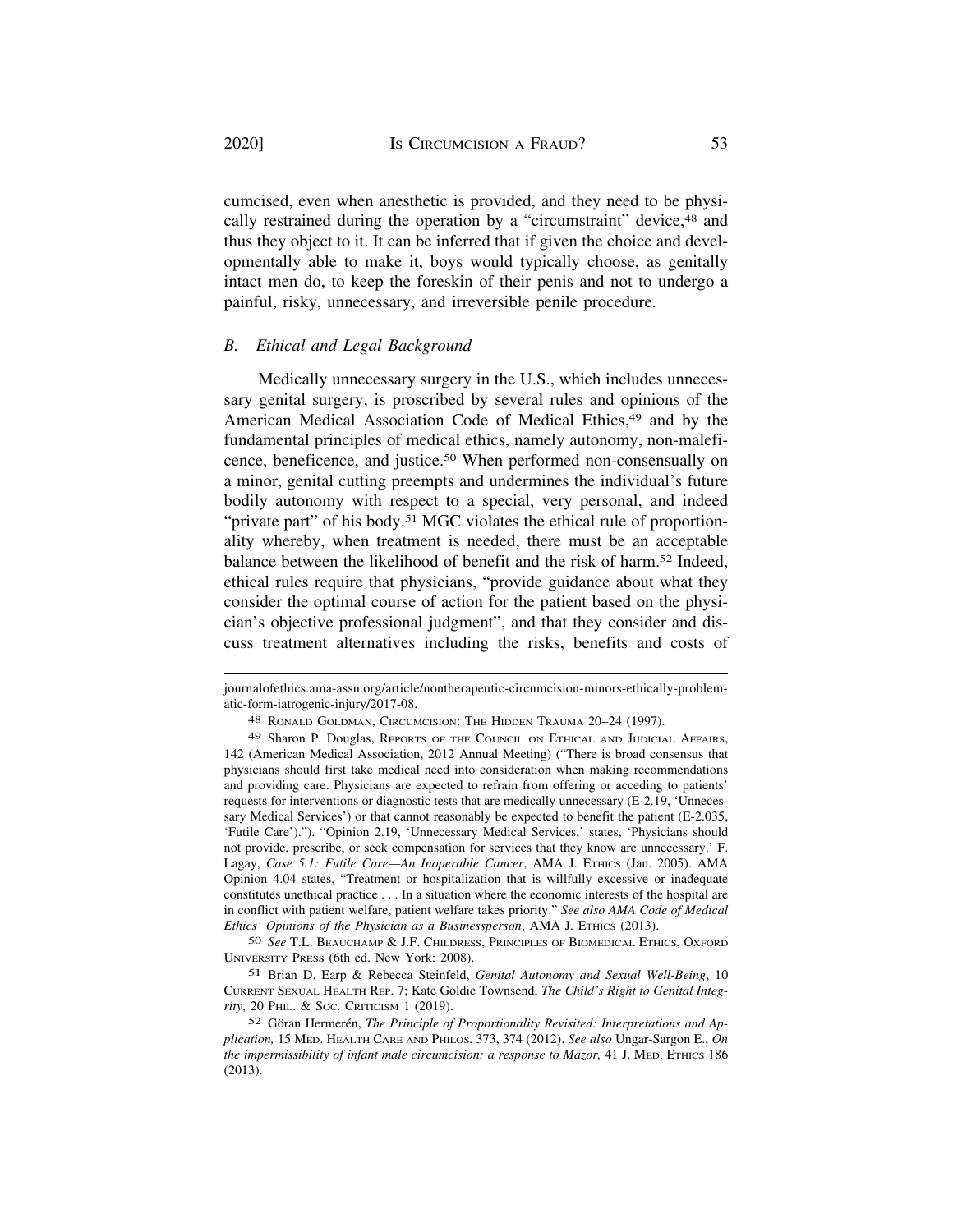forgoing [treatment.53](https://treatment.53) In addition, physicians should, "in general [prefer] alternatives that will not foreclose important future choices by the adolescent and adult the patient will become."54 MGC also violates the rule of justice: it targets vulnerable boys who cannot object;55 it unfairly precludes boys and men from deciding the fate of their own foreskin; and since medically unnecessary FGC of all types, including minor forms, is illegal in the United States and most of the world, MGC unfairly discriminates against males. If physicians adhered to the ethical rules enumerated above they would not invite parents to make the circumcision decision, but rather they would determine that the optimal course of action is to leave the foreskin of healthy boys alone, and that is what they would recommend.

Since unnecessary surgery is definitionally harmful and unethical, it is also unlawful. American case law shows that adults subjected to unnecessary surgery have causes of action for battery, breach of fiduciary duty, and often fraud in inducing [consent.56](https://consent.56) In *Lloyd v. Kramer*, for example, the court allowed an adult subjected to unnecessary foot surgery to proceed to trial on those causes of [action.57](https://action.57) As detailed below, it also is unlawful to bill Medicaid for unnecessary surgery as Medicaid only pays for medically necessary [surgery.58](https://surgery.58)

What about minors subjected to medically unnecessary genital surgery? The genitals are widely considered to deserve special protection by law from non-consensual interference, whether by touching or cutting. For example, some states have extended the statute of limitations for the sexual abuse of minors.<sup>59</sup> Since 1985,<sup>60</sup> legal scholars have been arguing that MGC is unlawful as well.61 As discussed in Parts I and II below, courts in Europe are reaching the same conclusion. This Article suggests that boys and men subjected to MGC have the same causes of action as adults subjected to unnecessary non-consensual surgery.

57 *Id.* 

58 *See infra* Part III.

59 *See, e.g.*, Mass. Gen. Laws Ann. ch. 260 § 2A; *see also* Brussels Collaboration on Bodily Integrity, *Medically Unnecessary Genital Cutting and the Rights of The Child: Moving Toward Consensus*, 19 AM. J. BIOETHICS, 17, 17–28 (2019).

<sup>53</sup> AMA CODE OF MEDICAL ETHICS, Rule 1.1.3(b) Patient Rights.

<sup>54</sup> AMA CODE OF MEDICAL ETHICS, Rule 2.2.1 Pediatric Decision Making.

<sup>55</sup> Darby R., *Targeting patients who cannot object? Re-examining the case for non-therapeutic infant circumcision,* SAGE OPEN 1–16 (June 2016), [https://journals.sagepub.com/doi/](https://journals.sagepub.com/doi) full/10.1177/2158244016649219.

<sup>56</sup> Lloyd v. Kramer, 503 S.E.2d 632, 635 (Ct. App. Ga. 1998).

<sup>60</sup> *See, e.g.,* Brigman, *supra* note 29; Shea Lita Bond, *Female Circumcision Laws and the Equal Protection Clause*, 32 JOHN MARSHALL L. REV. 353 (1999); and Giannetti, *supra*  note 6.

<sup>61</sup> *See generally Circumcision Legal Issues*, CIRCUMCISION INFO. RES. PAGE (Sept. 30, 2013), <http://www.cirp.org/library/legal>/.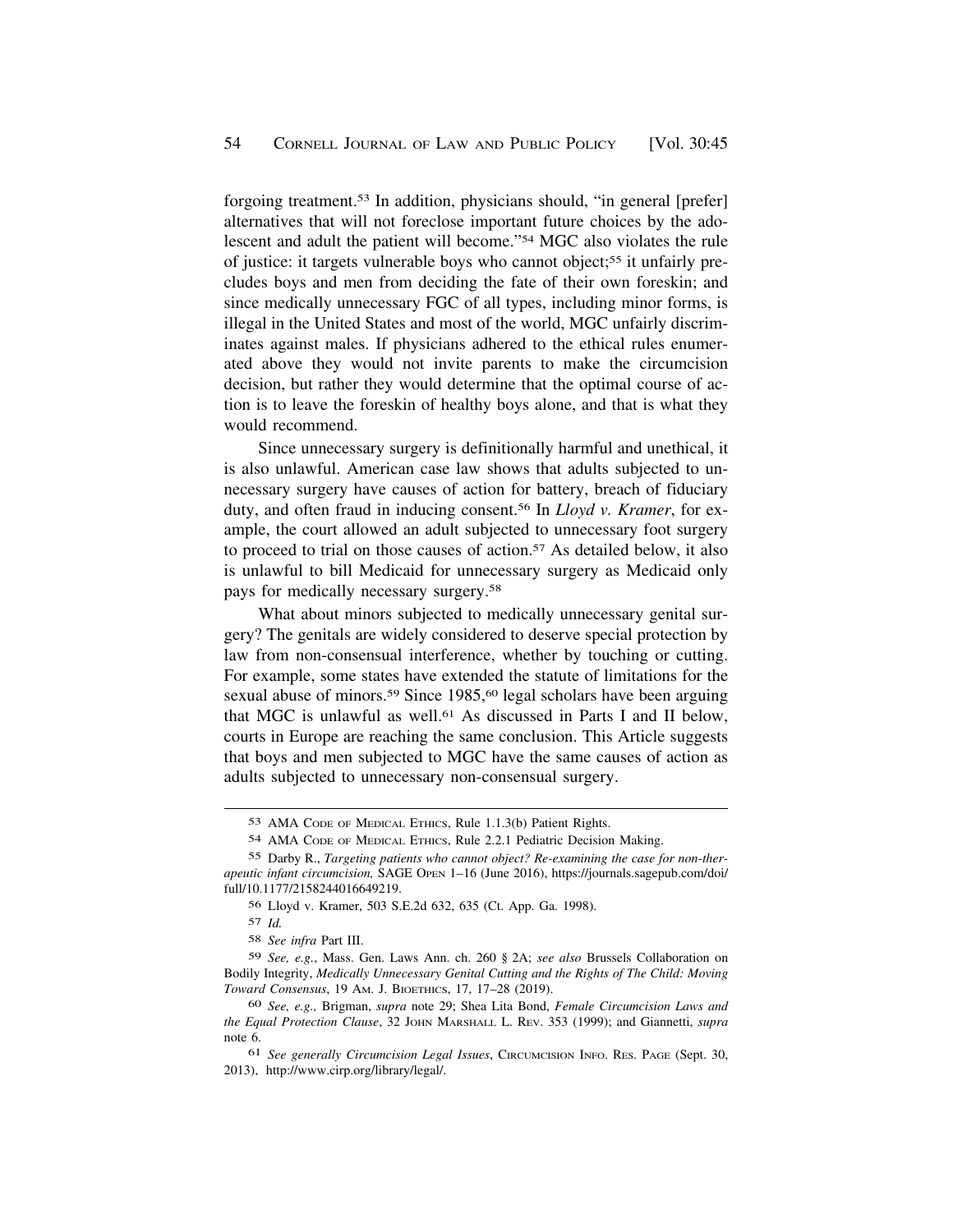The Article is organized as follows. Part I of the Article suggests that MGC constitutes battery and child abuse under U.S. law. Part II makes the novel suggestion that MGC is a breach of trust, giving rise to the causes of action of breach of fiduciary duty and hence constructive fraud, unjust enrichment, and in some states, unfair and deceptive practices. Part III suggests that it is unlawful and Medicaid fraud for physicians and hospitals to bill Medicaid for unnecessary genital surgery, and for the American Academy of Pediatrics to encourage such billing. We suggest for the first time that circumcised males are entitled to summary judgment on the battery, child abuse, breach of fiduciary duty, and constructive fraud claims. In addition, the U.S. government, state governments, and taxpayers in some states are entitled to summary judgment on claims against Medicaid officials for failing to do their duty to stop paying physicians' claims for unnecessary genital surgery. Part IV suggests that MGC constitutes intentional fraud on the part of the AAP and most physicians who circumcise. Part V suggests that litigation considerations are favorable to the plaintiffs and adverse to the U.S. medical profession.

### I. BATTERY AND CHILD ABUSE

This Part first shows that unnecessary, non-consensual surgery on adults constitutes a battery. This takes parents and religion out of the equation. It then shows that the same reasoning applies to MGC and FGC, which constitute a battery and child abuse.

### *A. Unnecessary Surgery*

A Mississippi Appeals Court stated in 2006 that "[s]urgery deals with the diagnosis and treatment of *injury, deformity, and disease*  through an operation or procedure." Thus, patients subjected to surgery, which involves the destruction of tissue, must have a medical condition requiring treatment. "A patient sees a surgeon because there is *the need for an invasive procedure*. . . . [T]he surgeon determines whether a surgical procedure is *medically necessary*," (emphasis [added\).62](https://added).62) Setting aside cosmetic surgery with fully informed adult consent, there are three types of unnecessary surgery: surgery that is not needed; surgery that is not medically indicated; and surgery that is not in the best interest of a patient because a more conservative treatment alternative [exists.63](https://exists.63) Unnecessary surgery is considered to be a serious violation of a physician's license to practice medicine. For example, Florida medical guidelines prohibit "a procedure that is medically unnecessary or otherwise unre-

<sup>62</sup> Meeks v. Miller, 956 So. 2d 942, 947 (Ct. App. Miss. 2006).

<sup>63</sup> Philip F. Stahel et al., *Why Do Surgeons Continue to Perform Unnecessary Surgery?*, 11 PATIENT SAFE SURGERY 1, 1 (2017).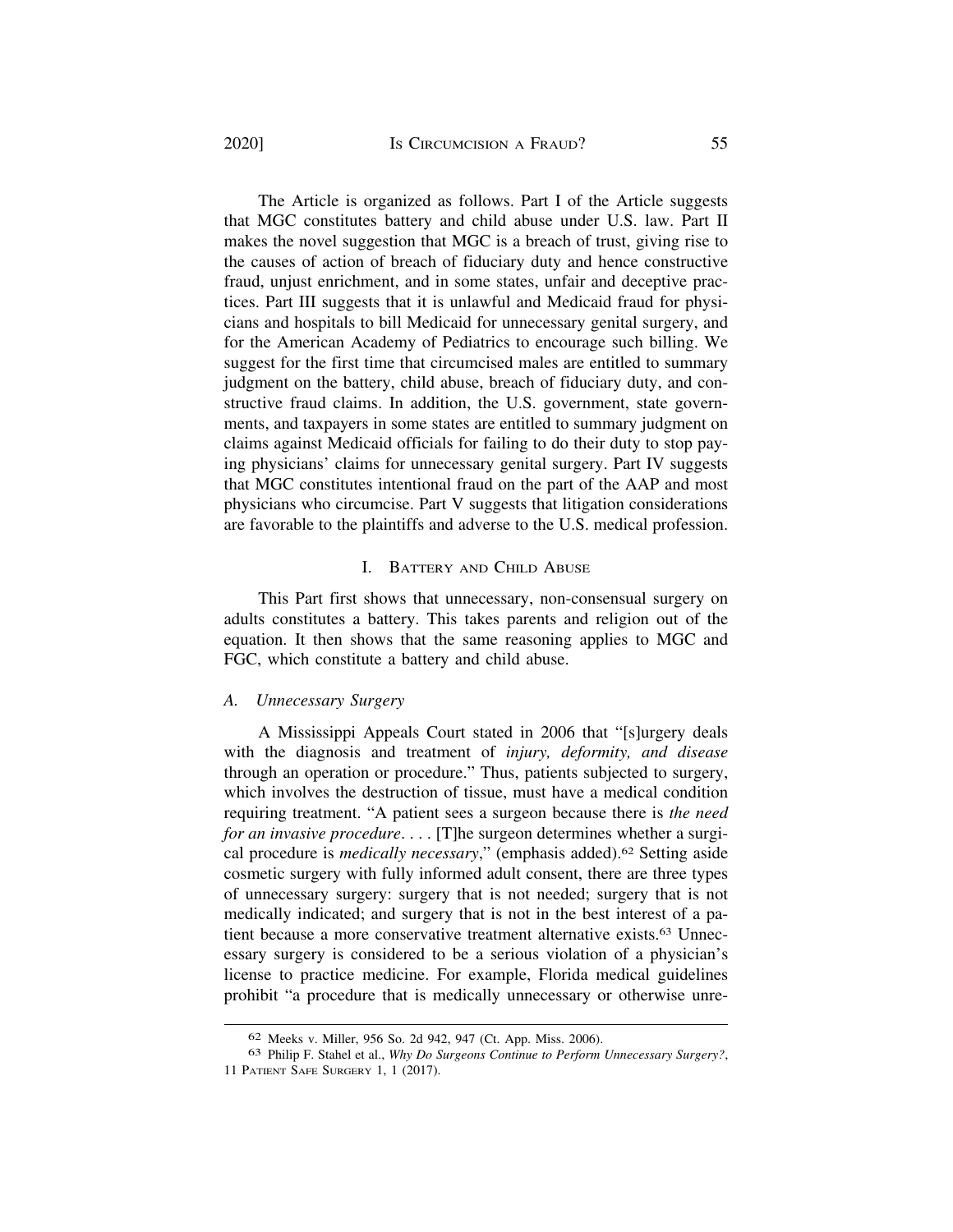lated to the patient's diagnosis or medical condition."64 Massachusetts worker's compensation regulations require reporting physicians for discipline "who have engaged in a pattern of abuse such as . . . [u]nnecessary surgery."<sup>65</sup> Illinois law provides a form to report claims against physicians arising from unnecessary [surgery.66](https://surgery.66) 

Unnecessary non-consensual surgery in the United States also violates every individual's inalienable common law rights, derived from the English common law. Chapter I of William Blackstone's Commentaries, "Of the Absolute Rights of Persons"67 provides that the rights of the people are to be preserved inviolate: "The right of personal security consists in a person's legal and uninterrupted enjoyment of his life, his limbs, his body, his health, and his reputation." A person's body is "entitled by the same natural right to security from the corporal insults of menaces, assaults, beating, and wounding; though such insults amount not to destruction of life or member," and to "[t]he preservation of a man's health from such practices as may prejudice or annoy it."68

Next to personal security, the law of England "preserves the personal liberty of individuals."<sup>69</sup> This right to liberty or freedom is sometimes referred to in the United States as the right to self-determination, autonomy, or [privacy.70](https://privacy.70) In 1891, the United States Supreme Court in *Union Pacific Railway Company v. Botsford* affirmed these rights, stating,

> No right is held more sacred, or is more carefully guarded, by the common law, than the right of every individual to the possession and control of his own person, free from all restraint or interference of others, unless by clear and unquestionable authority of law. . . . 'The right to one's person may be said to be a right of complete immunity: to be let alone.'71

The legal right to be left alone is analogous to the ethical rule of nonmaleficence, while the legal right to self-determination is analogous to the ethical rule of [autonomy.72](https://autonomy.72) These legal rights are the founding

<sup>64 64</sup> FL ADC 64B8–8.001 (Fl. Disciplinary Guidelines).

<sup>65 243</sup> Mass. Code Regs. 2.14.

<sup>66 40</sup> Ill. Reg. 928, exhibit B, code 260.

<sup>67</sup> WILLIAM BLACKSTONE, COMMENTARIES ON THE LAW OF ENGLAND 125 (1769), https:// [www.gutenberg.org/files/30802/30802-h/30802-h.htm#Page\\_117](www.gutenberg.org/files/30802/30802-h/30802-h.htm#Page_117). 68 *Id.* 

<sup>69</sup>*Id.* 70 *See, e.g.,* Roe v. Wade, 410 U.S. 113, 152 (1973) ("[T]he Court has recognized that a right of personal privacy, or a guarantee of certain areas or zones of privacy, does exist under the Constitution.")<br>
<sup>71</sup> Union Pacific Ry. Co. v. Botsford, 141 U.S. 250, 251 (1891).<br>
<sup>72</sup> R. Gillon, *Ethics Needs Principles—Four Can Encompass the Rest—and Respect for* 

*Autonomy Should Be "First Among Equals*", 29 J. MED. ETHICS. 307, 310. (2003).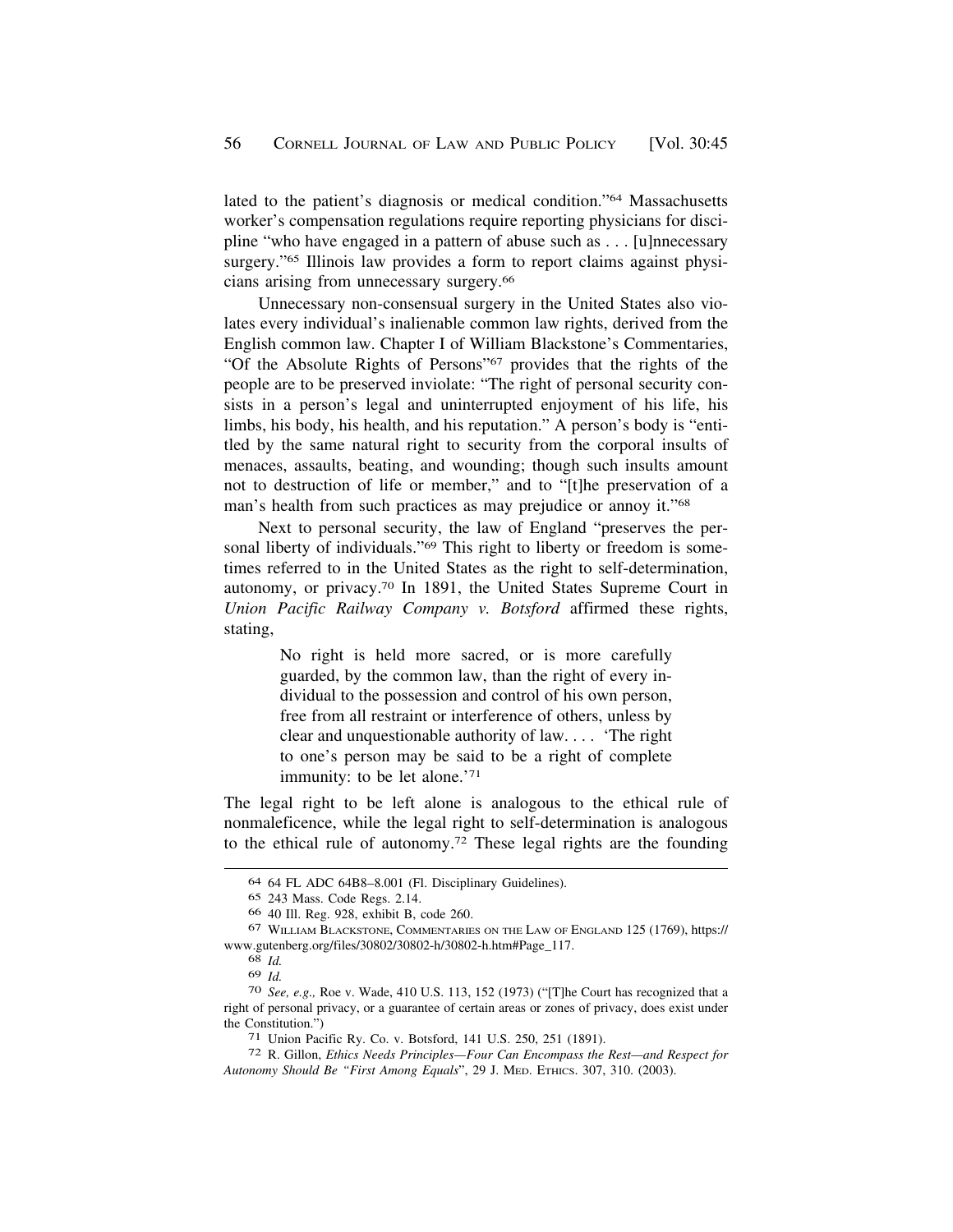principles in the United States Constitution and U.S. state constitutions,73 which are recognized by all democratic countries, codified in some of their constitutions, and recognized as international law.74

Boyle *et al.* observed in 2000 that, "the general rule in English criminal law, and reflected in other common law jurisdictions [including the United States], is that any application of force, no matter how slight, is prima facie an assault."75 In common law jurisdictions including the United States, assault is usually paired with battery, which technically under U.S. law is the act that causes the physical harm.76 Svoboda, Van Howe, and Dwyer wrote in 2000, "The common law has always recognized battery – violation of a person's right to be free from unwanted touching – as a civil and criminal wrong." $77$ 

As stated, in 1998 in *Lloyd v. Kramer*, involving unnecessary foot surgery on an adult, the Georgia Court of Appeals allowed the plaintiff's battery claim to proceed to [trial.78](https://trial.78) Similarly in the context of children, in *Williamson v. State of Texas*, involving unnecessary surgery on a child that caused serious bodily injury, a physician testified that "unnecessary surgeries do not constitute reasonable medical care."79 The Texas court held that the physician's use of a scalpel constituted use of a deadly weapon in violation of a Texas criminal child abuse statute.<sup>80</sup> Following this logic, unnecessary surgery today, like unnecessary genital cutting from ancient times to the present, is violence and it constitutes a prima face case of assault and battery. Cosmetic surgery on an adult is as well, but the violence is justified by the fully informed consent of the person being subjected to it.

<sup>73</sup> *See, e.g.*, MASS. CONST. art. CVI. Christyne Neff writes, "American constitutional and common law principles incorporate these concepts of physical liberty and bodily integrity in a wide array of legal principles, each of which affirms the central importance of a citizen's bodily integrity . . . In addition to its common law roots, the right to be free from an invasion of bodily integrity by the state has found support in the First, Fourth, Fifth, and Fourteenth Amendments of the Constitution." Christyne L. Neff, *Woman, Womb, and Bodily Integrity*, 3 YALE J. L. & FEMINISM 326, 328–29, 337 (1991).

<sup>74</sup> *See, e.g.*, Gw. CONSTITUTION art. 11 ("Everyone shall have the right to inviolability of his person, without prejudice to restrictions laid down by or pursuant to Act of Parliament."); Eur. Conv. On H.R. (*following T3.4 – BAS*) Art. 5(1) ("Everyone has the right to liberty and security of the person.").

<sup>75</sup> Gregory J. Boyle et al., *Circumcision of Healthy Boys: Criminal Assault?*, 7 J.L. MED. 301 (2000).

<sup>76</sup> Johnson v. United States, 559 U.S. 133, 139 (2010) (stating that at common law, even the slightest offensive touching constituted a battery); *see also Assault and Battery*, LEGAL INFO. INST., [https://www.law.cornell.edu/wex/assault\\_and\\_battery.](https://www.law.cornell.edu/wex/assault_and_battery) 77 J. Steven Svoboda et al., *Informed Consent for Neonatal Circumcision: An Ethical* 

*and Legal Conundrum*, 17 J. CONTEMP. HEALTH L. & POL'Y 61 (2000) [hereinafter *Svoboda Informed Consent*]. 78 Lloyd v. Kramer, 503 S.E.2d 632, 635 (Ct. App. Ga. 1998).

<sup>79</sup> Williamson v. State, 356 S.W.3d 1, 15 (Ct. App. Tx. 2010).

<sup>80</sup> *Id.* at 27.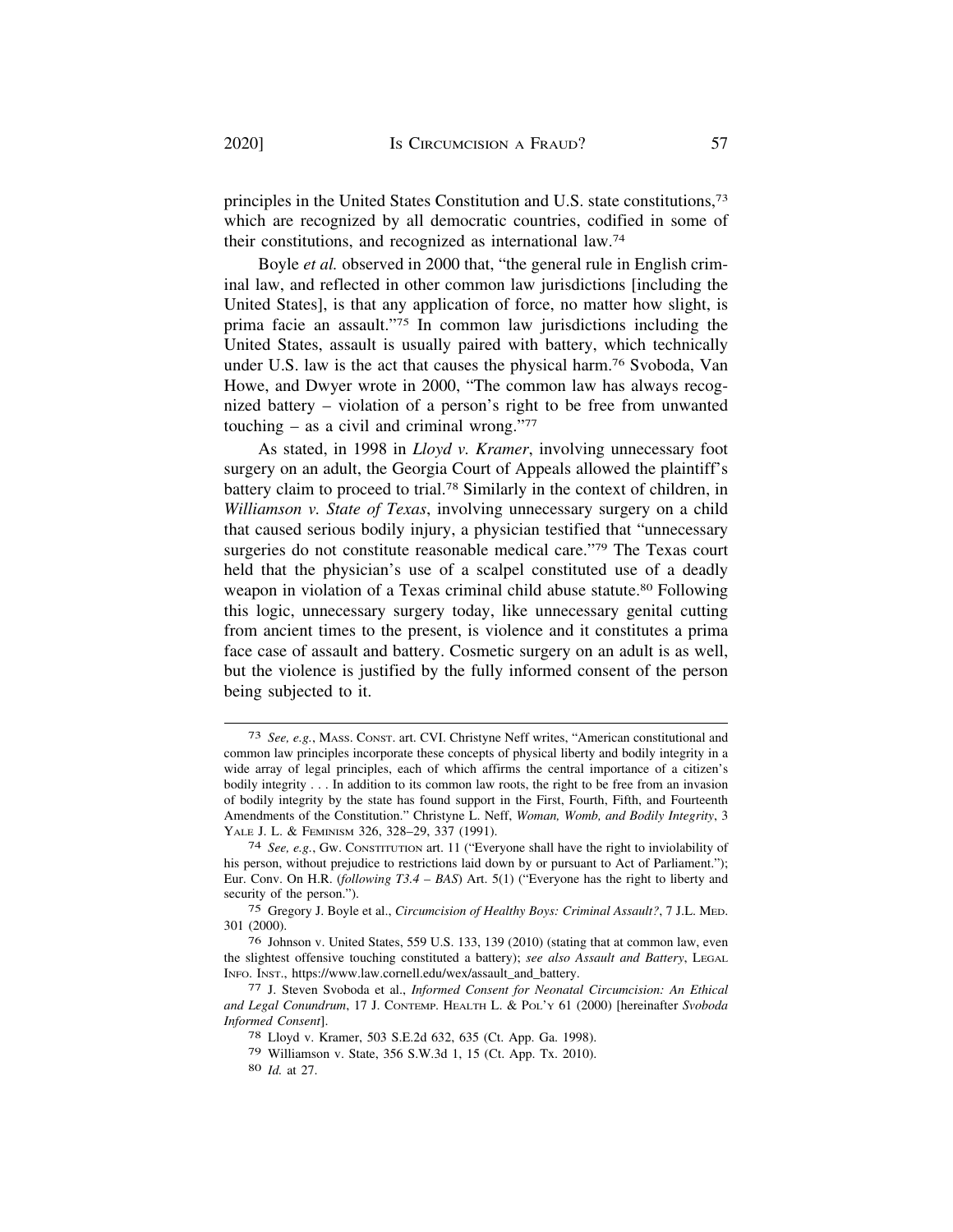### <span id="page-13-0"></span>*B. Unnecessary Genital Cutting*

In 1996, when the United States Congress made female genital cutting (FGC), which it called female genital mutilation, a federal statutory crime,81 Congress made findings that FGC was already unlawful:

> The Congress finds that—(1) the practice of female genital mutilation is carried out by members of certain cultural and religious groups within the United States; (2) the practice of female genital mutilation often results in the occurrence of physical and psychological health effects that harm the women involved; (3) *such mutilation infringes upon the guarantees of rights secured by Federal and State law, both statutory and constitutional*; . . . (5) the practice of female genital mutilation can be prohibited without abridging the exercise of any rights guaranteed under the first amendment to the Constitution or under any other law.82

FGC also violates the black letter law of the U.S. child abuse statutes.<sup>83</sup> Physicians are required to report suspected cases of child abuse.<sup>84</sup>

In 1985, the legal scholar William Brigman showed that MGC also violates the criminal child abuse statutes in every U.S. state. He reasoned,

> [C]hild abuse, commonly defined as the intentional, nonaccidental use of physical force that result in injury to a child, is universally proscribed by state law. The California law is typical: '[C]hild abuse' means a physical injury which is inflicted by other than accidental means on a child by another person. . . . Since [male] circumcision is not medically warranted, has no significant physiological benefits, is painful because it is performed without anesthesia and leaves a wound in which urinary salts

<sup>81 18</sup> U.S.C. § 116. In 2018, a federal judge ruled the ban unconstitutional for failure to protect children on a nondiscriminatory basis. United States v.Nagarwala, 350 [F.Supp.3d](https://F.Supp.3d) 613, 618 (E.D. Mich. 2018), appeal dismissed, No. 19-1015, 2019 WL 7425389 (6th Cir. Sept. 13,

<sup>2019). 82</sup> Omnibus Consolidated Appropriations Act of 1997, Pub. L. No. 104-208, § 645, 709–10 (emphasis added) [hereinafter *Notes*]. 83 SHELDON SILVER & ROGER GREEN, A GUIDE TO NEW YORK'S CHILD PROTECTIVE

SERVICES SYSTEM, 9 (2001) (defining "abused child" in New York as when a parent or other person legally responsible for a child's care, such as a physician, "inflicts or allows to be inflicted upon the child physical injury . . . which causes or creates a substantial risk of death, serious or protracted disfigurement, protracted impairment of physical or emotional health or protracted loss or impairment of the function of any bodily organ" and a sex offense against the child). 84 *Id.* at 11.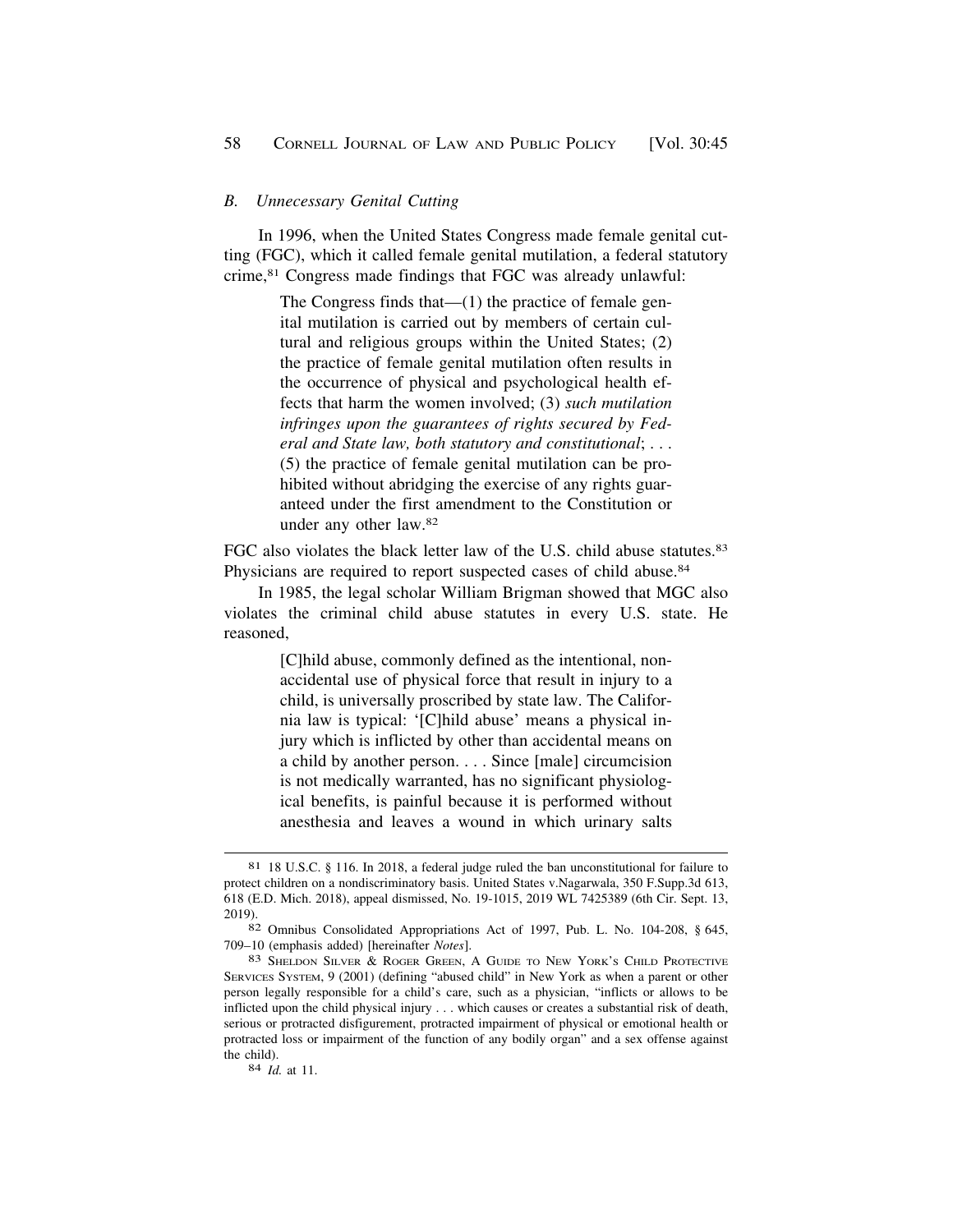burn, carries a significant risk of surgical complications, including death, and deforms the penis, it would seem that as a nonaccidental physical injury, it is properly included in the definition of child [abuse.85](https://abuse.85)

Moreover, because MGC permanently disfigures the penis compared to its intact state, disables the motile functions of the foreskin visa-vis the rest of the penis, and carries many minor and serious medical ` risks up to and including death, it creates a risk of harm, it constitutes a harm, and in at least some states meets the definition of a substantial harm or serious bodily injury, in violation of state child abuse statutes.<sup>86</sup> As recently as 2015, a senior British judge held that any form of female genital mutilation constitutes "significant harm" under the United Kingdom Children Act 1989. He reasoned that because some forms of female genital mutilation, such as pricking or nicking of the vulva or partial removal of the clitoral prepuce, are less invasive than male circumcision, male circumcision constitutes a "significant harm" as well.87 When harm is significant, the damages are higher in a civil lawsuit and when criminally prosecuted the prison term is longer.<sup>88</sup>

In 1997, the ethicist Margaret A. Somerville, "characterized male circumcision as 'technically criminal assault' under the Canadian criminal code."89 In 1997, Christopher Price<sup>90</sup> similarly reasoned that because the practice is non-therapeutic, invasive, irreversible, and major surgery with serious potential risks, it could be regarded as a violation of the common law assault provisions of Australia's Queensland Criminal Code.91 This has been clearly established in the case of FGC, including minor forms that are less invasive than penile circumcision. Price observed, as discussed below,<sup>92</sup> that appeals to religion do not count as an

<sup>85</sup> Brigman, *supra* note 29.

<sup>86</sup> *See, e.g.,* Mass. Gen. Laws Ann. ch. 265, § 13L ("Whoever wantonly or recklessly engages in conduct that creates a substantial risk of serious bodily injury or sexual abuse to a child or wantonly or recklessly fails to take reasonable steps to alleviate such risk where there is a duty to act shall be punished by imprisonment in the house of correction for not more than 21/2 years. . . . 'Serious bodily injury' [is] bodily injury which results in a permanent disfigurement, protracted loss or impairment of a bodily function, limb or organ, or substantial risk of death").

<sup>87</sup> Re B and G (Children) [2015] EWFC 3 LJ13C00295, 9, 22 [hereinafter UK Case].

<sup>88</sup> *See* Mass. Gen. Laws Ann. ch. 265, § 13J(a)–(b) (establishing a prison term of "not more than fifteen years" for assault causing "substantial bodily injury" to a child, compared to five years for more minor assaults).

<sup>89</sup> *Circumcision: Legal Issues*, CIRCUMCISION INFO. RES. PAGE (Sept. 30, 2013), http:// <www.cirp.org/library/legal>/.

<sup>90</sup> Christopher Price, *Male Circumcision: An Ethical and Legal Affront*, 128 BULL. MED. ETHICS 13 (1997).

<sup>91</sup> *Circumcision of Male Infants Research Paper*, QUEENSLAND L. REFORM COMM'N (1993).

<sup>92</sup> Price, *supra* note 90.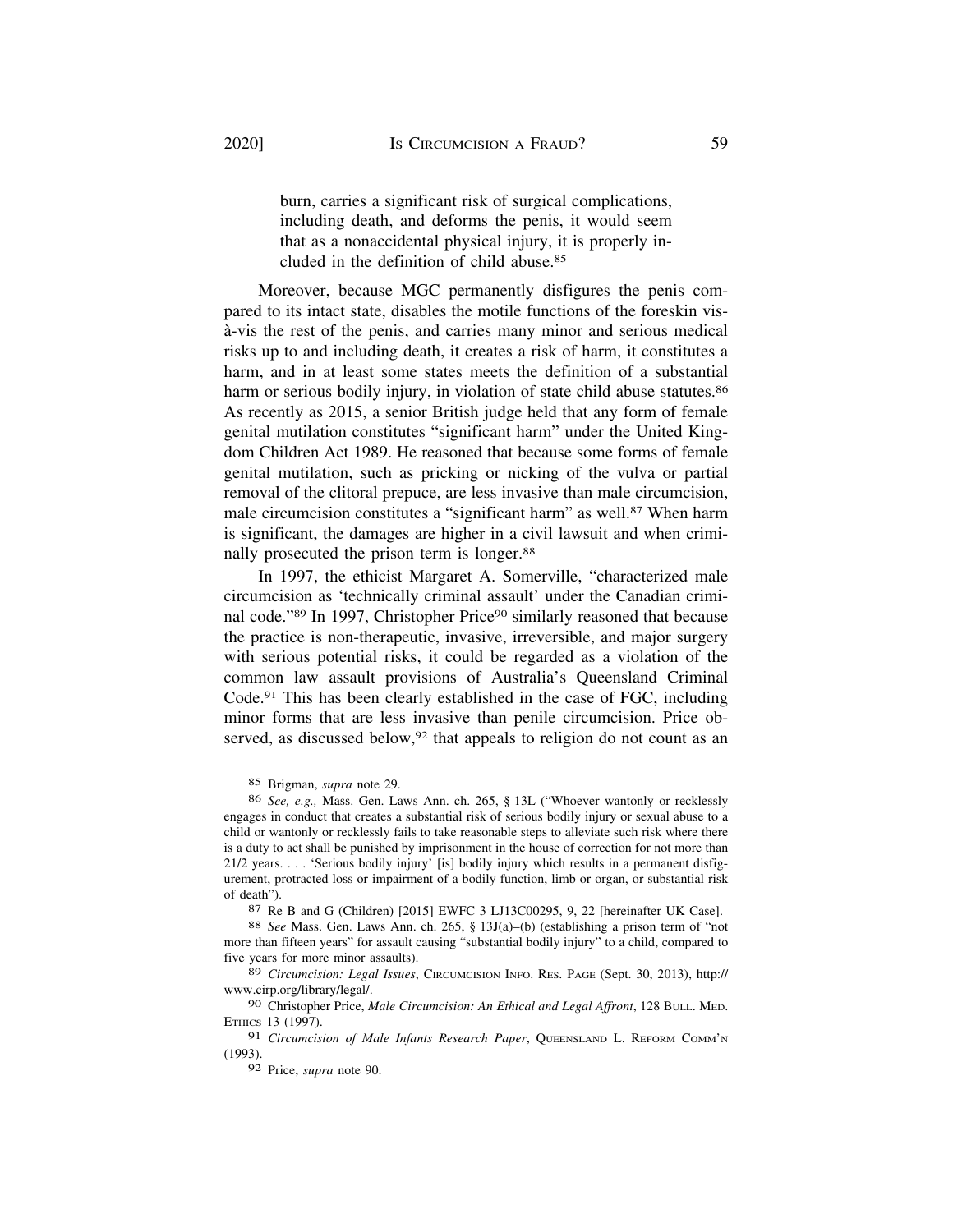excuse under Western law.93 He concluded, "[n]on-therapeutic circumcision is clearly discriminatory, unethical and illegal. Its pre-historic origins, and its kinship with subincision and other forms of penile mutilation, show its essential barbarity. It should no longer be tolerated, despite its religious overtones."94

Legal scholars have thus shown that MGC constitutes a battery,95 which is a tort and a crime,<sup>96</sup> and criminal statutory child abuse,<sup>97</sup> and that it violates children's civil and human rights under U.S. and international law.98 "There is no reason, other than cultural bias, why the current child abuse laws and laws prohibiting female circumcision are not applied to those performing involuntary male circumcision."99 The International Council on Violence Against Children has stated that "non-consensual, non-therapeutic circumcision of boys, whatever the circumstances, constitutes a gross violation of their rights, including the right to physical integrity, to freedom of thought and religion and to protection from physical and mental violence."100 The Swedish Paediatric Society has called infant male circumcision an "assault on these boys."101 Thus, American society has in effect been giving physicians who circumcise a pass to cause significant harm and bodily injury to boys and men and to violate their rights.

Importantly, in a landmark 2012 decision, a regional court in Cologne, Germany held for the first time in modern history that circumcision is unlawful.<sup>102</sup> The court held that it is an assault and a crime for a

96 Gregory J. Boyle, J. Steven Svoboda, Christopher P. Price, J. Neville Turner, *Circumcision of Healthy Boys: Criminal Assault?* 7 J. L. MED. 301 (2000).

97 Brigman, *supra* note 29.

98 *See generally* Svoboda, *supra* note 77. "Numerous legal scholars have concluded that routine neonatal circumcision falls within the legal definition of child abuse and violates children's civil and human rights under national and international law." *See also* J. Steven Svoboda, *Circumcision of male infants as a human rights violation*, 39 BRIT. MED. J. 469 (2016).

99 R. S. Van Howe et al., *Involuntary Circumcision: The Legal Issues*, 83 BJU INT'L 63, 73 (1999). 100 *Violating Children's Rights: Harmful Practices Based on Tradition, Culture, Religion* 

*or Superstition*, INT'L NGO COUNCIL ON VIOLENCE AGAINST CHILDREN 22 (2012).<br><sup>101</sup> Clara Guibourg, *Swedish Docs in Circumcision Protest*, THE LOCAL (Feb. 19, 2012),<br>https://www.thelocal.se/20120219/39200.

<sup>93</sup> Notes, *supra* note 82.

<sup>94</sup> Price, *supra* note 90.

<sup>95</sup> Price, *supra* note 90 (citing Poulter for the proposition that, "The basic right to bodily integrity which everyone possesses under the English common law means that any interference with this right amounts to an assault or battery.").

<sup>102</sup> Nicholas Kulish, *German Ruling Against Circumcising Boys Draws Criticism*, N. Y. TIMES (Jun. 26, 2012), <https://www.nytimes.com/2012/06/27/world/europe/german-court>rules-against-circumcising-boys.html#:~:text=german%20Ruling%20Against%20Circumcising%20Boys%20Draws%20Criticism,-By%20Nicholas%20Kulish&text=BERLIN%20%E2% 80%94%20A%20German%20court%20in,significant%20repercussions%20for%20religious %20groups.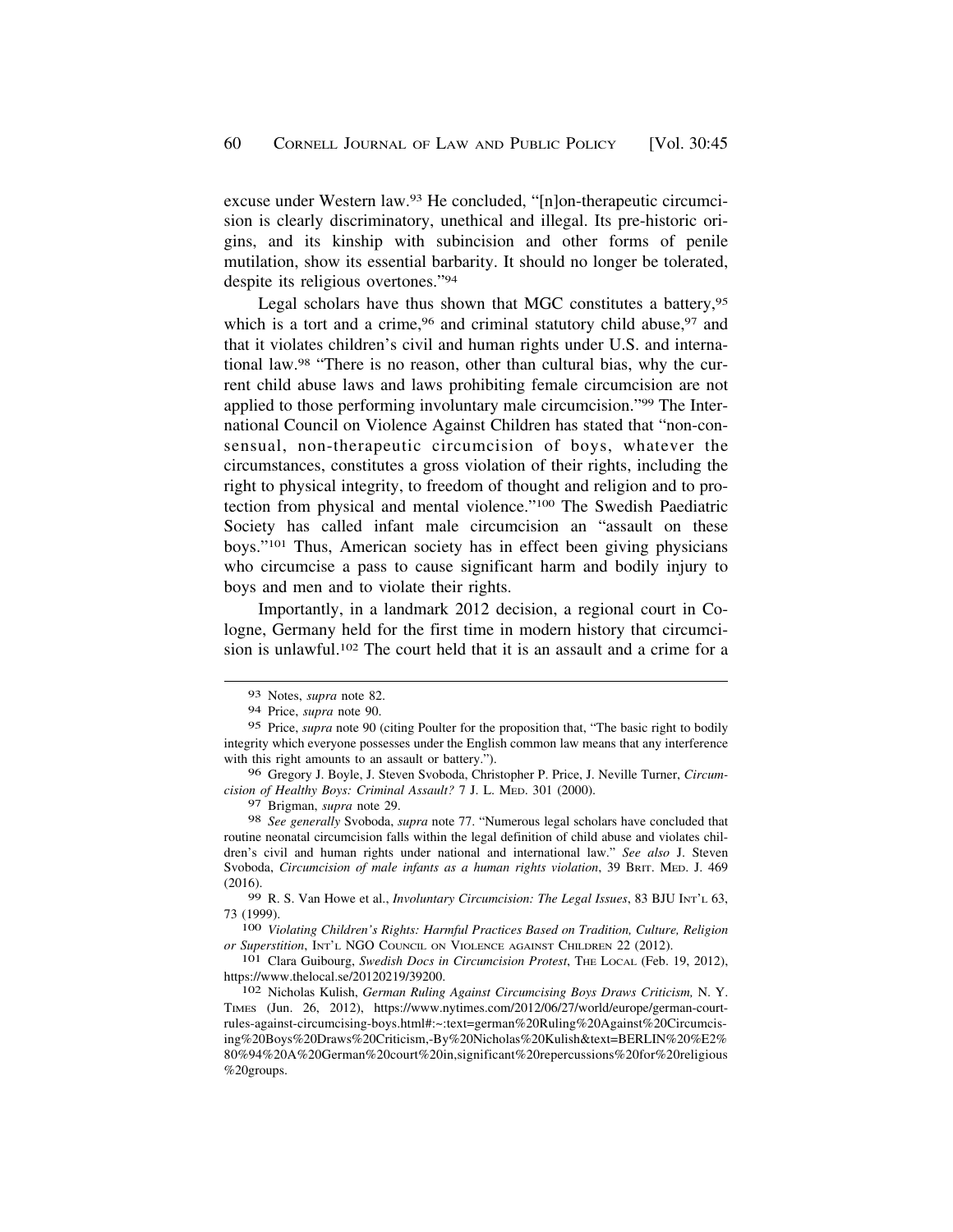physician to circumcise a boy for religious reasons, and by implication, whenever performed without medical need.<sup>103</sup> The court reasoned that the practice is harmful; that it violates boys' rights to bodily integrity and self-determination; and that boys' rights supersede their parents' religious and other rights.104 The court stated that, consequently, parents cannot provide valid consent for the procedure.105 Under political pressure, and over the objection of the German Pediatric Association,<sup>106</sup> the German legislature subsequently passed a specific statute allowing religious circumcisions.107 Reinhard Merkel and Holm Putzke argue, however, that medically unnecessary, non-consensual penile circumcision remains unlawful notwithstanding the special statute as it is an assault according to the countermanding standard legal criteria.108

As discussed above, the same reasoning applies in the United States to MGC and FGC. The only exception that Congress carved out for FGC is that it is lawful when it is medically necessary.109 Likewise, MGC is lawful only when it is medically necessary and cannot be deferred. Otherwise, like any unnecessary surgery, it violates boys' rights to bodily integrity and self-determination. The German court reached its decision after a hearing and without a trial. No trial is needed in the U.S. either to make the same determination. Hence, we suggest for the first time that boys and men in the U.S. are entitled to summary judgment on the battery and child abuse counts.<sup>110</sup>

107 Reinhard Merkel & Holm Putzke, *After Cologne: Male Circumcision and the Law*, 39 J. MED. ETHICS 444, 444 (2013).

<sup>103</sup> Landgericht Köln [Cologne Regional Court] May 7, 2012, Urteil Ns 169/11 (Ger.) [hereinafter *Cologne Decision*]. English translation available from the authors.

<sup>104</sup> *Id. See also* Wendy Zeldin, *Germany: Regional Court Ruling Criminalizes Circumcision of Young Boys*, LIBR. CONG.: GLOB. LEGAL MONITOR (July 3, 2012), [https://www.loc.gov/](https://www.loc.gov) law/foreign-news/article/germany-regional-court-ruling-criminalizes-circumcision-of-youngboys/.

<sup>105</sup> *Cologne Decision*, *supra* note 103.

<sup>106</sup> Dr. W. Hartman, Pres. of the Prof. Ass'n Pediatricians, Statement to the federal government (Nov. 26, 2012) ("Stellungnahme Dr.med. Wolfram Hartmann, Präsident des Berufsverbands der Kinder- und Jugendärzte, zur Anhörung am 26. November 2012 zum Gesetzentwurf der Bundesregierung: "Entwurf eines Gesetzes über den Umfang der Personensorge bei einer Beschneidung des männlichen Kindes" und zum Gesetzentwurf der Abgeordneten Marlene Rupprecht, Katja Dörner, Diana Golze, Caren Marks, Rolf Schwanitz, weiterer Abgeordneter: "Entwurf eines Gesetzes über den Umfang der Personensorge und die Rechte des männlichen Kindes bei einer Beschneidung."). English translation available from the authors.

<sup>108</sup> *Id.* at 447.

<sup>109</sup> CENTER FOR REPRODUCTIVE RIGHTS, LEGISLATION ON FEMALE GENITAL MUTILATION IN THE UNITED STATES 3, (2004).

<sup>110</sup> *See also infra* Part V.C.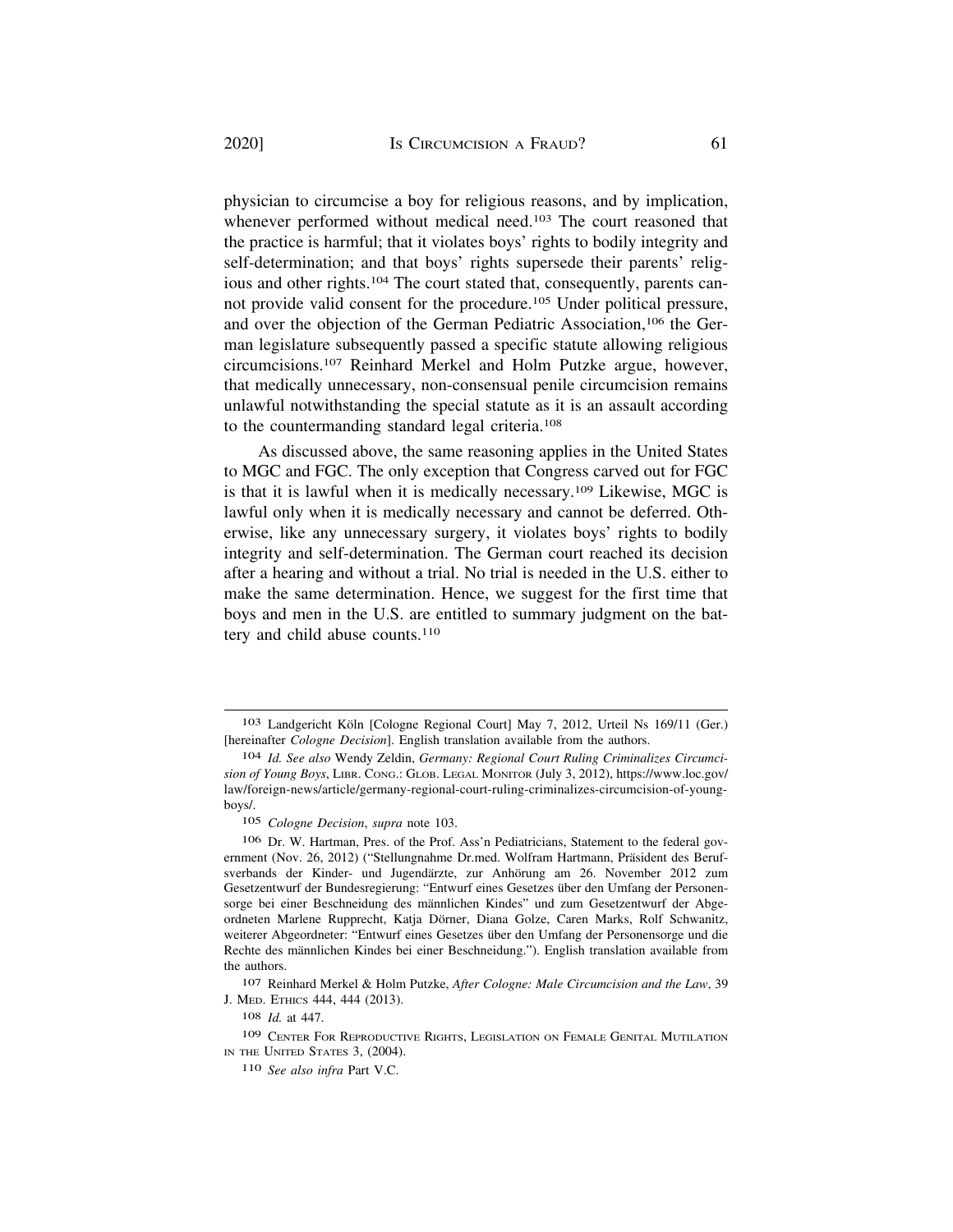### II. CLAIMS ARISING FROM BREACH OF TRUST

<span id="page-17-0"></span>Unnecessary surgery on a child, including MGC and FGC, thus constitutes a battery and child abuse. This Part will show that unnecessary surgery also takes unfair advantage of people and abuses their trust,<sup>111</sup> giving rise to additional causes of action for breach of fiduciary duty and hence constructive fraud, unjust enrichment, and unfair and deceptive trade practices.

#### *A. Breach of Fiduciary Duty*

As courts have noted, physicians have superior knowledge of medicine and superior bargaining power, while even adult patients know little or nothing about medicine and have no choice but to trust their physician with their most valuable possession: their health and safety.112 Children are more vulnerable than adults because of their youth, and the newborn boys on whom MGC is usually performed in the U.S. are completely vulnerable. In *Oriak v. Loyola University Health System*, the Illinois Supreme Court stated that it is "beyond doubt" that the physicianpatient relationship is a fiduciary one, "in which the patient places great trust and confidence in the physician's advice and recommendations."113 Accordingly, courts impose upon physicians a strict fiduciary duty to act in the best interests of the patient.114 Physicians have a parallel duty under the American Medical Association Code of Medical Ethics:

> The relationship between a patient and a physician is based on trust, which gives rise to physicians' ethical responsibility to place patients' welfare above the physician's own self-interest or obligations to others, to use sound medical judgment on patients' behalf, and to advocate for their patients' welfare.<sup>115</sup>

Physicians' have many duties, which healthy individuals and patients suffering from a medical condition are trusting that they will ad-

<sup>111</sup> *See generally* Terry v. Terry, 273 S.E. 2d 674, 677–79 (N.C. 1981) (involving fiduciary duties in the sale of a business interest ("Plaintiff bottoms his cause of action on the assertion that [defendant] . . . first won and then abused his trust and confidence")).<br>
<sup>112</sup> Canterbury v. Spence, 464 F.2d 772, 780–82 (D.C. Cir. 1972).<br>
<sup>113</sup> Orlak v. Loy. Univ. Health Syst., 885 N.E.2d 999, 1010 (Ill

*Obligation of Physicians to "Just Say No" if an "Informed" Patient Demands Services that Are Not Medically Indicated*, 39 SETON HALL L. REV. 335, 367–80 (2009) (discussing physicians' fiduciary duties and the best interests rule, and citing numerous cases) [hereinafter *Hafemeister, Just Say No*]. *See also* Parham v. JR, 442 U.S. 584, 618–19 (1979) (holding that where three physicians using their independent medical judgment had determined that it was in the best interests of a boy to commit him to a psychiatric institute, the commitment was justified).

<sup>115</sup> AMA, CODE OF MEDICAL ETHICS, Opinion 1.1.1.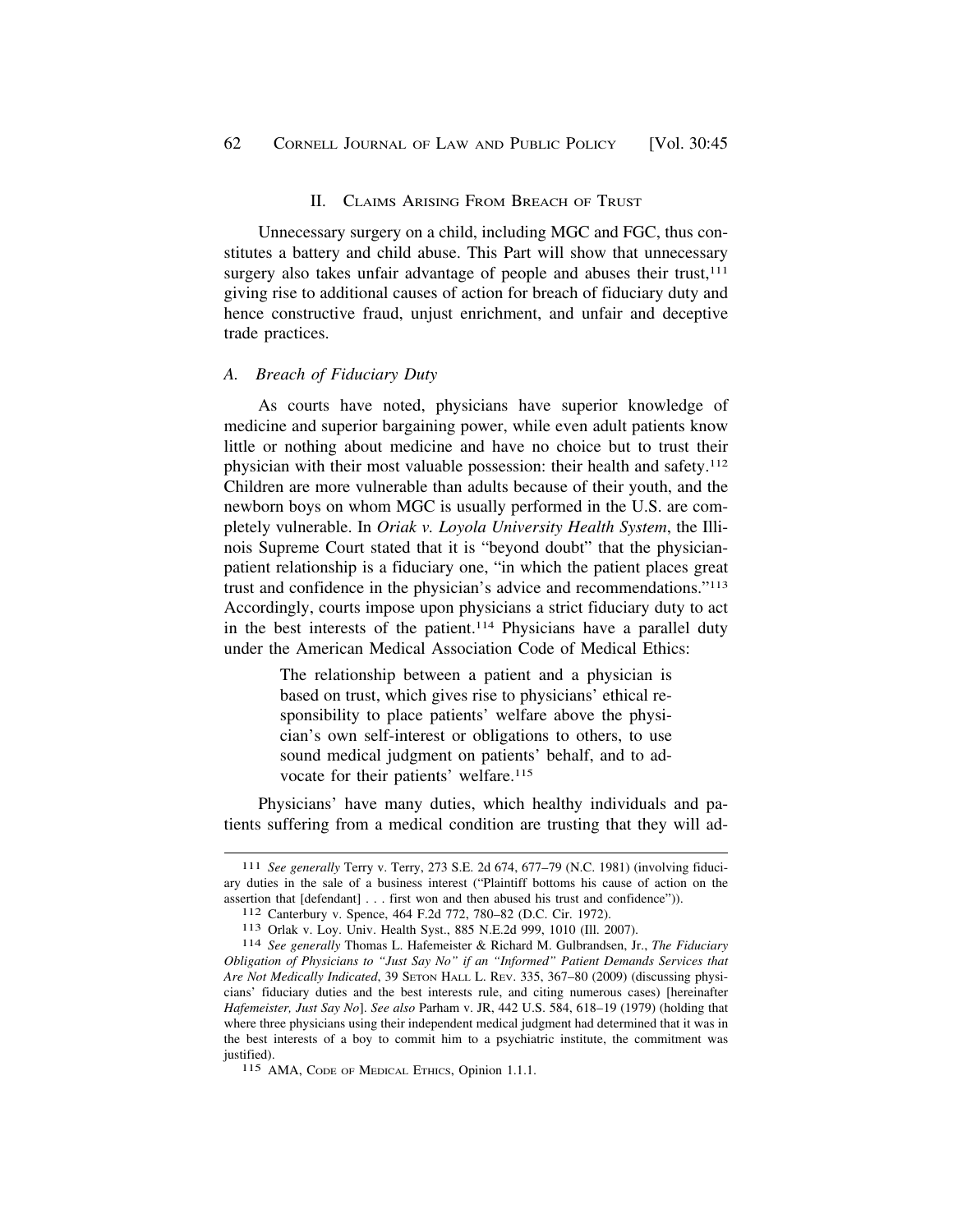here to and thus are fiduciary in nature. A physician's fiduciary duties include: complying with the ethical and legal rules governing the practice of medicine, such as respecting patients' rights116 and preferences;117 being loyal to the patient;118 being completely honest in all professional dealings;119 using sound medical judgment in determining whether treatment is needed and what treatments are appropriate;120 and not betraying the patient's trust in the slightest way.121 Physicians also have a fiduciary duty to disclose what is in the patient's best interests including different treatment alternatives and the alternative of doing nothing.122 The legal scholars Hafemeister and Gulbrandsen observe,

> Physicians are well-educated, well-trained professionals who are and should be responsible for determining *whether a requested course of treatment is medically appropriate*. . . . [Physicians] must appraise whether a requested treatment is medically indicated for a given patient. . . . The physician is not a subservient pawn in the patient's life, but an erudite and trustworthy partner dedicated to promoting and protecting a patient's medical well-being. . . . *[P]hysicians breach their fiduciary duty to patients when they abdicate their responsibility to exercise independent medical judgment and provide their patients with access to medical services that are*  not medically indicated (emphasis added).<sup>123</sup>

Importantly, Hafemeister and Gulbrandsen reason that fiduciary doctrine establishes and addresses behaviors in which no physician

119 *Id.* at 224–25 (quoting then-Judge Cardozo, "A trustee is held to something stricter than the morals of the marketplace. Not honesty alone, but the punctilio of an honor the most sensitive, is then the standard of behavior").

120 AM. MED. ASS'N, CODE OF MEDICAL ETHICS, Opinion 1.1.3.

<sup>116</sup> AMA, CODE OF MEDICAL ETHICS, Opinion 1.1.7.

<sup>117</sup> *See supra* notes 39–55 and accompanying text; *see also Hafemeister, Just Say No*, *supra* note 114 (discussing the duties of loyalty, honesty, and using sound judgment in medicine).

<sup>118</sup> *See, e.g.*, Pegram v. Herdrich, 530 U.S. 211, 224 (2000) ("Perhaps the most fundamental duty of a trustee is that he must display throughout the administration of the trust complete loyalty to the interests of the beneficiary and must exclude all selfish interest and all consideration of the interests of third persons").

<sup>121</sup> Rhodes v. Jones, 61 S.E. 2d 725, 726 (N.C. 1950) ("A course of dealing between persons so situated is watched with extreme jealousy and solicitude; and if there is found the slightest trace of undue influence or unfair advantage, redress will be given to the injured party," internal quotations omitted); Stilwell v. Walden, 320 S.E. 2d 329, 332 (N.C. 1984) ("It is just because confidence in others inherently and inevitably begets influence that the law of constructive fraud is needed, lest that influence be exerted for the benefit of the one having it, rather than that of the one whose confidence created it.").

<sup>122</sup> Canterbury v. Spence, 464 F.2d 772, 781–82 (D.C. Cir. 1972).

<sup>123</sup> Hafemeister, *Just Say No*, *supra* note 114, at 376.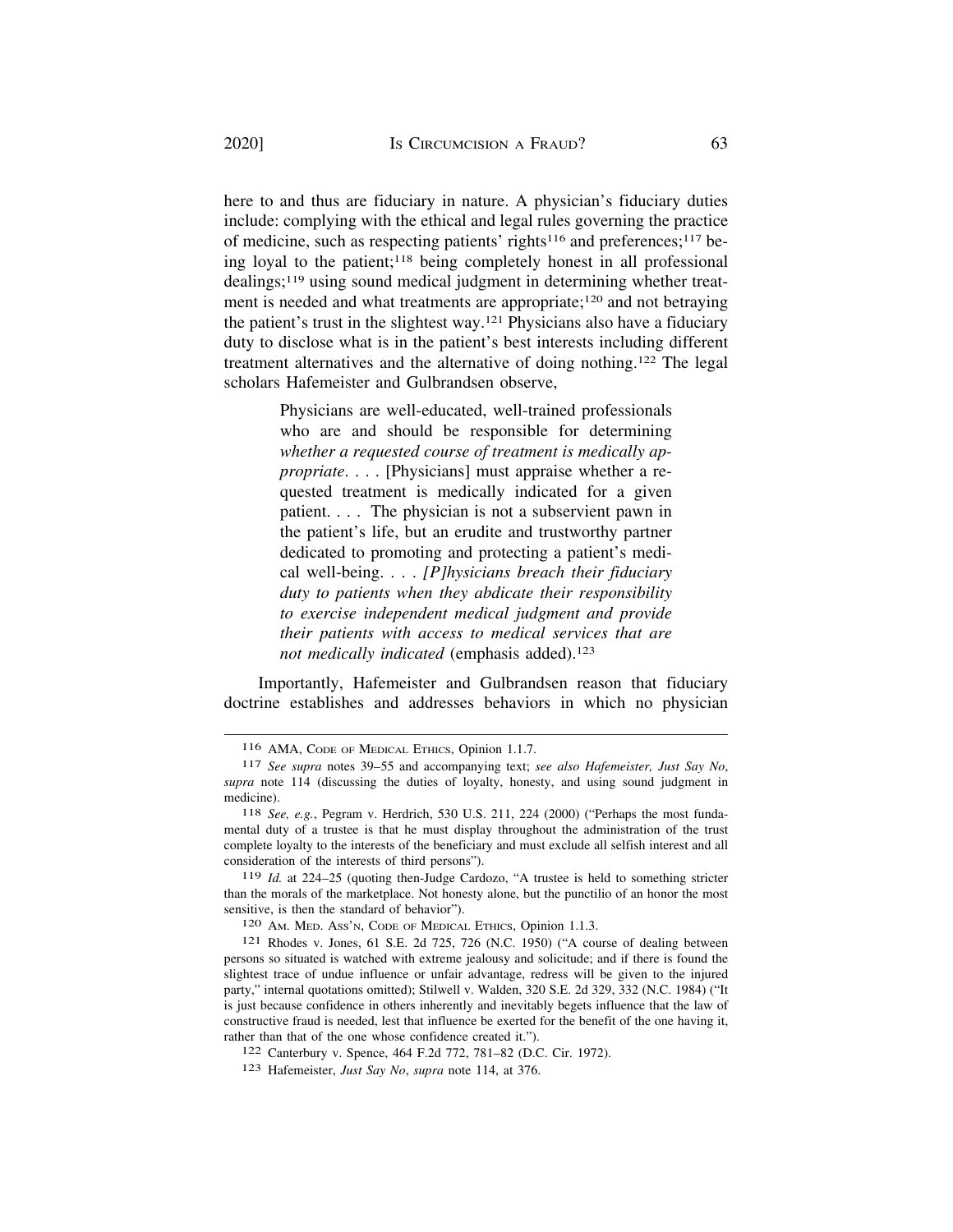should engage, such as failing to exercise independent medical judgment or providing services that are not medically indicated.124 This is exactly what physicians who circumcise do: although they advance medical reasons for circumcision, they leave it to parents to weigh the medical pros and cons—which the parents, who lack a medical education, are incapable of doing—and to decide whether or not to have their son circumcised, thus abdicating their fiduciary duty as trained physicians to exercise their independent medical judgment and to make a medical recommendation. In such circumstances, it does not matter what explanations, excuses, or legal defenses that physicians or by extension their medical associations have advanced or might advance in defense of the impermissible behavior. Such conduct, "*crosses [a] line [where] regardless of the explanation given for that behavior . . . [legal] consequences*  should flow" (emphasis added).<sup>125</sup>

Adults and children pronounced healthy are trusting, or would be trusting if able to reason, that the physician will respect their rights and their preference, express or implied, to be left alone and to make important decisions about their own bodies that can be deferred for themselves; will determine that they do not need to undergo an invasive procedure;<sup>126</sup> and accordingly will discharge them bodily intact, and as physicians worldwide ordinarily do. Conversely, they are trusting that the physician will not excise healthy, living tissue from their bodies, here the foreskin tissue, except after diagnosing a medical condition requiring it, determining that it is medically necessary after efforts to save the body part have failed, and when the operation cannot be deferred so as to obtain the patient's consent.127

We note parenthetically that the medical definition of a patient is "a sick individual especially when awaiting or under the care and treatment of a physician or surgeon;"128 that is, a person with a medical condition requiring treatment. AMA Code of Medical Ethics Opinion 1.1.1 similarly states that a patient-physician relationship exists when a physician serves a patient's medical needs.129 Once a physician examines a boy for medical conditions and pronounces him healthy, he no longer has medical needs. Since no care needs to be provided and no suffering needs to

128 *Medical Definition of "patient"*, MERRIAM-WEBSTER MED. DICTIONARY, https:// <www.merriam-webster.com/dictionary/patient#medicalDictionary> (last visited June 30, 2020).

<sup>124</sup> *Id*. at 378–79.

<sup>125</sup> *Id.* at 379.

<sup>126</sup> *Id.* at 370–71, n. 179 (citing Washington v. Glucksberg, 521 U.S. 702,731 (1997) (noting that "trust . . . is essential to the doctor-patient relationship")).

<sup>127</sup> *See* Marilyn Fayre Milos & Donna Macris, *Circumcision: A Medical or a Human Rights Issue?*, 37 J. NURSE-MIDWIFERY, 87S, 87S (1992) (arguing circumcision is a "betrayal of infant trust").

<sup>129</sup> AM. MED. ASS'N, *supra* note 120.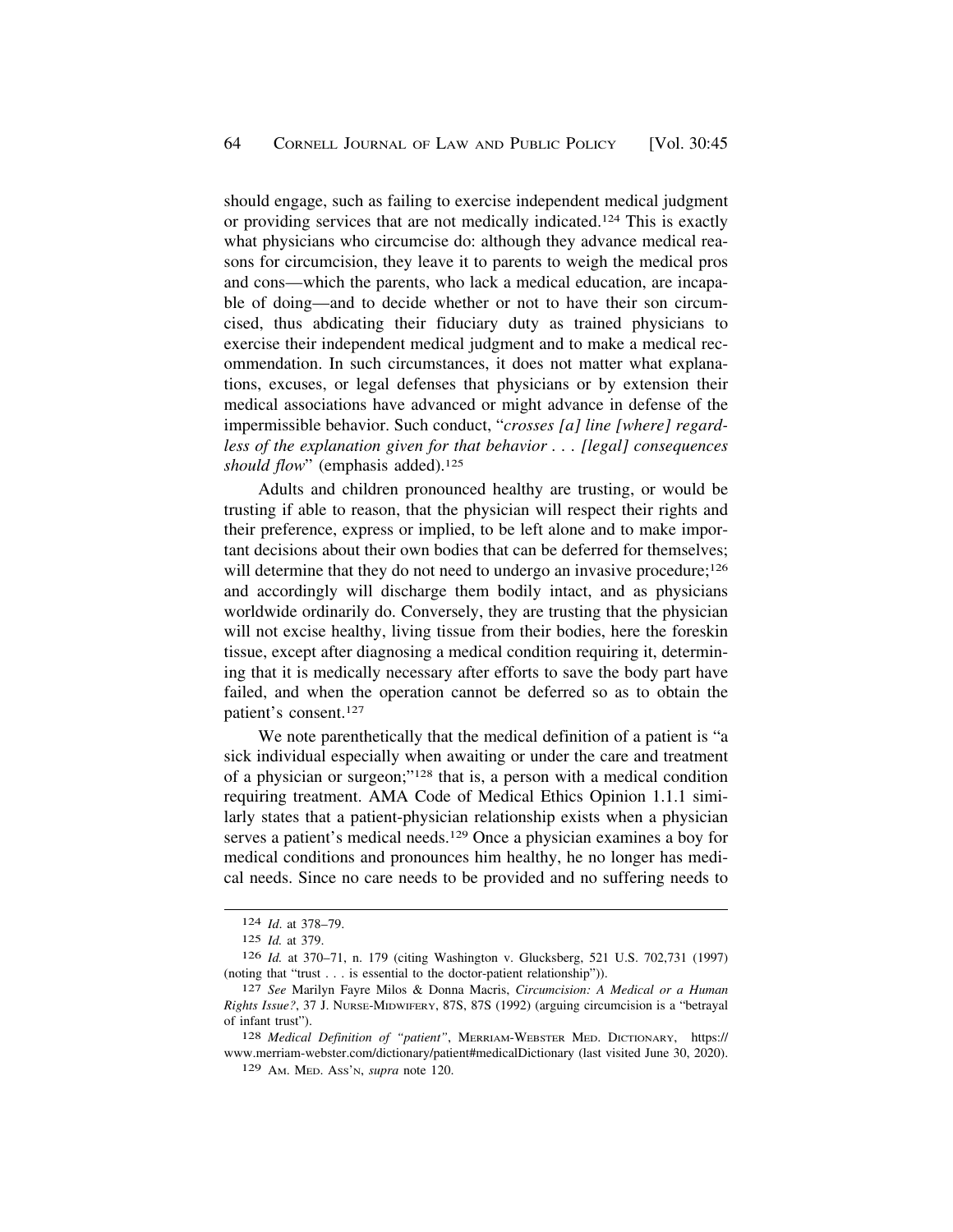be alleviated, a patient-physician relationship no longer exists. We therefore suggest that the healthy boys that physicians in the U.S. are operating on are not patients and no patient-physician relationship exists.

It also appears self-evident that adults of any sex are in the best position to decide whether they want an operation or not—in this case to keep the nervous tissue of their own genitals intact, and it is known by their conduct that they typically do want this—rather than their parents, to whom physicians who circumcise in the U.S. leave the circumcision decision.130 It is in any event a breach of a physician's fiduciary duty to boys to defer medical assessments to parents.131 It is the duty of physicians licensed to practice medicine to determine whether a patient needs surgery, and if so they should recommend it. If not, they should counsel against it, as thirty-eight medical experts representing medical associations in Northern Europe and Canada did in response to the AAP's 2012 guidelines.132

The Queensland Law Reform Commission likewise concluded that boys should not be circumcised unless it is medically necessary and in the boy's best interests.133 "The basis of this attitude is the respect which must be paid to an individual's bodily integrity."134 Similarly, in a 2016 circumcision case, a U.K. judge held that it is in the best interests of two boys—whose father wanted them to be circumcised for religious reasons over the mother's objection—to respect the boys' right to autonomy, and to defer the operation until the boys become old enough to decide the fate of their own foreskin for themselves.135 In a U.S. Supreme Court case, *Pegram v. Herdrich*, the Court expressly stated that "excessive surgery is not in the patient's best interest."136 Excessive surgery is more surgery than needed or unnecessary surgery.

In 2010, the Royal Dutch Medical Association wrote that the rule is, do not operate on heathy children.137 Healthy children are not suitable candidates for surgery. MGC is a breach of fiduciary duty in the U.S. because: (1) it is the best interests of boys and the men they become for physicians to respect their preference and their right to bodily integrity and self-determination, and therefore to leave their healthy genitals

<sup>130</sup> Task Force on Circumcision, *Male Circumcision*, 130 PEDIATRICS e756, e760 (2012) (discussing who decides about circumcision). 131 AM. MED. ASS'N, *supra* note 120 (stating that the physicians' responsibility is to the

patient and no one else). 132 *Frisch Cultural Bias, supra* note 7. *See also* ROYAL DUTCH MED. ASSOC., NON-THER-

APEUTIC CIRCUMCISION OF MALE MINORS 5 (2010) ("a powerful policy of deterrence should be established"). 133 QUEENSLAND L. REFORM COMM'N, *supra* note 91. 134 *Id.* 

<sup>135</sup> Re L and B (Children) [2016] EWHC 849 [143].

<sup>136</sup> Pegram v. Herdrich, 530 U.S. 211, 234 (2000). 137 ROYAL DUTCH MED ASS'N., *supra* note 132.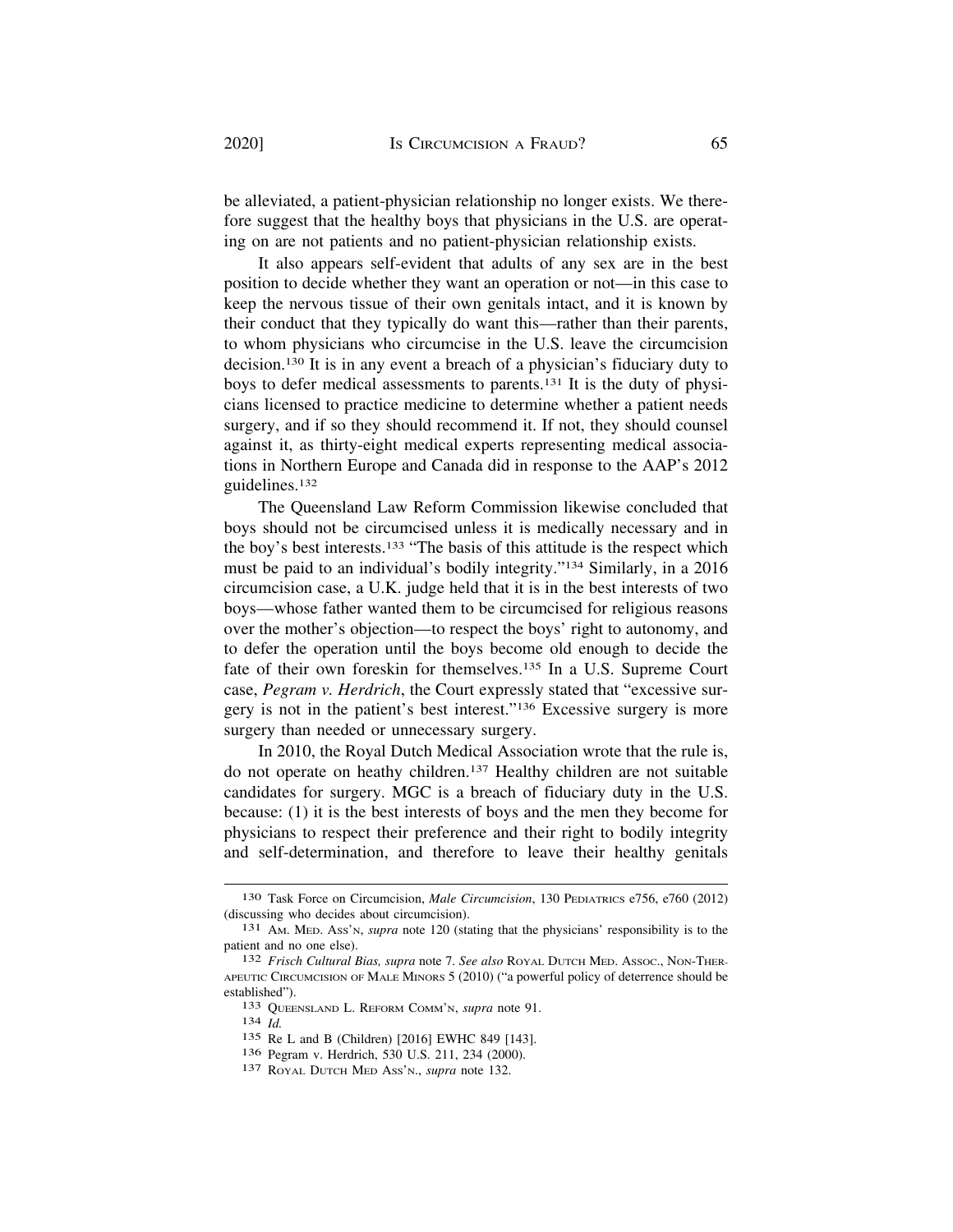<span id="page-21-0"></span>alone; and contrary to their best interests to ignore their preference, violate their rights, and expose them to the risks and harms of the removal of the foreskin; (2) physicians who circumcise accept money in exchange for the removal of healthy genital tissue, and thereby enrich themselves at the child's expense instead of being loyal to the child; and (3) physicians who circumcise also place perceived obligations to parents and the parents' personal preferences ahead of their obligations to the parents' sons to whom they owe a strict duty of loyalty.<sup>138</sup>

### *B. Constructive Fraud*

United States case law shows that a breach of fiduciary duty that causes damage also constitutes a constructive fraud. Constructive fraud includes "all acts, omissions, and concealments involving breach of equitable or legal duty, trust or confidence, and resulting in damage to another."139 For example, Georgia's statute provides that "[c]onstructive fraud consists of any act of omission or commission, contrary to legal or equitable duty, trust, or confidence justly reposed, which is contrary to good conscience and operates to the injury of another."140 The California appeals court observed in *Salahutdin v. Valley of California, Inc.* in 1994 that "[m]ost acts by an agent in breach of his fiduciary duties [to the principal] constitute constructive fraud."141

When a fiduciary wins a vulnerable person's trust and violates that trust, and the plaintiff alleges that the defendant took advantage of his position of trust to harm a plaintiff, a *presumption of fraud* arises called constructive fraud.142 Thus, where there is a breach of fiduciary duty, U.S. courts impute, infer, presume, or deem fraud to have occurred by operation of law. Importantly, a "fiduciary is liable to his principal for *constructive fraud* even though his conduct is not actually fraudulent"<sup>143</sup> (emphasis original). The purpose of the constructive fraud doctrine is to prevent the same unfair adverse consequences for the plaintiff as if he had been intentionally defrauded.<sup>144</sup>

In a Texas Court of Appeals case, *Crundwell v. Becker*, a patient suffering from abdominal pain gave evidence that a physician informed her that she had cancer when she did not, and only as a result did she agree to an unnecessary total hysterectomy. The patient's expert testified

<sup>138</sup> AM. MED. ASS'N, *supra* note 120; *4 Elements of a Breach of Fiduciary Duty Claim*, GRIFFITHS LAW P.C. (2018), <https://www.griffithslawpc.com/resources/elements-breach-fidu>ciary-duty-claim/.

<sup>139</sup> *Id.*<br>
140 GA. Code Ann. § 23-2-51 (2010).<br>
141 Salahutdin v. Valley of California, Inc., 24 Cal. App. 4th 555, 562 (1994).<br>
142 Terry v. Terry, 273 S.E. 2d 674, 677–79 (N.C. 1981).<br>
143 Salahutdin, 24 Cal. App. at 562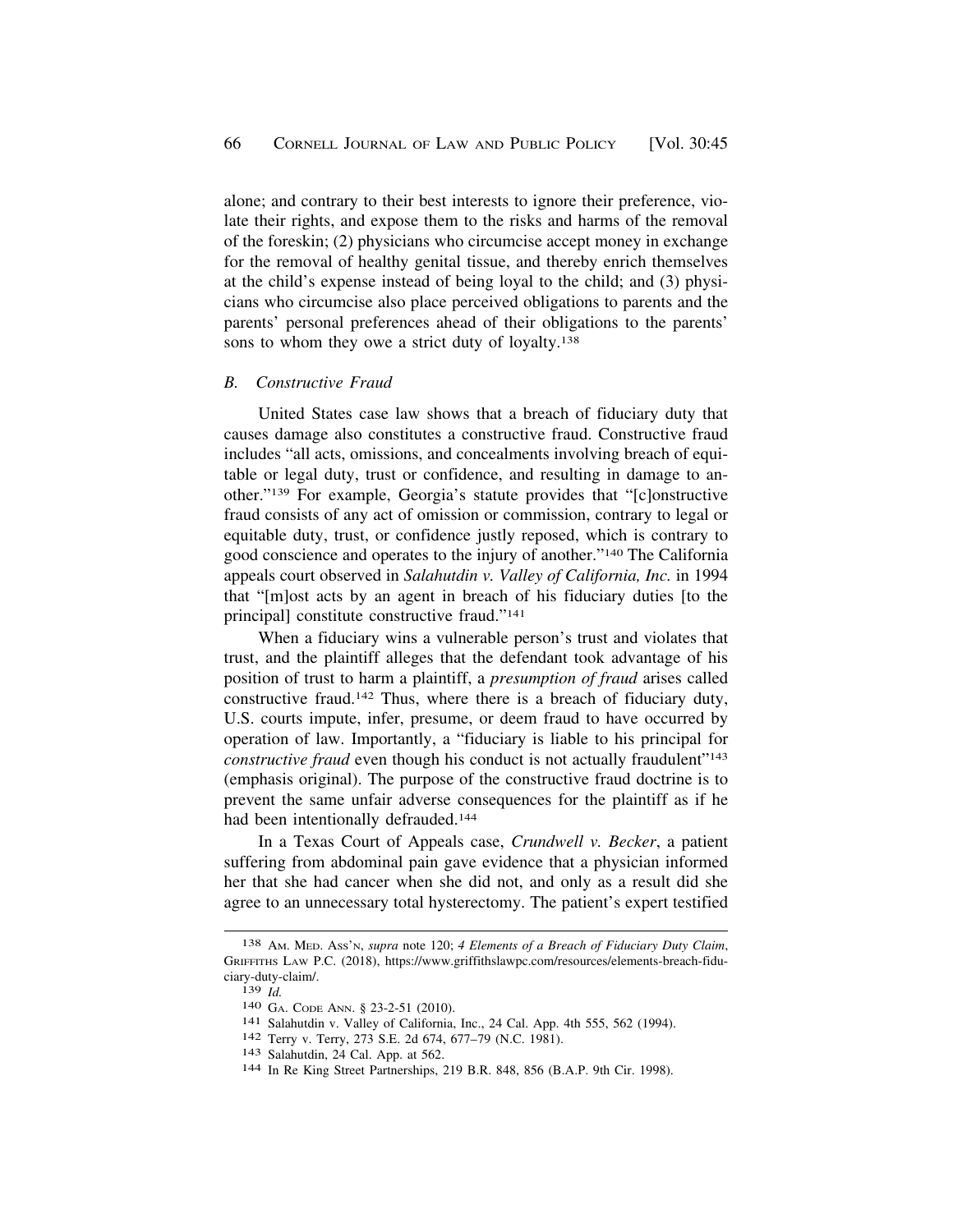that there were less radical treatment alternatives to control her pain. On appeal, the court allowed her constructive fraud claim to proceed to trial.145 United States case law substantiates that constructive fraud also arises from a false statement or omission that misleads the plaintiff such as a negligent misrepresentation<sup>146</sup> (and therefore also a reckless misrepresentation); a material omission<sup>147</sup> or failure to disclose what a fiduciary knew or should have known;<sup>148</sup> unfair conduct such as self-dealing;<sup>149</sup> acting in bad faith, disloyally, consciously disregarding duties, or for personal gain;<sup>150</sup> and taking advantage of a position of trust,<sup>151</sup> gaining an advantage,152 or obtaining a possible benefit.153 As documented in Part IV below, physicians in the U.S. who circumcise healthy boys engage in all of these unfair and deceptive practices as well, further examples of breach of fiduciary duty and constructive fraud.

### *C. Unjust Enrichment*

In *Dema v. Tenet Physician Services-Hilton Head, Inc.*, the Supreme Court of South Carolina found that the employees of a medical center had performed over 200 unauthorized therapeutic cardiac catheterizations, even though they were not licensed to do so.<sup>154</sup> The court held that the defendant corporation was undoubtedly unjustly enriched, as it "realized a benefit in the form of tremendous revenues and profits from performing these highly lucrative, yet unlawful, procedures."155 Similarly, MGC unjustly enriches physicians at the expense of their patients. By rough estimates, physicians and hospitals in the U.S. have derived \$100 billion in revenues from having circumcised more than 100 million boys since 1875.156 We thus infer that the industry is extremely profitable. Moreover, Dr. Peter Charles Remondino observed as early as the

<sup>145</sup> Crundwell v. Becker, 981 S.W.2d 880 (Tex. Ct. App. 1998).

<sup>146</sup>*See, e.g.*, Federal Land Bank Ass'n of Tyler v. Sloane, 825 S.W.2d 439 (Tex. 1991). 147 Cantwell v. De La Garza, No. CV-18-272-D, 2018 WL 5929638, at \*3 (W.D. Okla.

Nov. 13, 2018). 148 *See, e.g.*, Karle v. Seder, 214 P.2d 684 (Wash. 1950).

<sup>149</sup> Terry v. Terry, 273 S.E. 2d 674, 679 (N.C. 1981).

<sup>150</sup> *See* Ryan v. Gifford, 918 A.2d 341, 357 (Del. Ch. 2007) (stating that instances of bad faith include when "the fiduciary intentionally acts with a purpose other than that of advancing the best interests of the corporation, acts with the intent to violate applicable positive law, or where the fiduciary intentionally fails to act in the face of known duty to act, demonstrating a conscious disregard for his duties.").

<sup>151</sup> White v. Consolidated Planning, Inc., 603 S.E.2d 147, 156 (N.C. 2004).

<sup>152</sup> Dawson v. Hummer, 649 N.E.2d 653, 661 (Ind. Ct. App. 1995).

<sup>153</sup>*Id*. 154 Dema v. Tenet Physician Services-Hilton Head, 678 S.E.2d 430, 432 (S.C. 2009).

<sup>155</sup> *Id.* at 435.

<sup>156</sup> Assuming a historical inflation adjusted cost of \$1,000 per circumcision for the past 150 years, circumcision has generated at least \$100 billion in revenues for physicians and hospitals.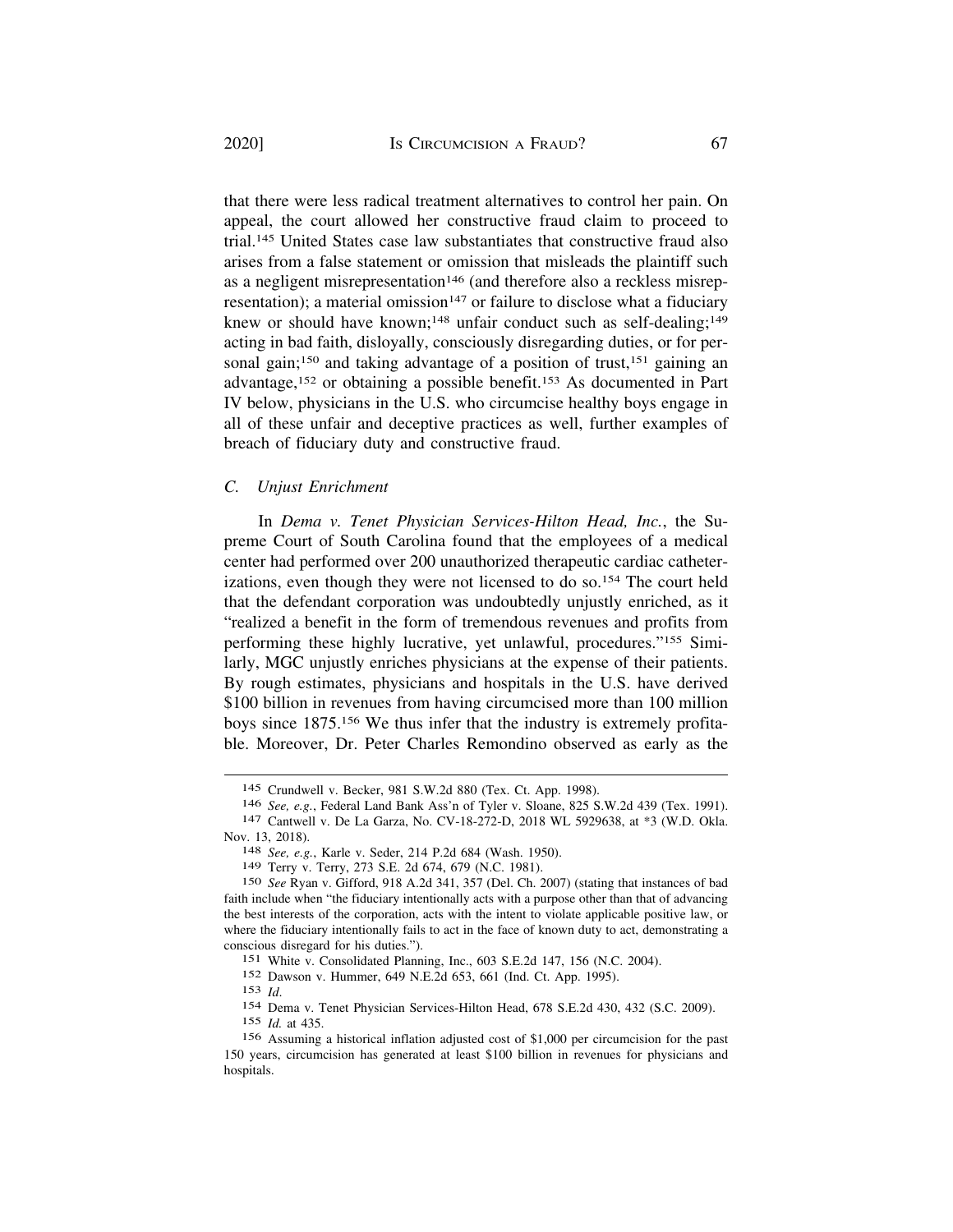<span id="page-23-0"></span>Nineteenth Century that "[f]or skin-transplanting there is nothing superior to the plants offered by the prepuce of a boy."157 Without the boys' permission and unknown to their parents, hospitals sometimes sell the foreskins that they have unlawfully obtained to pharmaceutical and cosmetics companies, also multibillion dollar per year industries.158

### *D. Unfair and Deceptive Acts and Practices*

Finally, many states have enacted consumer protection statutes to protect consumers who may lack knowledge, experience, or capacity from any false, misleading, unfair, deceptive, bad faith or unconscionable trade practice.159 In North Carolina, conduct that constitutes a breach of fiduciary duty and constructive fraud is sufficient to support an unfair and deceptive trade practice claim.160 A Massachusetts case shows reluctance to impose such liability, but insofar as MGC involves unfair and deceptive conduct, claims, and omissions, and it is unlawful, it may well violate a state's consumer protection act, depending upon the statute's wording.

#### III. CLAIMS ARISING FROM UNLAWFUL MEDICAID BILLING

#### *A. Unlawful Medicaid Billing*<sup>161</sup>

Under the federal Medicaid Act, 42 USC § 1396 et seq.,<sup>162</sup> practitioners must furnish only medically necessary care.<sup>163</sup> Physicians must certify that each medical service that they provide is medically necessary in order to be reimbursed for it.164 Numerous U.S. Supreme Court cases state that the purpose of the joint federal and state Medicaid program, 42 U.S.C. §§ 1396 et seq., is to provide federal financial assistance to states

<sup>157</sup> PETER CHARLES REMONDINO, THE HISTORY OF CIRCUMCISION FROM THE EARLIEST TIMES TO THE PRESENT 207 (2007).

<sup>158</sup> Ingrid Kesa, *Beauty Industry Part of Foreskin Flesh Trade, Anti-Circumcision Activists Warn*, VICE (Mar. 27, 2018, 4:35 AM), [https://www.vice.com/en\\_uk/article/43bxgm/the](https://www.vice.com/en_uk/article/43bxgm/the)beauty-industry-is-part-of-a-baby-foreskin-flesh-trade-anti-circumcision-activists-warn.

<sup>159</sup> *See, e.g.*, Mass. Gen. Laws Ann. ch. 93A, § 2 (2020).

<sup>160</sup> Daviris v. Petros, 442 Mass. 274, 279 (2004) (listing cases holding that unfair trade practice suits against doctors are limited to business activities, such as billing and advertising, and not medical activities.).

<sup>161</sup> This Part reprises and builds upon the argument made in a 2010 law review article that it is unlawful and possibly fraudulent for physicians and hospitals in the United States to charge the federal and state Medicaid program for MGC. *See generally* Peter W. Adler, *Is It Lawful to Use Medicaid to Pay for Circumcision?*, 19 J. LAW MED. 335 (2011) [hereinafter *Adler Medicaid*].

<sup>162</sup> Harris v. McRae, 448 U.S. 297, 301 (1980).

<sup>163</sup> *See* 42 C.F.R. § 456.1 (requiring "methods and procedures to safeguard against unnecessary utilization of care and services").

<sup>164</sup> *See* 42 U.S.C. § 1320c-5 (requiring healthcare providers compensated by Medicaid to show procedure was "supported by evidence of medical necessity"); Assoc. of Am. Phys. & Surg. v. Weinberger, 395 F. Supp. 125, 129–30 (N.D. Ill. 1975).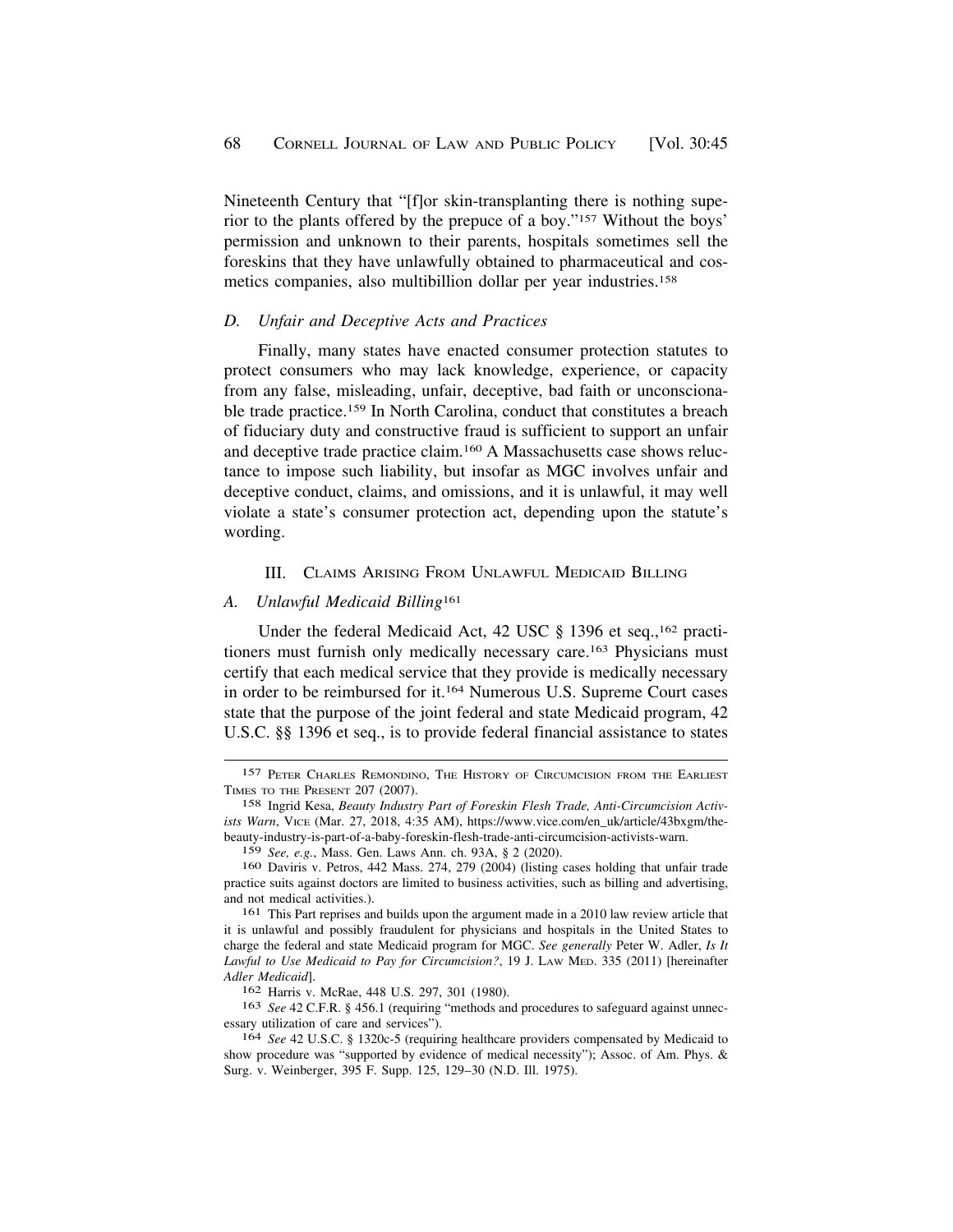that choose to reimburse certain costs of *medically necessary treatment*. 165 Medicaid's purpose is to enable each state to meet the costs of *necessary medical services* for individuals whose income and resources are insufficient.166 "Congress has opted to subsidize *medically necessary services* generally" (emphasis added).167 Federal regulations also require physicians to show evidence of medical necessity for all services provided.168

Further, pursuant to 42 U.S.C. § 1396a(a)(30), all states must establish utilization review boards and procedures to reduce unnecessary Medicaid expenditures.169 As an example, Massachusetts Medicaid regulations only allow payment for inpatient hospital services that are medically necessary.170 Massachusetts does not pay a provider for services that are not medically necessary; that are "not reasonably calculated to prevent, diagnose, prevent the worsening of, alleviate, correct, or cure *conditions in the member*" (emphasis added); or where another comparable but more conservative or less costly alternative exists.171 In addition, the care must be substantiated by records of medical necessity and must meet professionally recognized standards of health care.172 Massachusetts law also expressly prohibits using Medicaid to pay for cosmetic surgery, except when needed to treat a medical condition.<sup>173</sup> MGC fails each of these tests, and it is not a covered benefit.

Indeed, as of 2011, 18 U.S. states had stopped allowing physicians and hospitals to use Medicaid to pay for MGC, whether by legislation or by its Medicaid office giving notice by letter that it is not a covered benefit.174 Those states determined that physicians are not allowed to charge Medicaid for medically unnecessary circumcisions. Therefore, U.S. federal and state governments have claims against physicians who perform circumcisions for potentially billions of dollars for unlawful Medicaid billing,<sup>175</sup> possibly dating back to the beginning of the program in 1965.176

<sup>165</sup> *See, e.g.*, Harris v. McRae, 448 U.S. 297, n.1 (1980). The Court used the phrase "medically necessary" 75 times.

<sup>166</sup> Schweiker v. Hogan, 457 U.S. 569, 573 (1982) (citing 42 U.S.C. § 1396a(a)(10)(C)); Beal v. Doe, 432 U.S. 438, 444 (1977).

<sup>167</sup> Harris, 448 U.S. at 316–17.

<sup>168</sup> *See* 42 U.S.C. § 1320c-5(a).

<sup>169</sup> Emp. of Dep't Pub. Health & Welfare Mo. v. Dep't Pub. Health & Welfare, Mo., 411 U.S. 279, 298 (1973).<br>
<sup>170</sup> 130 Mass. Code Regs. 450.204 (2020).<br>
<sup>171</sup> *Id.*<br>
<sup>172</sup> *Id.*<br>
<sup>173</sup> 130 Mass. Code Regs. 410.405 (2020) ("The MassHealth agency does not pay for the

following services: (2) cosmetic surgery."). 174 *Adler Medicaid*, *supra* note 161.

<sup>175</sup> *Id.* at 343.

<sup>176</sup> *Id.*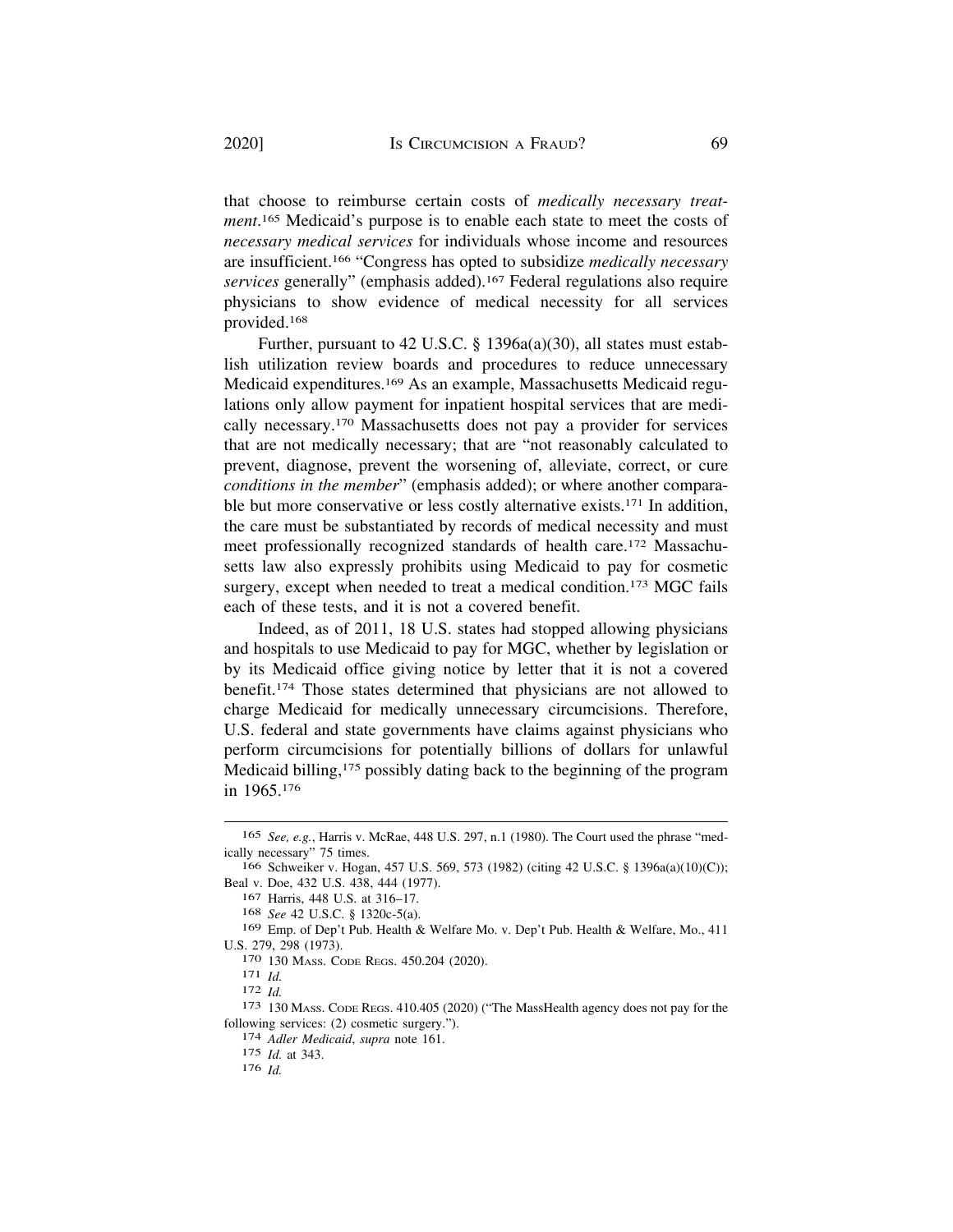### <span id="page-25-0"></span>*B. Medicaid Fraud*

The U.S. Government Accountability Office designated Medicaid as a program that is at "high risk for improper payments," including for those that were not medically necessary.177 The Fifth Circuit has stated where "the government has conditioned payment of a claim upon a claimant's certification of compliance with, for example, a statute or regulation, a claimant submits a false or fraudulent claim when he or she falsely certifies compliance with that statute or regulation."178 In *United States v. Laughlin*, the Tenth Circuit held that a person who makes a false Medicaid claim and knows the claim to be false can be convicted for Medicaid fraud.179 The American Academy of Ophthalmology similarly states that "[c]laiming reimbursement for unnecessary surgery could also constitute fraud under Medicare/Medicaid or private insurance policies."180

Physicians who circumcise bill Medicaid using the billing code Z41: "Encounter for procedures for purposes other than remedying health state," the subsidiary billing code Z41.2, "Encounter for routine and ritual male circumcision" in the absence of medical indication, and they use the diagnosis group #795 for "Normal newborn."181 The physicians are thus certifying to the Medicaid program that they are circumcising healthy newborn boys, without the requisite diagnosis of a medical condition and recommendation that the surgery is medically necessary.182 Physicians licensed to practice medicine must know that "normal newborn" is not a diagnosis; however, that is the diagnosis that they often place on the circumcision consent form. Physicians who know that MGC is not a covered benefit but who bill Medicaid for it anyway therefore commit intentional Medicaid fraud. Given that it is obvious that MGC is unnecessary, and that physicians use false diagnoses to bill for it, we suggest that the other physicians are recklessly violating Medicaid law.183 The Supreme Court has observed that in some areas of the law recklessness is considered to be a form of intentional conduct. In addition, as shown above, a reckless misrepresentation by a physician is a

<sup>177</sup> CTRS. FOR MEDICARE & MEDICAID SERVS., LAWS AGAINST HEALTH CARE FRAUD RE-SOURCE GUIDE 1 (2014). 178 United States *ex rel.* Marcy v. Rowan, 520 F.3d 384, 389 (5th Cir. 2008) (internal

quotations omitted).

<sup>179</sup> United States v. Laughlin, 26 F.3d 1523, 1526 (10th Cir. 1994).<br>180 Am. Acad. Ophthalmology, Advisory Opinion of the Code of Ethics: Deter-

MINING THE NEED FOR MEDICAL OR SURGICAL INTERVENTION 1 (2016).<br><sup>181</sup> ICD-10-CM Code Z41.2, ICD.CODES, <https://icd.codes/icd10cm/Z412>(last visited

Sept. 22, 2020). 182 Peter W. Adler, *Is Circumcision Legal?*, 16.3 RICH. J. L. & PUB. INT. 439, 468 (2013)

<sup>[</sup>hereinafter *Adler Legal*]. 183 N.C. Medicaid and Health Choice Clinical Coverage Policy No: 1A-22 § 3.2.2(a)

<sup>(2015).</sup>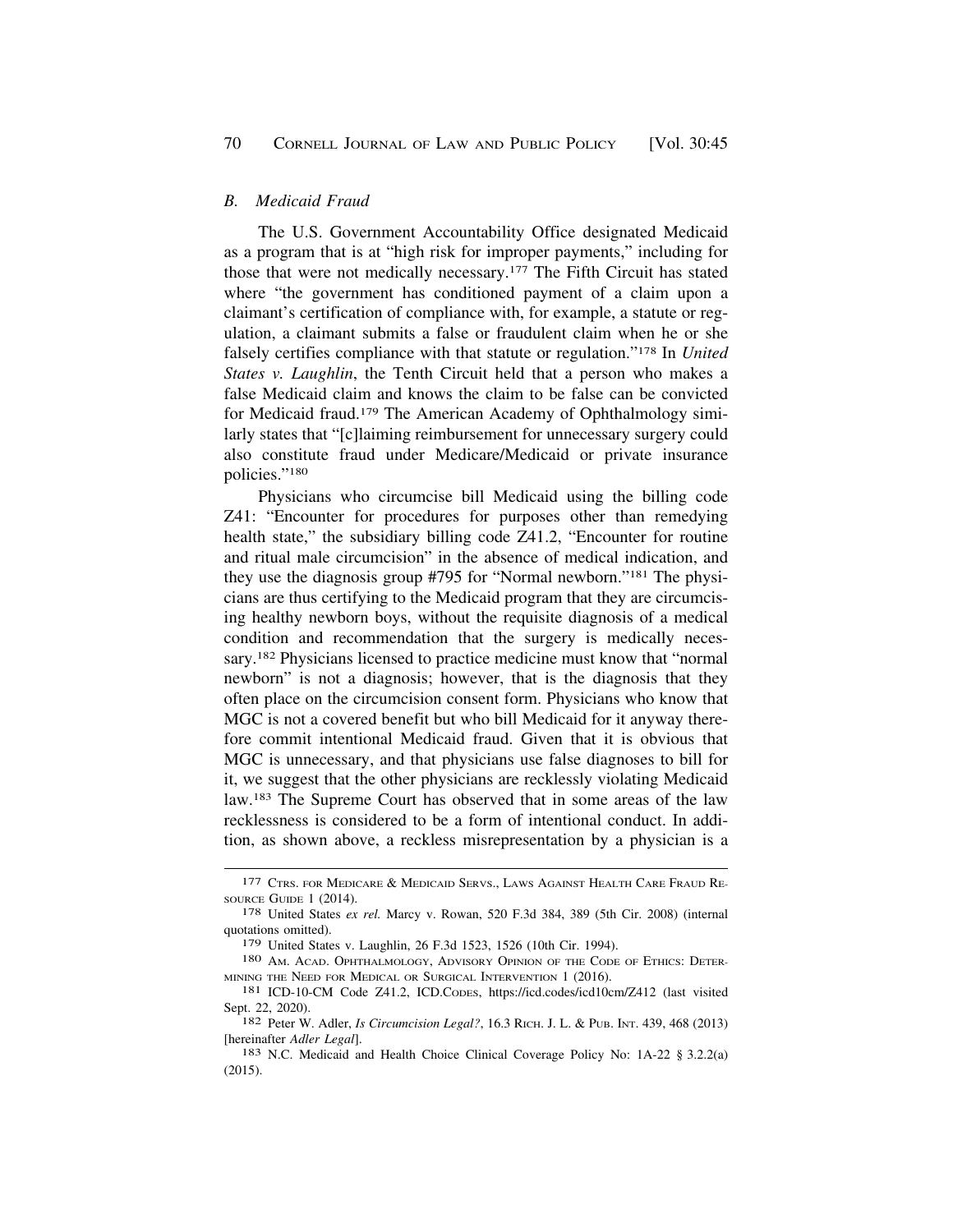breach of fiduciary duty and constructive fraud.184 Therefore, physicians who bill Medicaid commit either intentional fraud or constructive fraud.

It also is a violation of 18 U.S.C. § 1347 to knowingly and willfully execute a scheme to defraud any health care benefit program.185 In *United States v. Bajoghli*, the court held that the owner of a surgery center had engaged in a lucrative fraudulent scheme of performing unnecessary surgeries.186 The American Academy of Pediatrics (AAP) knows that MGC is unnecessary as it calls it non-therapeutic, meaning not necessary for therapeutic purposes, and elective, meaning optional and, again, unnecessary.187 The AAP also observed in 2012 that, "more families may be choosing not to have a circumcision because of a sense that it is not medically necessary."188 Aware of declining Medicaid coverage and hence declining circumcision rates and revenues, the AAP's 2012 circumcision policy statement contains an unprecedented plea that physicians be reimbursed for it.189 The AAP contends that the "preventive and public health benefits associated with newborn male circumcision warrant third-party reimbursement of the procedure,"190 and claims that "recent efforts by state Medicaid programs to curb payment for newborn male circumcision affect those population that could benefit the most from the procedure."191 The claim then is that MGC has actual or potential medical benefits, but the argument fails because MGC harms all males with little prospect of benefiting them; any potential medical benefits can be achieved without the surgery; and regardless, unnecessary surgery is not a covered benefit. We suggest that the AAP has engaged in an intentional scheme to defraud the federal and state Medicaid programs. Under federal law, state Medicaid agencies must conduct internal investigations of any report of fraud and must refer suspected provider or beneficiary fraud to the state's fraud control unit or "appropriate

189 *2012 AAP statement*, *supra* note 187 ("Although health benefits are not great enough to recommend routine circumcision for all male newborns, the benefits of circumcision are sufficient to justify access to this procedure for families choosing it and to warrant third-party payment for circumcision of male newborns.").

190 *2012 AAP Statement*, *supra* note 187. *See also* S.L. Sansom, V.S. Prabhu& A.B. Hutchinson et al., *Cost-effectiveness of newborn circumcision in reducing lifetime HIV risk among U.S. males*, 5 PLOS ONE, e8723 (2010).

191 *2012 AAP Technical Report*, *supra* note 33, at e777. *See also AAP Speaking Points*, *supra* note 188 ("A growing number of state Medicaid programs have stopped paying for circumcision, thereby reducing access to the service.").

<sup>184</sup> *Adler Legal*, *supra* note 182.

<sup>185 18</sup> U.S.C. § 1347 (2012).

<sup>186</sup> United States v. Bajoghli, 785 F.3d 957, 967 (4th Cir. 2015).

<sup>187</sup> American Academy of Pediatrics, *Circumcision Policy Statement*, 130 PEDIATRICS 585, 585–6 (2012) [hereinafter *2012 AAP Statement*].

<sup>188</sup> American Academy of Pediatrics, *Circumcision Speaking Points* (Aug. 27, 2012) [hereinafter *AAP Speaking Points*].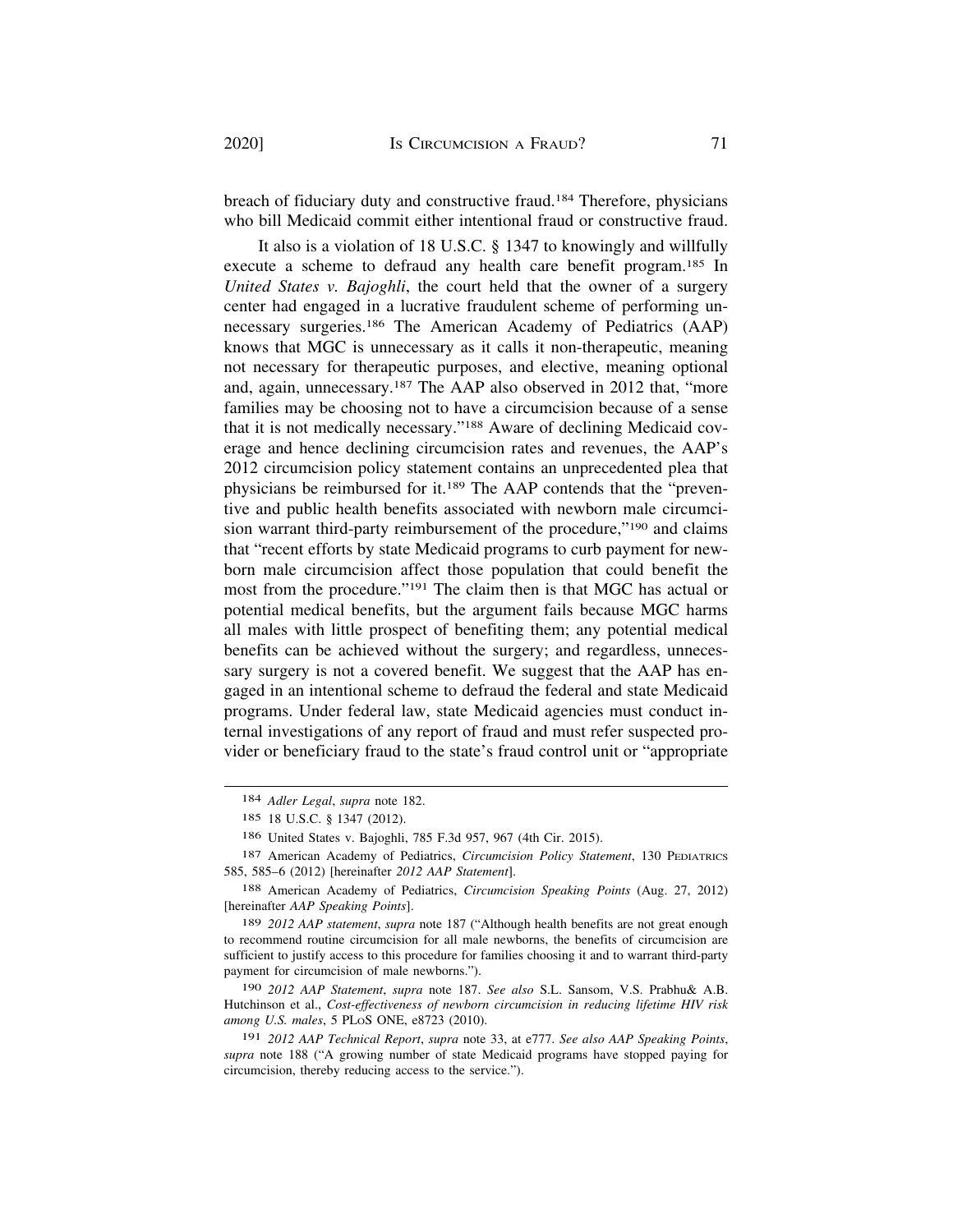<span id="page-27-0"></span>law enforcement agency,"<sup>192</sup> and we call upon Medicaid agencies to do so.193

#### IV. INTENTIONAL FRAUD

In cases involving unnecessary surgery on adults, physicians often fraudulently misrepresent or omit facts to induce a healthy individual or a patient with a medical condition who does not need the surgery into consenting to it. If physicians told people the truth—that they do not need the operation—no one would consent to it, except for adults requesting cosmetic surgery. For example, in *United States v. Bajoghli*, cited above, a grand jury issued a 60-count indictment including an allegation of fraud against the owner of a lucrative surgical practice who had routinely diagnosed patients with skin cancer, even though they did not have cancer, and consequently performed medically unnecessary surgery on benign tissue.194 Similarly, in *Lloyd v. Kramer*, cited above, a physician falsely diagnosed a patient as having hammer toe and performed unnecessary surgery on her for that medical condition when she had a different and easily distinguishable condition.<sup>195</sup> The patient alleged that the physician had made intentionally fraudulent and material misrepresentations both as to the nature of her medical condition and as to the need for surgery to correct it.196 The court allowed her to proceed to trial on her counts of battery, breach of fiduciary duty, fraud, and punitive damages.197

The question thus arises as to whether physicians and/or their medical associations, which are also trade associations, intentionally defraud parents, who are acting on behalf of their sons as their legal proxies, about circumcision, and thereby also deceive their sons. Fraud is commonly understood to mean "trickery," "deception," or "deceit."<sup>198</sup> "Intentional fraud" consists of "deception *intentionally* practiced to induce another to part with property or to surrender some legal right," (emphasis original).199 The elements of a claim for fraudulent misrepresentations and omissions are: "(a) misrepresentation (false representation, concealment, or nondisclosure); (b) knowledge of falsity; (c) intent to defraud, i.e., to induce reliance; (d) justifiable reliance; and (e) resulting dam-

<sup>192 42</sup> C.F.R. § 455.14–15 (2011).

<sup>193</sup> In addition, in some states such as Massachusetts, taxpayers can bring suit to force state Medicaid agencies to end such coverage. Mass. Gen. Laws Ann. ch. 12, § 5C(2) (2006).

<sup>194</sup> United States v. Bajoghli, 785 F.3d 957, 959–60 (4th Cir. 2015).

<sup>195</sup> Lloyd v. Kramer, 503 S.E.2d 632, 634 (Ct. App. Ga. 1998).

<sup>196</sup> *Id*. at 633.

<sup>197</sup> *Id*. at 635.

<sup>198</sup> Brown v. State, 868 N.E.2d 464, 468 (Ind. S. Ct. 2007).

<sup>199</sup> *See*, *e.g.*, Bender v. Southland Corp., 749 F.2d 1205, 1216 (6th Cir. 1984)*; see also*  Brown, 868 N.E.2d at 466, n.1.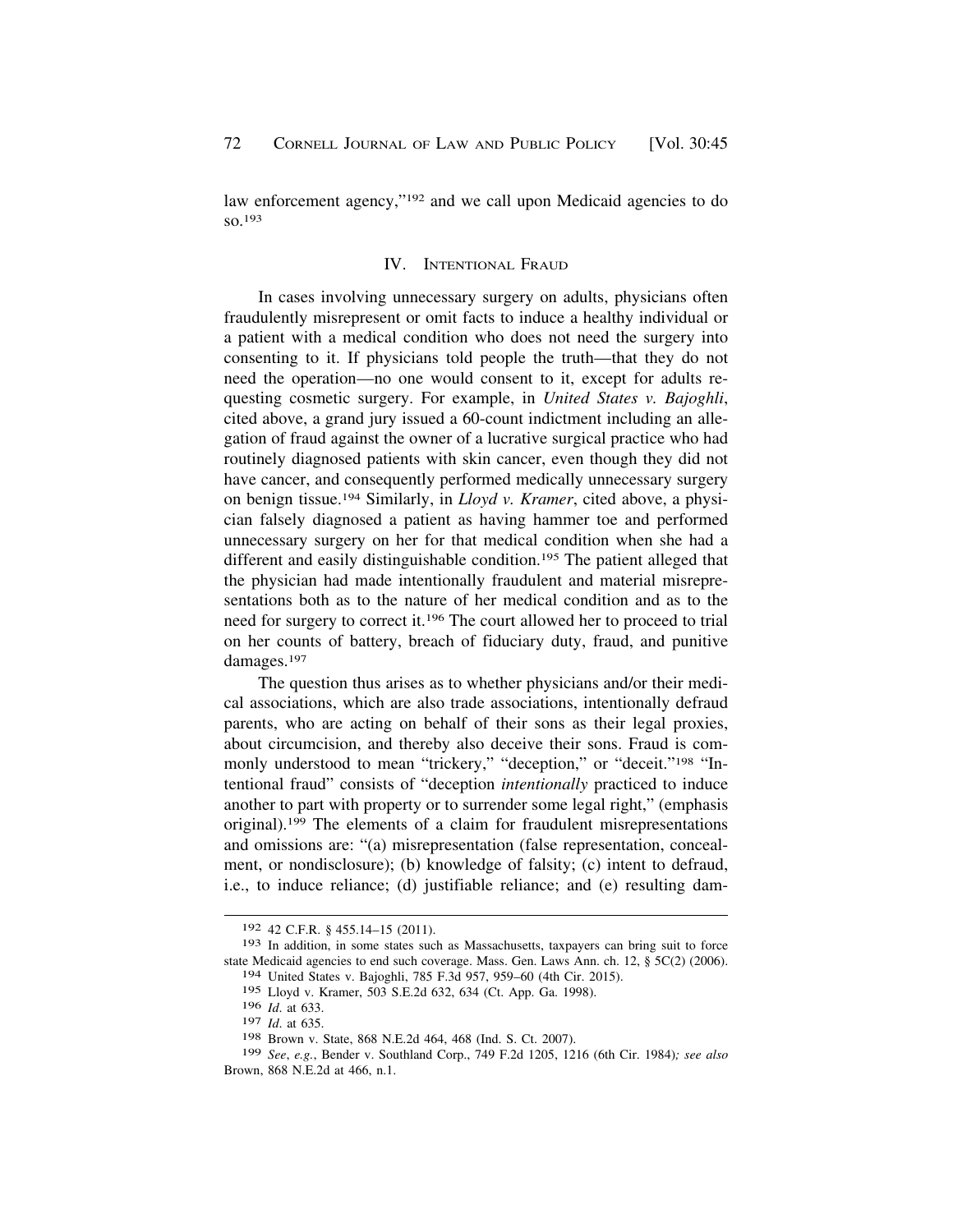age."<sup>200</sup> Conduct can also be fraudulent.<sup>201</sup> The plaintiff must prove intent to defraud by clear and convincing evidence, but circumstantial evidence can be used to show it.202 Defendants also may be held liable for fraud even if they lack knowledge of falsity, when they make reckless misrepresentations and omissions.203

# *A. The Past as Prologue*

# 1. Early False Medical Claims

Physicians in the United States have resolutely, but falsely, portrayed circumcision as a positive practice since the late Nineteenth Century.204 As a result, it has long been a deeply embedded cultural norm in the United States,205 such that when a father is circumcised, the parents are likely to be biased in favor of it.206 The practice is thus selfperpetuating.

In the Nineteenth Century, physicians demonized the foreskin.207 "Where the uncircumcised penis had been regarded as pure, healthy, natural, beautiful, masculine, and good," physicians "succeeded in portraying it as 'polluted, unnatural, harmful, alien, effeminized and disfigured'"208 and as a source of moral and physical decay. One physician called it a toxic "cesspool" inviting infection.209 Surgery hoped to replace soap and water.210 In 1975, the AAP stated that a "program of education leading to continuing good personal hygiene would offer all the advantages of circumcision without the attendant surgical risk."211

<sup>200</sup> See, e.g., Buckland v. Threshold Enterprises, 155 Cal. App. 4th 798, 806–07 (2007). 201 See, e.g., Vess v. Ciba-Geigy Corp. USA, 317 F.3d 1097, 1103–04 (9th Cir. 2003). 202 Larson Mfg. Co. of S.D. v. Aluminart Prods. L

<sup>2009). 203</sup> *See, e.g.* Ellerin v. Fairfax Savings, 337 Md. 216 (Md. Ct. App. 1995) ("The plaintiff

in an action of fraud or deceit must prove that the defendant either knew that the representation was false or made the representation with 'reckless indifference' as to its truth." And, "the tort of fraud or deceit may be committed by a defendant who is recklessly indifferent to the truth of the statement that deceives the plaintiff."); *see generally Fraudulent Misrepresentation*, LEGAL INFO. INST., [https://www.law.cornell.edu/wex/fraudulent\\_misrepresentation.](https://www.law.cornell.edu/wex/fraudulent_misrepresentation) 204 *See* Geoffrey P. Miller, *Circumcision: Cultural-Legal Analysis*, 9 VA. J. SOC. POL'Y &

L. 497, 501 (2002) (discussing the shift of opinion on circumcision from the Nineteenth Century).

<sup>205</sup> Sarah E. Waldeck, *Using Male Circumcision to Understand Social Norms as Multipliers*, 72 UNIV. CIN. L. REV. 455, 457 (2003) ("the practice of male circumcision is a quintessential social norm").

<sup>206</sup> Chris Rediger & Andries J. Muller, *Parents' Rationale for Male Circumcision*, 59 CAN. FAM. PHYSICIAN e110, e110–e113 (2013) ("newborn male circumcision rates continue to be heavily influenced by the circumcision status of the child's father"). 207 *See Darby Temptation*, *supra* note 46, at 4. 208 *Id.* 

<sup>209</sup> Miller, *supra* note 204, at 538. 210 Bond, *supra* note 60, at 359. 211 *1975 AAP Statement*, *supra* note 38.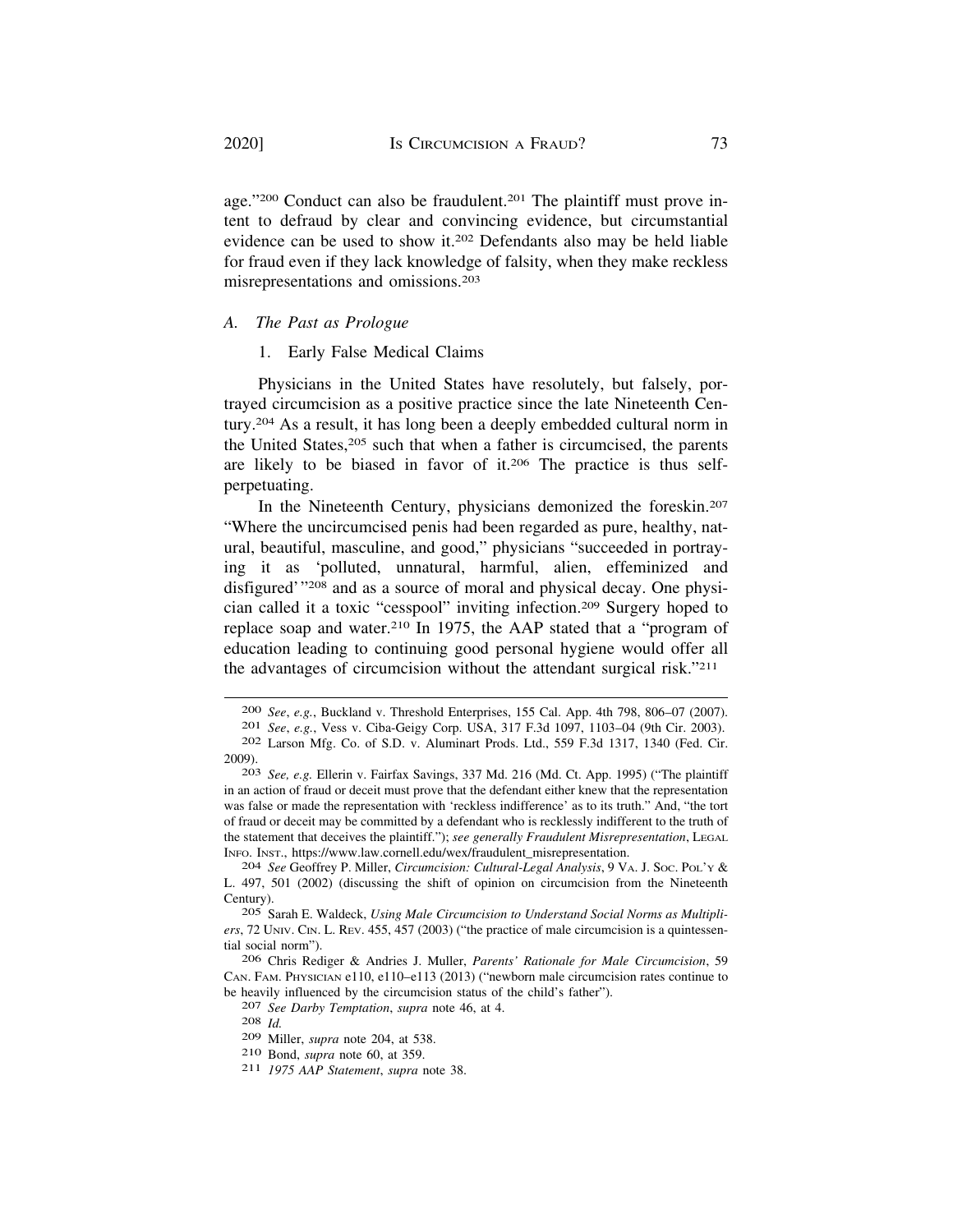One reason that boys were circumcised in ancient times was to suppress male sexuality,212 just as FGC was performed and continues to be performed to suppress female sexuality.213 In the late Nineteenth Century, the erogenous properties of the foreskin was common knowledge among physicians, so they began to prescribe male circumcision as a means to curb sexual desire and prevent masturbation.214 This resonated with puritanical parents, even though masturbation had previously been considered normal and not harmful.215 Similarly, "some doctors recommended clitoridectomies for women to cure the same 'ailments,' [although] the procedure was not as widespread and doctors eventually abandoned [it] by the 1930's."216

After creating needless hysteria about masturbation among the American public, and spreading fear about its consequences to males who practiced it, physicians since the beginning of the 20th century have falsely claimed that MGC prevents or cures a great many diseases, <sup>217</sup> including insanity,<sup>218</sup> epilepsy,<sup>219</sup> eye problems,<sup>220</sup> genital irritation lead-

213 Sarah W. Rodriguez, *Rethinking the History of Female Circumcision and Clitoridectomy: American Medicine and Female Sexuality in the Late Nineteenth Century*, 63 J. HIST. MED. & ALLIED SCI. 323, 323–24 (2008).

214 Robert Darby, *The Masturbation Taboo and the Rise of Routine Male Circumcision: A Review of the Historiography*, 36 J. SOC. HIST. 737, 737–39 (2003).

215 *Is Masturbation Normal?*, U.K. NAT'L HEALTH SERV. (Nov. 9, 2018); *Darby Temptation*, *supra* note 46.

216 Bond, *supra* note 60, at 358.

217 David L. Gollaher, *From Ritual to Science: The Medical Transformation of Circumcision in America*, 28.1 J. SOC. HIST. 5, 8 (1994) [hereinafter *Gollaher Ritual to Science*] ("From its earliest appearance in the surgical repertoire circumcision has been touted as the miracle cure for a bewildering, and unbelievable, array of diseases, bodily conditions and disapproved behaviour [sic.]. In roughly chronological order it has been advocated and imposed as a preventive of or cure for masturbation, phimosis, epilepsy, syphilis, cancer of the penis, paralysis, polio, tuberculosis, bilharziasis (a tropical parasite), hip joint disease, bed-wetting, pimples, brass poisoning, 'nervousness', cervical cancer in women, prostate cancer, herpes, urinary tract infections and AIDS – to name a few. One collector of medical curiosities has identified no fewer than 390 reasons to circumcise.").

218 *Id.* 

219 Lewis A. Sayre et al., *Circumcision versus Epilepsy, etc.: Transcription of the New York Pathological Society Meeting of June 8, 1870*, 5 MED. REC. 233–34 (1870).

220 M. Landesberg, *On Affections of the Eye Caused by Masturbation*, 3 MED. BULL. 79 (1881).

<sup>212</sup> MOSES MAIMONIDES, THE GUIDE OF THE PERPLEXED 609 (Schlomo Pines trans., Univ. Chi. Press 1963) ("Similarly with regard to circumcision, one of the reasons for it is, in my opinion, the wish to bring about a decrease in sexual intercourse and a weakening of the organ in question, so that this activity be diminished and the organ be in as quiet a state as possible. . . . The fact that circumcision weakens the faculty of sexual excitement and sometimes perhaps diminishes the pleasure is indubitable. For if at birth this member has been made to bleed and has had its covering taken away from it, it must indubitably be weakened."). *See also* Dunsmuir & Gordon, *supra* note 15, at 1.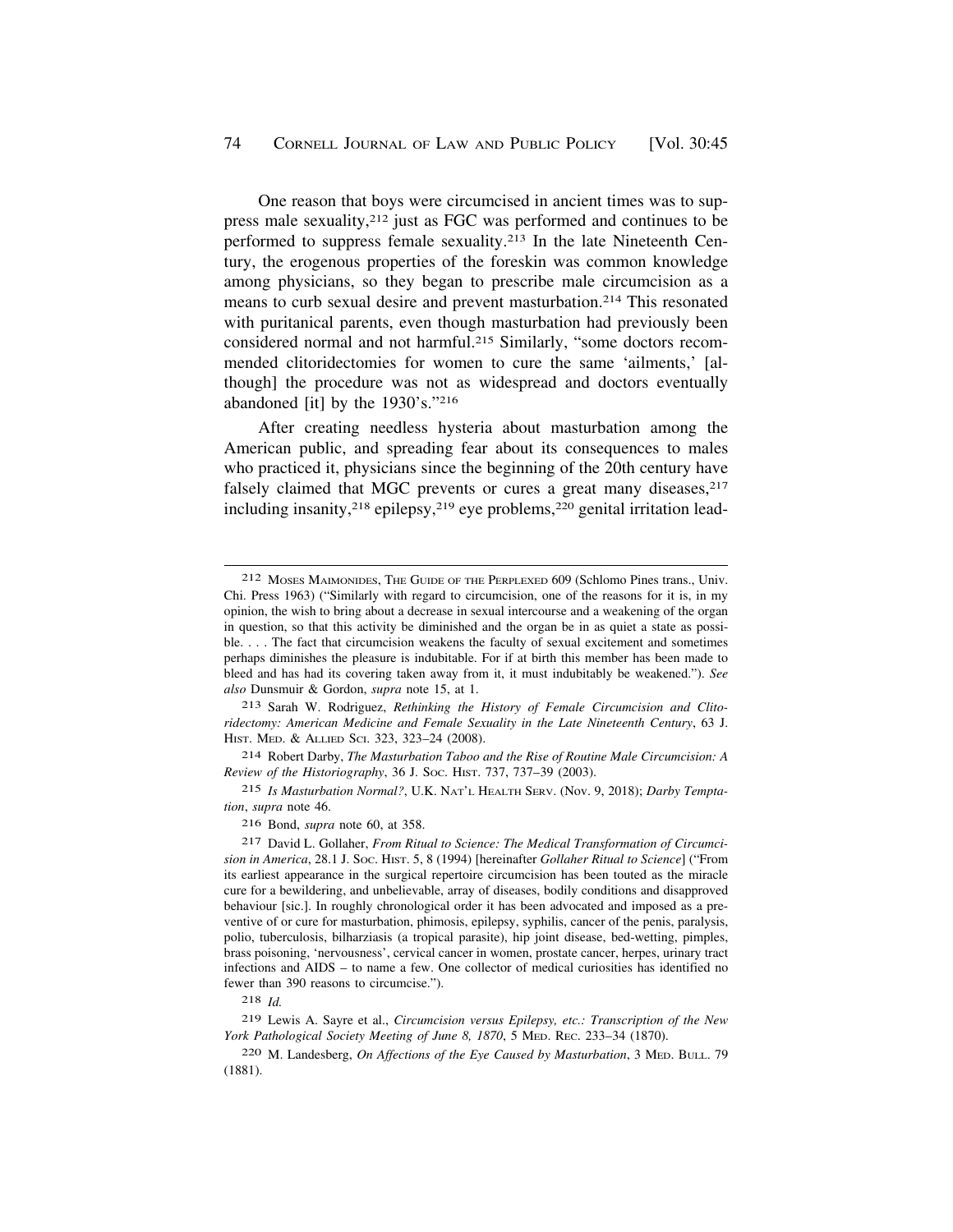ing to paralysis,221 and "nearly all physical and mental illness[es]."222 The psychologist Ronald Goldman lists 50 conditions and behaviors that people have claimed circumcision could "prevent or cure."223 Whenever one medical claim about MGC was disproved or found not to justify the practice, U.S.-based physicians advanced another in its place, suggesting the possibility that physicians had advanced some if not many of the reasons in bad faith.224 Physicians also claimed, perhaps in good faith but perhaps not, that circumcision prevented whatever disease was of greatest concern to the public at any given time—first masturbation, then venereal disease, then penile cancer, then sexually transmitted infections (STIs), and as discussed below, now HIV.<sup>225</sup> A timeline shows<sup>226</sup> that physicians in the U.S. thereby caused the circumcision rate to climb from virtually zero in 1875 to the point where physicians were routinely circumcising boys by the mid-1900s.<sup>227</sup>

Although medically unnecessary genital cutting is always inconsistent with a state of perfect health, and painful, risky, and harmful, $228$  to persuade parents to elect it, physicians "needed to convince them that circumcision was a minor procedure, neither dangerous nor unduly painful."229 Thus, physicians in the U.S. have fraudulently portrayed MGC

tion, phimosis and adherent prepuce are forgotten, but new theories have arisen to take their place.").

225 *See infra* notes 330–40 and accompanying text. It could be countered that science must progress in such a way, with the positing of hypotheses, their testing, and subsequent proof or disproof using rigorous scientific methodology, and likely some of the medical arguments made in favor of circumcision were advanced in in good faith. As Darby wrote, however, circumcision was touted as a miracle cure for such a "bewildering and unbelievable array of diseases," one after another, including claims that appealed to the public at the time, such as that it prevented masturbation during the Puritanical era, and they made specious claims as well. The circumstantial evidence is strong that many of these early false medical claims were made with the bad faith intent of perpetuating circumcision.

226 *The Medicalization of Circumcision Timeline*, INT'L COAL. FOR GENITAL INTEGRITY, [http://www.icgi.org/medicalization/](http://www.icgi.org/medicalization). 227 Teri M. Mitchell & Claudia Beal, *Shared Decision Making for Routine Infant Circum-*

*cision: A Pilot Study*, 24.3 J. PERINATAL EDUC. 188, 188 (2015). Even though the circumcision rate had declined to 58.3% in the U.S. by 2013, physicians sometimes still refer to it as "routine infant circumcision." 228 *See supra*, Introduction.

229 Gollaher*, supra* note 217, at nn. 15–16 ("Before the 1870s the primary medical indications for circumcision were cancerous lesions and phimosis, an abnormal constriction or tight-

<sup>221</sup> Lewis A. Sayre, *Partial Paralysis from Reflex Irritation, Caused by Congenital Phimosis and Adherent Prepuce*, 21 TRANSACTIONS AM. MED. ASS'N 205 (1870).

<sup>222</sup> Richard L. Miller & Donald C. Snyder, *Immediate Circumcision of the Newborn Male*, 65.1 AM. J. OBSTETRIC GYNECOLOGY 1, 3 (1953).

<sup>223</sup> *See Historical Medical Claims About Circumcision*, CIRCUMCISION RESOURCE CENTER, [https://circumcision.org/historical-medical-claims-about-circumcision/](https://circumcision.org/historical-medical-claims-about-circumcision). This brings to mind useless and sometimes adulterated "snake oil" elixirs that its proponents falsely claimed would cure many or all diseases. Peter W. Adler, *Is Circumcision Quackery*, 10.1 ATT'Y RTS. CHILD NEWSL. 1, 5–6 (2013). 224 *Gollaher Ritual to Science*, *supra* note 217, at 27 ("Old arguments about reflex irrita-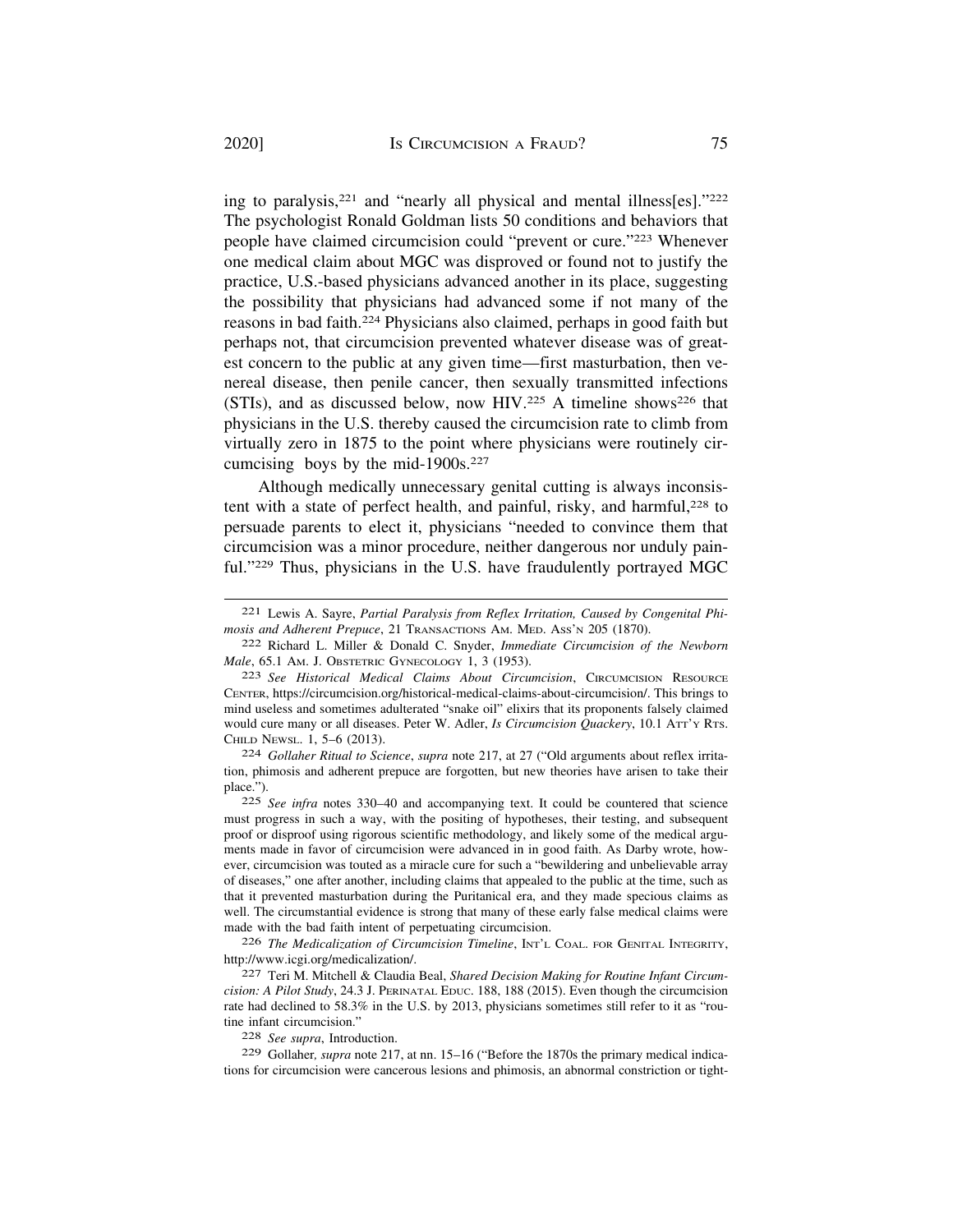<span id="page-31-0"></span>from 1875 to the present as a simple, painless, harmless, procedure that removes a useless piece of skin.230 Many people in the United States believe this, as the operation is sometimes referred to as a "snip". Physicians who circumcise have not corrected this clearly erroneous belief.231 By the mid-1900s, physicians in the U.S. were routinely circumcising boys, falsely implying that MGC was medically necessary.232 Physicians also falsely diagnosed congenital phimosis or a tight foreskin, which is normal, as reasons for the operation,<sup>233</sup> when there are non-invasive treatment options.234

#### 2. Early Specious Claims

Physicians have given many plainly specious reasons for MGC, which they would not do if they could justify it on medical grounds. For example, they have claimed that the circumcised penis is aesthetically superior,<sup>235</sup> that being circumcised avoids embarrassment in the locker room,236 that it is difficult to clean the foreskin,237 and that the "procedure"—they rarely call it "surgery," which likely would set off alarm bells among parents—is "best-tolerated during the newborn period".<sup>238</sup> In fact, newborns do not tolerate it well,<sup>239</sup> and there is no reason why healthy newborn boys should be forced to tolerate any pain at all.<sup>240</sup> The

sary. For example, in 2010, a spokesperson for National Public Radio stated that the circumcision debate "centers on two strongly differing beliefs about whether circumcision for a baby boy is medically necessary." Alicia C. Shepard, *Interview about Circumcision: Not the Whole Story*, NAT'L PUB. RADIO (Sept. 9, 2010, 1:09 PM), [https://www.npr.org/sections/publiceditor/](https://www.npr.org/sections/publiceditor) 2010/09/09/129732264/interview-about-circumcision-not-the-whole-story. The interviewee, a member of the AAP Committee on Bioethics, Douglas Diekema, did not correct the mistake.<br>
<sup>233</sup> See Gollaher Ritual to Science, supra note 217, at 25.<br>
<sup>234</sup> See Sukbir Kaur Shahid, *Phimosis in Children*, ISRN UROLOGY 7073

Yutaro Hayashi et al., *Prepuce: Phimosis, Paraphimosis, and Circumcision*, 11 SCI. WORLD J. 289, 289 (2011).

235 Gairdner, *supra* note 5, at 1436.

236 E. Noel Preston, *Whither the Foreskin? A Consideration of Routine Neonatal Circumcision*, 213 JAMA 1853, 1853–54 (1970). 237 1975 AAP Statement, *supra* note 38 ("Circumcision . . . eliminates much of the need

for careful penile hygiene.") 238 *AAP Speaking Points*, *supra* note 188.

239 F.L. Porter, C.M. Wolf, J. Gold, D. Lotsoff & J.P. Miller, *Pain and pain management in newborn infants: a survey of physicians and nurses*, 100 PEDIATRICS 626 (1997). 240 R.L. Poland, R.J. Roberts, J.F. Guitierrez-Mazorra & E.W. Fonkalsrud, *Committee on* 

*Fetus and Newborn, Committee on Drugs, Section on Anesthesiology, Section on Surgery:* 

ening of the foreskin interfering with normal function. . . . Cases of phimosis severe enough to require surgery were uncommon though and down through the ages it was considered a rare affliction."). 230 *See, e.g. Anatomy of the Penis, Mechanics of Intercourse*, CIRCUMCISION INFO. RES.

PAGE (Sept. 30, 2013), <http://www.cirp.org/pages/anat>/ ("The foreskin is not a 'flap' of skin on the end of the penis, and it is not 'useless' or 'redundant' skin."). 231 *See* Peter Aggleton, *"Just a Snip"?: A Social History of Male Circumcision*, 15 RE-

PRODUCTIVE HEALTH MATTERS 15, 15 (2007).<br><sup>232</sup> Indeed, at least some laypeople believed that male circumcision was medically neces-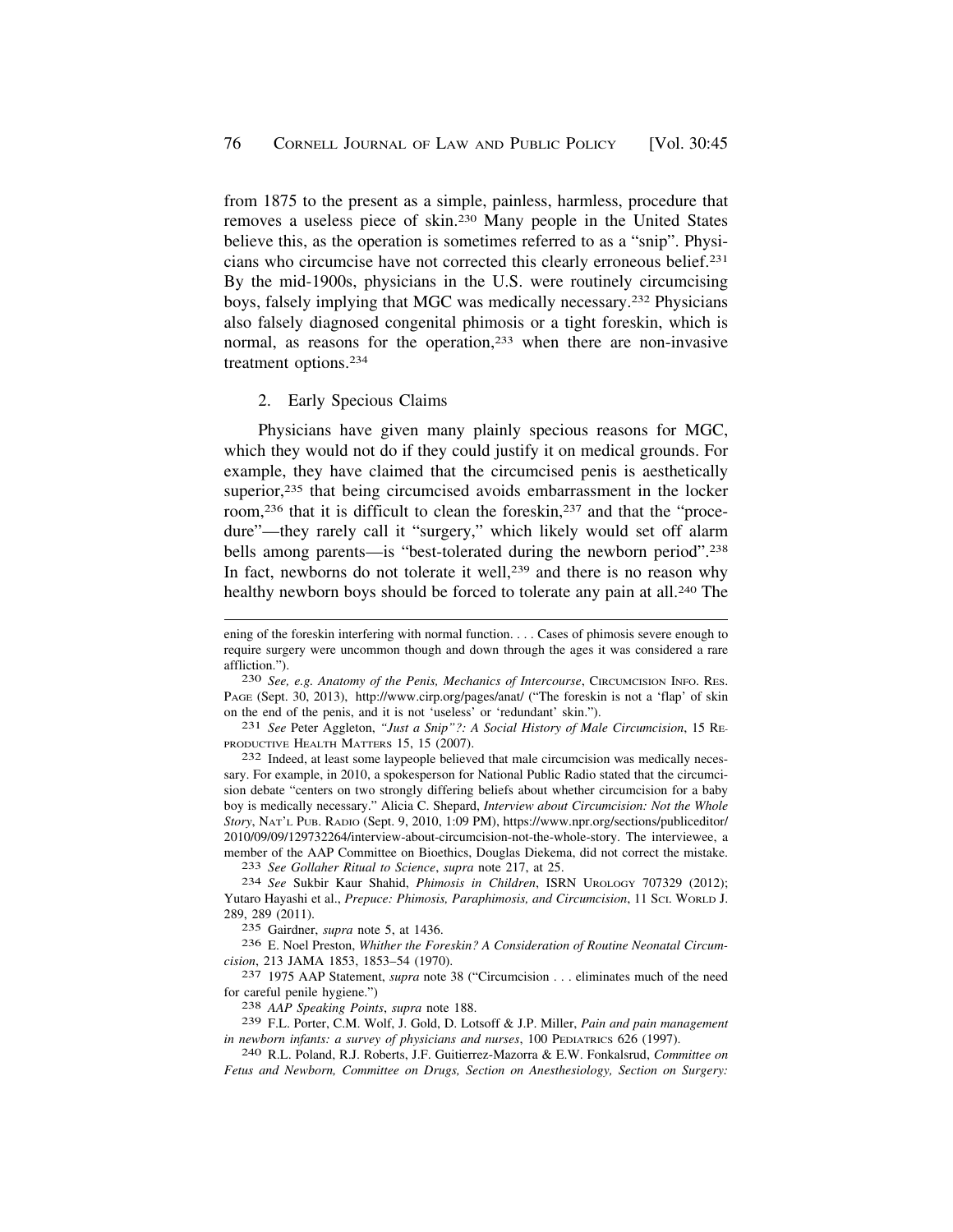AAP has even claimed that "[f]actors such as climate, the social and emotional reaction of prospective parents to penile cleansing, and the ability to understand and facilitate good hygiene, etc. should be taken into account when recommending whether circumcision should be performed."241

The AAP's 2012 technical report also asserts that male circumcision, "is one of the most common procedures in the world."242 This claim by a medical association in a scientific report seems to imply that it is commonly performed for medical reasons. That is misleading because circumcision is usually performed worldwide by Muslims for religio-cultural reasons.<sup>243</sup>

# 3. Early Unfair and Deceptive Practices

Stories also abound online, and there is no reason to question their veracity, by parents claiming that physicians who circumcise took unfair advantage of them (and thereby their son) in various ways.244 For example, hospital admission forms reportedly often contained a consent form for circumcision.245 Hospitals must have known that mothers and fathers would not read such a provision, given the urgency of the onset of labor. Moreover, many cultures do not practice circumcision and some parents do not speak English, so they would not understand what circumcision is when offered.<sup>246</sup> There also are many reports of boys being circumcised in hospitals in the United States against their parents' wishes.247 During the mid-1900s, when physicians were routinely circumcising boys, some and perhaps many physicians circumcised boys without parental consent,<sup>248</sup> implying that circumcision is medically necessary and that parental consent to surgery on a child is not necessary, when the opposite is true.249 Physicians in the U.S. did not turn this violence into an industry

*Neonatal anesthesia*, 80 PEDIATRICS 446 (1987). *See also 2012 AAP Statement*, *supra* note 187.

<sup>241</sup> *1975 AAP Statement*, *supra* note 38.

<sup>242</sup> *2012 AAP Technical Report*, *supra* note 39.

<sup>243</sup> *See Male Circumcision: Global Trends and Determinants of Prevalence, Safety and Acceptability*, WHO & UNAIDS 1, 1 (2007), [https://www.unaids.org/sites/default/files/media\\_](https://www.unaids.org/sites/default/files/media) asset/jc1360\_male\_circumcision\_en\_0.pdf.

<sup>244</sup> *See, e.g.*, *Protection of Infant Boys from Wrongful Circumcision in American Hospitals*, CIRCUMCISION INFO. RES. PAGES (Mar. 16, 2002), <http://www.cirp.org/pages/parents/pro>tection/ [hereinafter *Protection of Infant Boys*].

<sup>245</sup> *Id.* 

<sup>246</sup> *See* FLESH AND BLOOD: PERSPECTIVES ON THE PROBLEM OF CIRCUMCISION IN CONTEM-PORARY SOCIETY 87 (George C. Denniston et al., eds., 2013).

<sup>247</sup> *See Protection of Infant Boys, supra* note 244.

<sup>248</sup> *See Adler Legal*, *supra* note 182, at 480.

<sup>249</sup> *See Protection of Infant Boys, supra* note 244.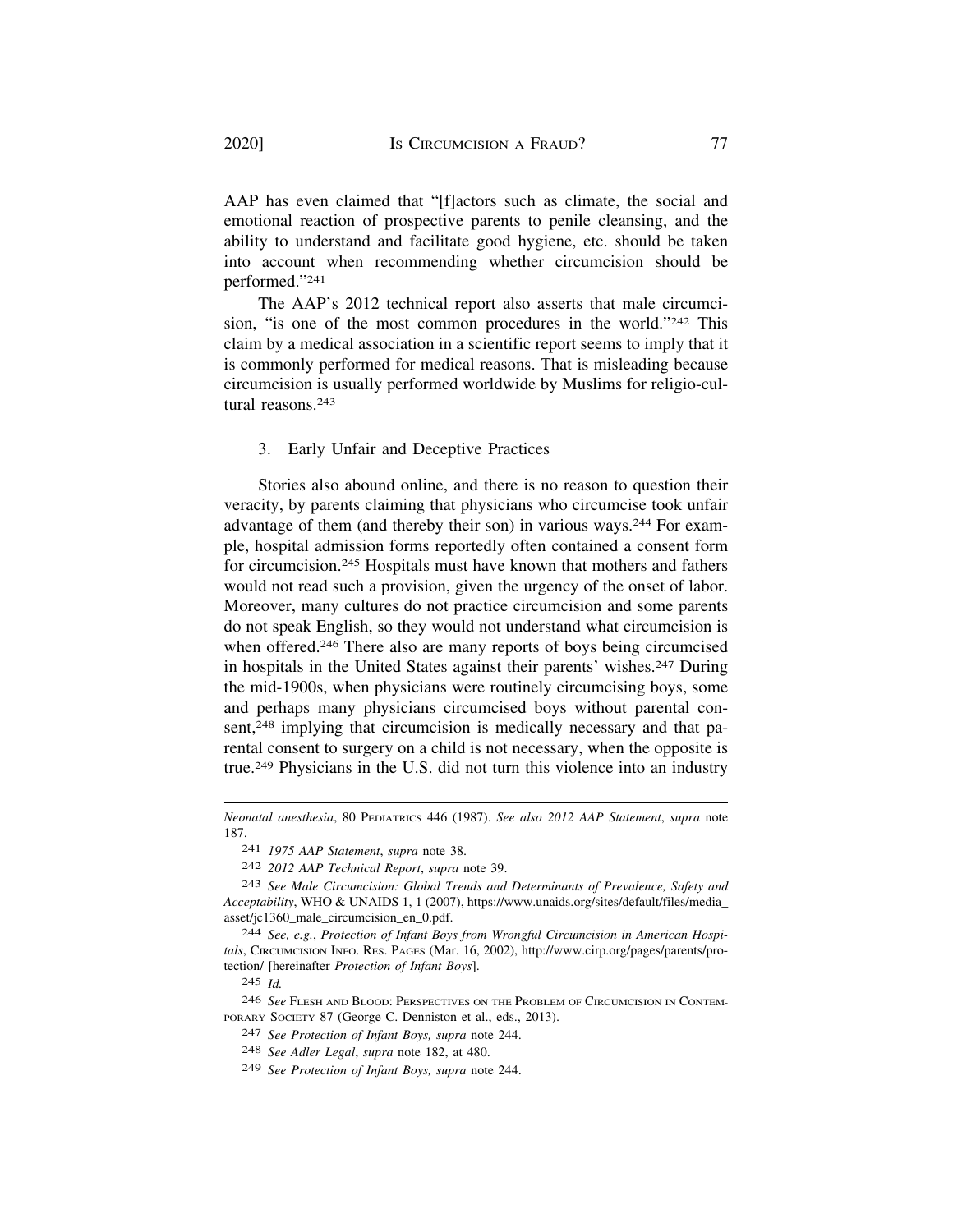<span id="page-33-0"></span>over a 150 year period by being honest about it.250 Nor did they tolerate opposition to the practice: a nurse and founder of the anti-circumcision movement, Marilyn Milos, for example, lost her job after opposing circumcision.251

### 4. Not Medically Justified

In 1971, the AAP stated that there is no medical indication for circumcision during the newborn period,252 and in 1977, that it is not an essential component of health care.253 In 1999, the American Medical Association stated that although there is evidence that circumcision has potential medical benefits, the data are not sufficient to sufficient to recommend routine neonatal circumcision.254 The AMA observed, for example, that behavioral factors are the principal cause of STIs and HIV, and that "circumcision cannot responsibly be viewed as protecting against such diseases."255 In 1999, Matthew Giannetti suggested that the pro-circumcision claims of the AAP were unscientific, negligent, and possibly intentionally fraudulent, designed to perpetuate physicians' profits,256 and he showed that this could expose the AAP to trade association liability.257 The remainder of this Part builds upon Giannetti's accusations.

### *B. Motives to Defraud Today*

As three surgeons have written, some surgeons perform unnecessary surgery for *financial gain*. 258 Parents are likely unaware that the AAP "is not a dispassionate scientific research body: it is a medical association but also a trade association for pediatricians"259 with a multibillion dollar

<sup>250</sup> *See Medical Organization Statements*, DRS. OPPOSING CIRCUMCISION (Mar. 2016), <https://www.doctorsopposingcircumcision.org/for-professionals/medical-organization-state>ments/ (listing misconceptions propagated by the American Academy of Pediatrics and the medical profession writ large).

<sup>251</sup> *Voices – Marilyn Milos, RN*, INTACT AM. (Sept. 20, 2019), [https://intactamerica.org/](https://intactamerica.org) marilyn-milos-rn/.

<sup>252</sup> *Standards and Recommendation for Hospital Care of Newborn Infants*, AAP (1971), <http://www.cirp.org/library/statements/aap/#a1971> [hereinafter *1971 AAP Statement*].

<sup>253</sup> *Committee on Fetus and Newborn: Report of the Ad Hoc Task Force on Circumcision*, 56 PEDIATRICS 610 (1975), [http://www.cirp.org/library/statements/aap/#a1977.](http://www.cirp.org/library/statements/aap/#a1977)

<sup>254</sup> *Council on Scientific Affairs. Report 10: Neonatal circumcision*, AM. MED. ASS'N (1999), [http://www.cirp.org/library/statements/ama2000/](http://www.cirp.org/library/statements/ama2000) [hereinafter *1999 AMA Statement*] ("[E]xisting scientific evidence demonstrates potential medical benefits of newborn male circumcision; however, these data are not sufficient to recommend routine neonatal circumcision.*"*).

<sup>255</sup> *Id.* 

<sup>256</sup> Giannetti, *supra* note 6, at 1553.

<sup>257</sup> *Id.* at 1545.

<sup>258</sup> Stahel, et al., *supra* note 63, at 2.

<sup>259</sup> *Earp Bad Ethics*, *supra* note 8.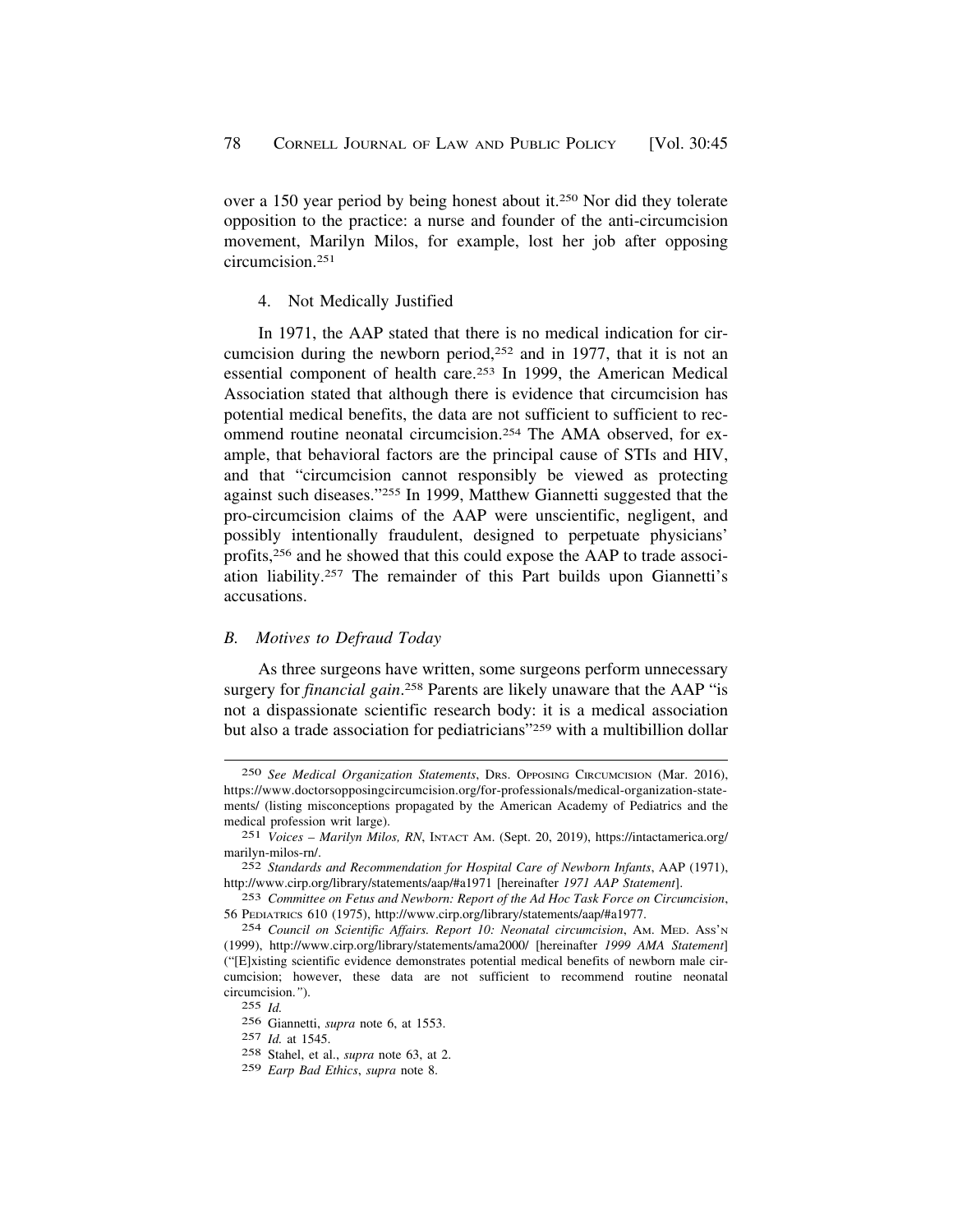per year financial bias in favor of MGC.260 One committee member represented the AAP's finance committee.<sup>261</sup> The guidelines refer to member physicians as "stakeholders," a term usually reserved for investors in a for-profit enterprise, whereas physicians have a fiduciary duty to ignore their own financial interests, and to act in the best interests of boys and the men they become.262 As discussed in Part III above, the AAP's 2012 guidelines reveal that the committee was very concerned about the decline in Medicaid revenues, which adversely impacted the income of AAP members as Medicaid pays for about one-third of all circumcisions.263 A member of the AAP's 2012 committee wrote in 2016 that, given the serious efforts in both the United States and Europe to ban circumcision outright, the AAP wanted to protect the option for parents to elect circumcision.264 Protecting that option for parents also conveniently protects the circumcision industry.265 If physicians wanted to help parents, who want to protect their children, they would not offer circumcision to them, and would warn parents against it.266 Doctors Opposing Circumcision concluded that the AAP is in it for the money of its member pediatricians.<sup>267</sup> Obstetricians also perform circumcisions, and the American College of Obstetricians and Gynecologists endorsed the AAP's 2012 statement. Insofar as ACOG makes the same claims as the AAP, it faces the same liability as the AAP discussed in this Article.268 In addition, one member of the 2012 Task Force on Circumcision that issued the 2012 AAP Statement had an undisclosed religious bias in favor of circumcision. He stated in an interview, "I circumcised him myself . . . for religious, not medical reasons."269

<sup>260</sup> According to the AAP, the average cost of a circumcision is "upwards of \$1,750"." *AAP Speaking Points*, *supra* note 193. More than one million boys are circumcised per year in the United States. Thus, circumcision is upwards of a \$1.75 billion per year industry, not counting hospitals selling foreskins to industry.

<sup>261</sup> *See Commentary on American Academy of Pediatrics 2012 Circumcision Policy Statement*, DRS. OPPOSING CIRCUMCISION 1,1 (Apr. 2013), <https://www.doctorsopposingcircumci>[sion.org/wp-content/uploads/2016/08/commentary-on-american-academy-of-pediatrics-2012](https://sion.org/wp-content/uploads/2016/08/commentary-on-american-academy-of-pediatrics-2012) circumcision-policy-statement.pdf [hereinafter *DOC Commentary*].

<sup>262</sup> Maxwell J. Mehlman, *Why Physicians are Fiduciaries for Their Patients*, 12 IND. HEALTH L. REV. 1, 8 (2015).

<sup>263</sup> *See* Sarah J. Clark et al., *Coverage of Newborn and Adult Male Circumcision Varies Among Public and Private US Payers Despite Health Benefits*, 30 HEALTH AFFS. 2355, 2356 (2011).

<sup>264</sup> Andrew L. Freedman, *supra* note 31, at 2.

<sup>265</sup> *See DOC Commentary*, *supra* note 261, at 7.

<sup>266</sup> *See Medical Organization Statements*, *supra* note 250.

<sup>267</sup> *See DOC Commentary*, *supra* note 261, at 7.

<sup>268</sup> *See id.* at 1–2.

<sup>269</sup> Ted Merwin, *Fleshing Out Change On Circumcision*, N.Y. JEWISH WK. (Sept. 19, 2012).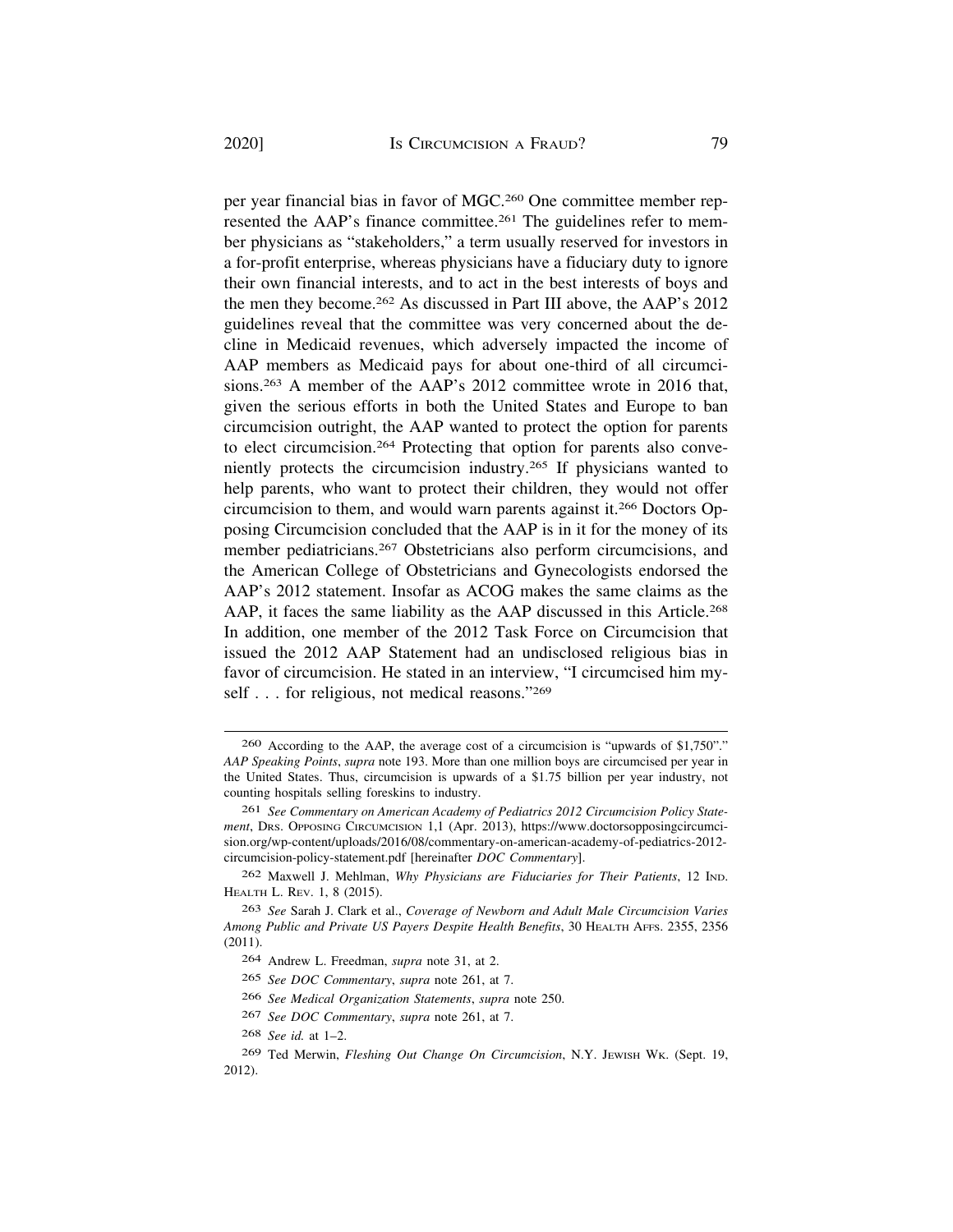#### <span id="page-35-0"></span>*C. Intentional Fraud by the AAP in 2012*

To reiterate, physicians, whose job is to serve each patient's medical needs, bear the burden of justifying all interventions on medical grounds and of proving that the intervention is in the best interests of the patient.270 They also comply with all rules of medical ethics and the law. In the face of credible accusations dating back to 1985 that MGC is child abuse and a battery, and now breach of fiduciary duty and constructive fraud, physicians bear the burden of proving that it is lawful and that it does not take unfair advantage of boys.

This subpart suggests that the AAP, a medical and trade organization representing physicians who circumcise, failed to meet that burden in thes various statements it published in 2012: its widely publicized press release;271 circumcision policy statement;272 supporting technical or scientific report;273 and confidential "Speaking Points" to its member pediatricians to help them answer questions by the media, which would also help them answer questions that parents might have when offered circumcision.274 Although the 2012 guidelines automatically expired five years later in 2017,275 and the AAP did not replace them or revoke them, they remain the AAP's last word disseminated to the public on the subject.<sup>276</sup> Medicaid officials previously cited<sup> $277$ </sup> and they continue to cite the AAP's 2012 guidelines as reasons to continue Medicaid coverage.278 This Part of the Article suggests that the AAP's claims in 2012 were knowingly false, intended to mislead parents and the public about cir-

277 *Adler Medicaid, supra* note 161.

278 Letter from the Massachusetts Office of Medicaid to Ronald Goldman (May 12, 2017) ("MassHealth coverage of clinical services is based on recommendations of professional medical societies and expert panels, a review of existing peer-reviewed literature, and the most recent data as detailed below," including the American Academy of Pediatrics Circumcision Policy Statement in 2012).

<sup>270</sup> *See supra* Part II.A. and n.101.

<sup>271</sup> *See New Evidence Points to Greater Benefits of Infant Circumcision, But Final Say is Still Up to Parents, Says AAP*, AAP (Aug. 27, 2012), <https://www.aap.org/en-us/about-the>aap/aap-press-room/Pages/New-Benefits-Point-to-Greater-Benefits-of-Infant-Circumcision-But-Final-Say-is-Still-Up-to-parents-Says-AAP.aspx [hereinafter *AAP Press Release*].

<sup>272</sup> *2012 AAP Statement*, *supra* note 187.

<sup>273</sup> *2012 AAP Technical Report*, *supra* note 39.

<sup>274</sup> *AAP Speaking Points*, *supra* note 188.

<sup>275</sup> *See Policy Statements*, AAP: MENTAL HEALTH INITIATIVES (2020), [https://www.aap.](https://www.aap) org/en-us/advocacy-and-policy/aap-health-initiatives/Mental-Health/Pages/AAP-Policy-State ments.aspx.

<sup>276</sup> *2012 AAP Statement*, *supra* note 187; see also Policy Statements, AM. ACAD. PEDIAT-RICS, <https://www.aap.org/en-us/advocacy-and-policy/aap-health-initiatives/Mental-Health>/ Pages/AAP-Policy-Statements.aspx ("All policy statements from the American Academy of Pediatrics automatically expire 5 years after publication unless reaffirmed, revised, or retired at or before that time.").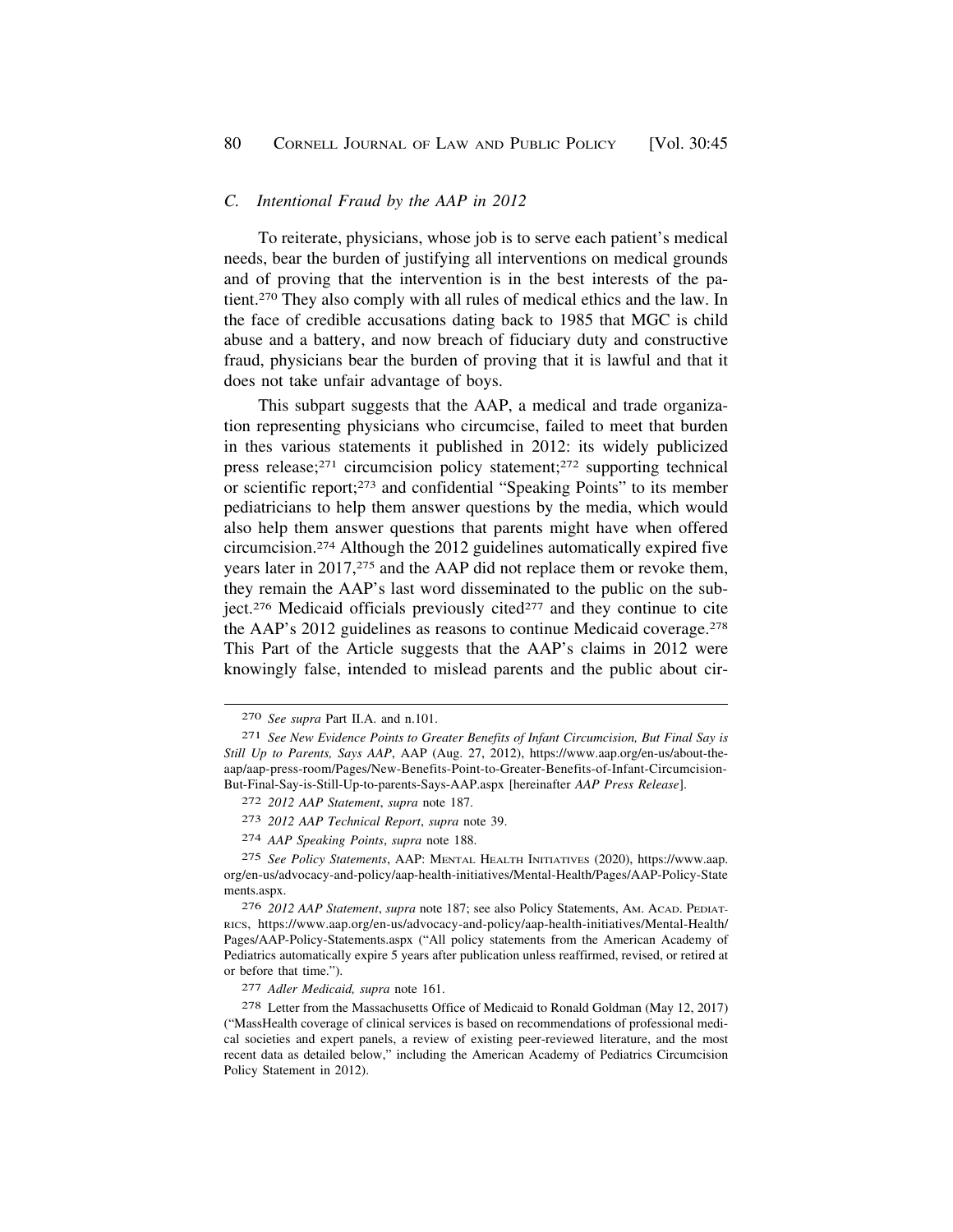cumcision, did deceive them, and continues to deceive them, and thus that the AAP's claims satisfy the elements of intentional fraud.279

1. Fraudulent Medical Claims and Omissions

As discussed above, non-therapeutic or unnecessary circumcision is violence, the opposite of medicine. It was performed in the past and it continues to be performed for religious, cultural, and esthetic reasons having nothing to do with medicine. Non-therapeutic medical circumcision, or circumcision that is not needed to treat a medical condition, is an oxymoron. Physicians popularized it and caused the public to perceive as medicine by demonizing the foreskin; by advancing many new false claims about its medical benefits; and by falsely portraying the procedure as having few disadvantages, if any. As discussed below, in 2012, the AAP continued to use these time-tested strategies to promote the practice. The AAP's 2012 circumcision policy statement makes a variety of claims that we will show are unsustainable, as follows.

> Systematic evaluation of English-language peer-reviewed literature from 1995 through 2010 indicates that preventive health benefits of elective circumcision of male newborns outweigh the risks of the procedure. Benefits include significant reductions in the risk of urinary tract infection in the first year of life and, subsequently, in the risk of heterosexual acquisition of HIV and the transmission of other sexually transmitted infections.

> The procedure is well tolerated when performed by trained professionals under sterile conditions with appropriate pain management. Complications are infrequent; most are minor, and severe complications are rare. Male circumcision performed during the newborn period has considerably lower complication rates than when performed later in life.

> Although health benefits are not great enough to recommend routine circumcision for all male newborns, the benefits of circumcision are sufficient to justify access to this procedure for families choosing it and to warrant third-party payment for circumcision of male newborns. It is important that clinicians routinely inform parents of the health benefits and risks of male newborn circumcision in an unbiased and accurate manner.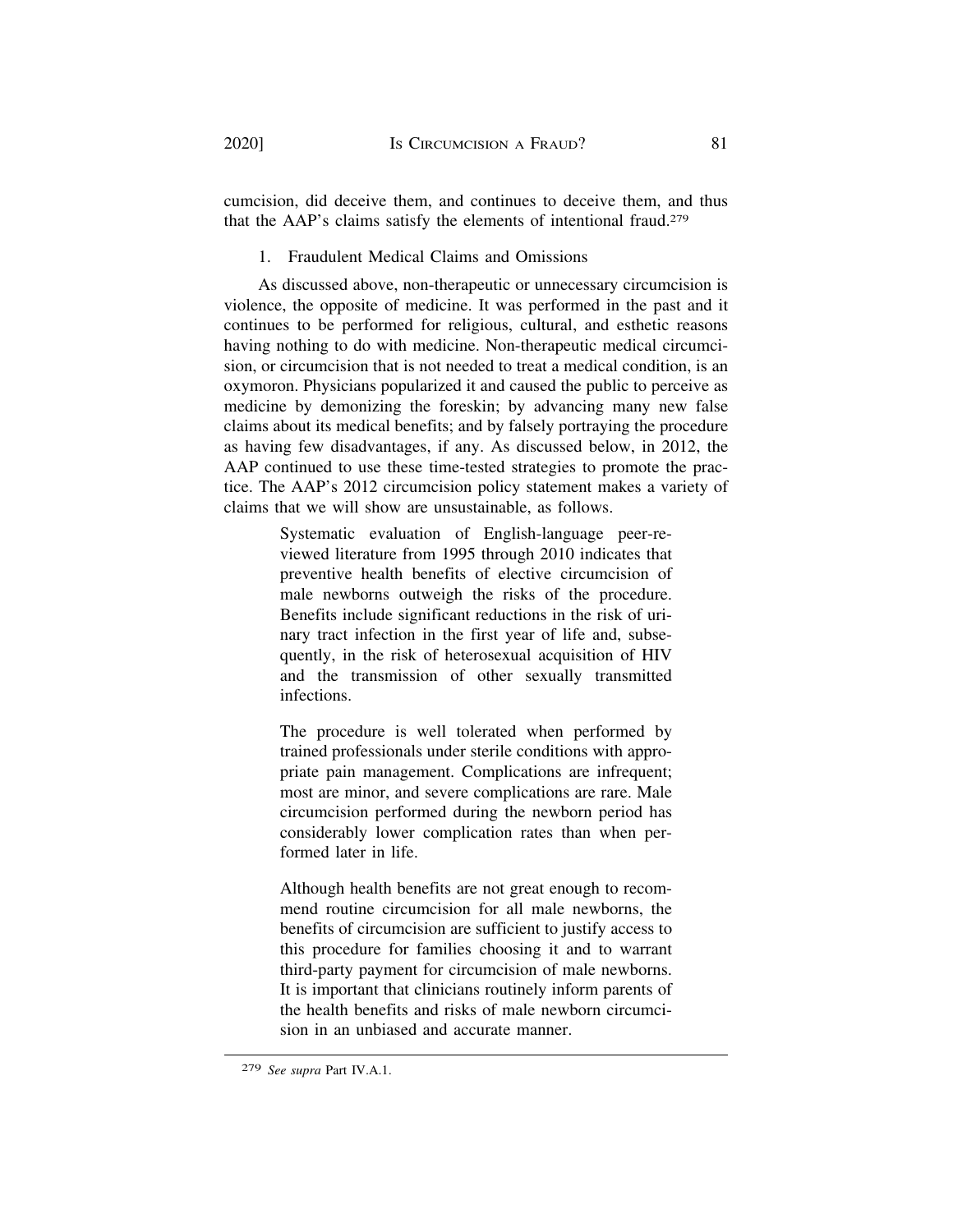Parents ultimately should decide whether circumcision is in the best interests of their male child. They will need to weigh medical information in the context of their own religious, ethical, and cultural beliefs and practices. The medical benefits alone may not outweigh these other considerations for individual families.280

This policy statement shows that the AAP knows that MGC is painful; that it risks complications, the only dispute being to what extent; and that the AAP does not recommend the operation for all newborns.281 This leads to the conclusion that MGC is still not medically justified, as the AMA essentially concluded in 1999 in its only circumcision statement.282 The AMA Code of Medical Ethics Opinion 5.5 makes clear that when a physician has a patient, a person with medical needs, physicians "should only recommend and provide interventions that are medically appropriate—i.e., scientifically grounded—and that reflect the physician's considered medical judgment about the risks and likely benefits of available options in light of the patient's goals for care."283 Medical experts representing pediatric associations in Northern Europe,284 ethicists,285 and legal scholars286 have exposed the AAP's claims as unsustainable, for the reasons discussed below. The nearby Canadian Pediatric Society, which has historically endorsed the AAP position on

- 283 AMA CODE OF MEDICAL ETHICS, Opinion 5.5 (2001).
- 284 *Frisch Cultural Bias*, *supra* note 7.

285 Brian D. Earp & David M. Shaw, *Cultural Bias in American Medicine: The Case of Infant Male Circumcision*, 1 J. PEDIATRIC ETHICS 8 (2017); Brian D. Earp, *Do the Benefits of Male Circumcision Outweigh the Risks? A Critique of the Proposed CDC Guidelines*, 3 Frontiers in Pediatrics 88 (2015) [hereinafter *Earp Critique*]; Alex Myers & Brian D. Earp, *What Is The Best Age to Circumcise? A Medical and Ethical Analysis*, BIOETHICS 10 (2020).

286 J. Steven Svoboda and Robert S. Van Howe, *Out of Step: Fatal Flaws in the Latest AAP Policy Report on Neonatal Circumcision*, 39 J. MED. ETHICS 434 (2013) ("The policy statement and technical report suffer from several troubling de?ciencies, [including] the exclusion of important topics and discussions, an incomplete and apparently partisan excursion through the medical literature, improper analysis of the available information, poorly documented and often inaccurate presentation of relevant ?ndings, and conclusions that are not supported by the evidence given.").

<sup>280</sup> *2012 AAP Statement*, *supra* note 187.

<sup>281</sup> *Id.* 

<sup>282</sup> *1999 AMA Statement*, *supra* note 254. As to UTIs, the AMA cited one model of decision making concluding that, "the incidence of UTI would have to be substantially higher in uncircumcised males to justify circumcision as a preventive measure against this condition." As to penile cancer, it stated, "because this disease is rare and occurs later in life, the use of circumcision as a preventive practice is not justified." As to STIs and HIV, it stated, "behavioral factors are far more important risk factors for acquisition of HIV and other sexually transmissible diseases than circumcision status, and circumcision cannot be responsibly viewed as 'protecting' against such infections."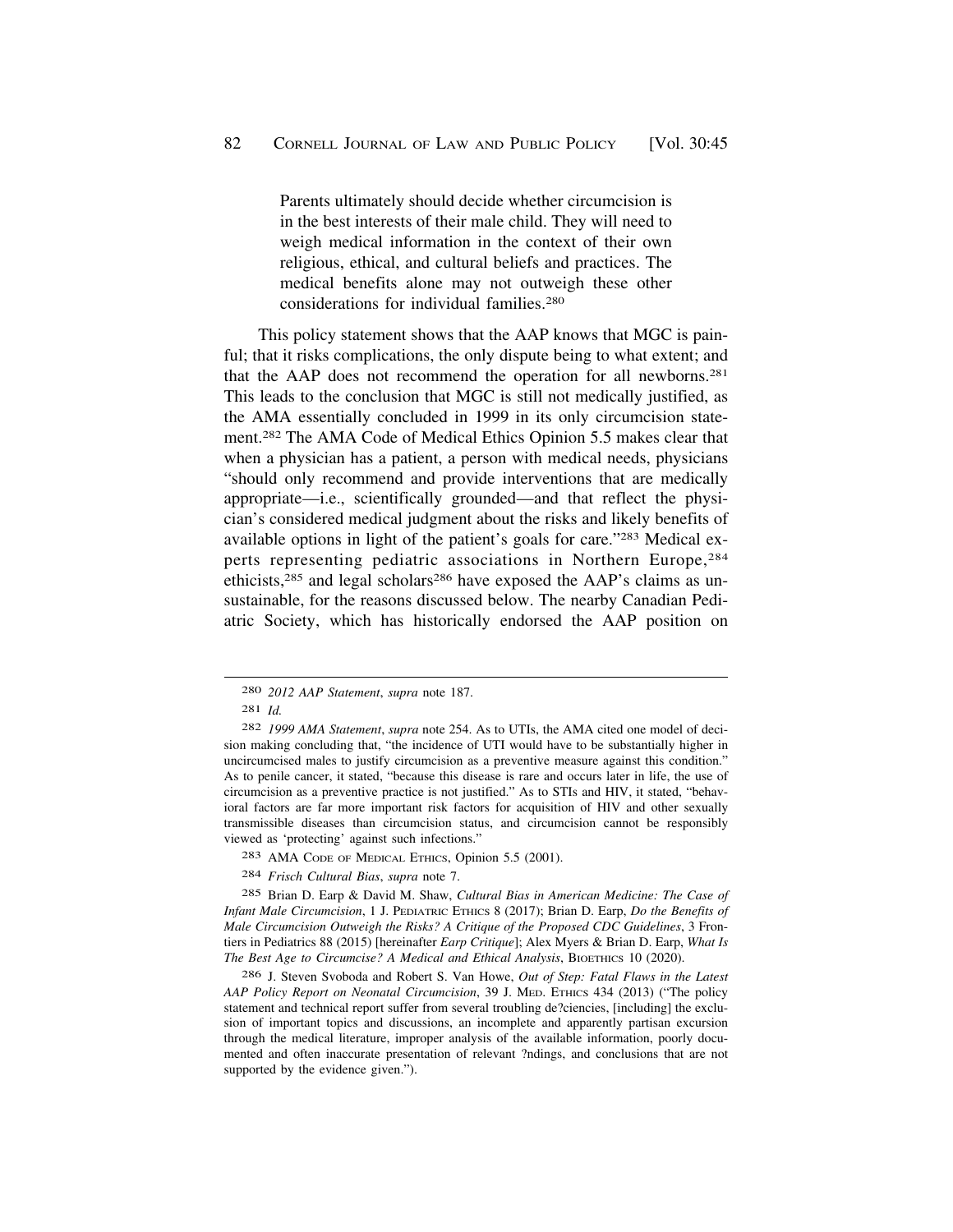circumcision, failed to follow the AAP's lead in its 2015 policy statement, which remains in effect.<sup>287</sup>

a. Material Omissions

The AAP's 2012 circumcision policy statement does not disclose to parents that physicians in most countries outside the United States leave the genitals of healthy boys alone,<sup>288</sup> nor that it is rarely necessary to circumcise boy in childhood or men in adulthood.289 It does not discuss the anatomy and physiology of the foreskin, the body part being removed, or the diagnosis, since the procedure is unlikely to be medically indicated;290 it does not disclose that boys and men may be angry at their parents for having given permission for it, or that parents may regret having done so,<sup>291</sup> nor that Giannetti accused the AAP of possible fraud in 1999.292 These facts, together with the AAP's incomplete and biased review of the medical literature, its failure to disclose and entertain alternative paradigms,  $293$  its failure to disclose opposition to the practice,  $294$ and its failure to acknowledge or discuss the 2012 Cologne case holding that circumcision is a crime, all evince an intent to mislead the public and parents about circumcision in order to perpetuate it.

### b. Undisclosed Disadvantages and Understated Risks

The AAP's statement does not disclose that males value the foreskin or that MGC is harmful, even though pain and the loss of the foreskin constitute harms and indeed substantial harms.295 The AAP bears the burden of justifying all of its claims, including the claim that circumcision pain is "well-tolerated," but it gives no evidence that the claim is true. Countless videos online of newborn boys undergoing the surgery show the opposite, and a plethora of clinical studies shows that infant circumcision is painful whether or not anesthetic is used.296 The AAP

296 R.S. Van Howe, J.S. Svoboda, *Neonatal pain relief and the Helsinki Declaration*, 36 J. L. MED. ETHICS 803 (2008).

<sup>287</sup> S. Todd Sorokan et al., *Newborn Male Circumcision*, 20 PAEDIATRICS & CHILD HEALTH 311 (2015). 288 *2012 AAP Statement*, *supra* note 187.

<sup>289</sup> *Id.* 

<sup>290</sup> *Id.* 

<sup>291</sup> *Id.* 

<sup>292</sup> Giannetti, *supra* note 6, at 1563.

<sup>293</sup> Robert S. Van Howe, *Response to Vogelstein: How the 2012 AAP Task Force on Circumcision Went Wrong*, 32 BIOETHICS 77 (2018) [hereinafter *Van Howe Response*].

<sup>294</sup> Opposition groups in the U.S. include INTACT AMERICA, [http://www.intactamerica.](http://www.intactamerica) org; DOCTORS OPPOSING CIRCUMCISION, <https://www.doctorsopposingcircumcision.org>; AT-TORNEY FOR THE RIGHTS OF THE CHILD, [https://www.arclaw.org;](https://www.arclaw.org) and THE BLOODSTAINED MEN, <https://www.bloodstainedmen.com>. 295 *2012 AAP Statement*, *supra* note 187.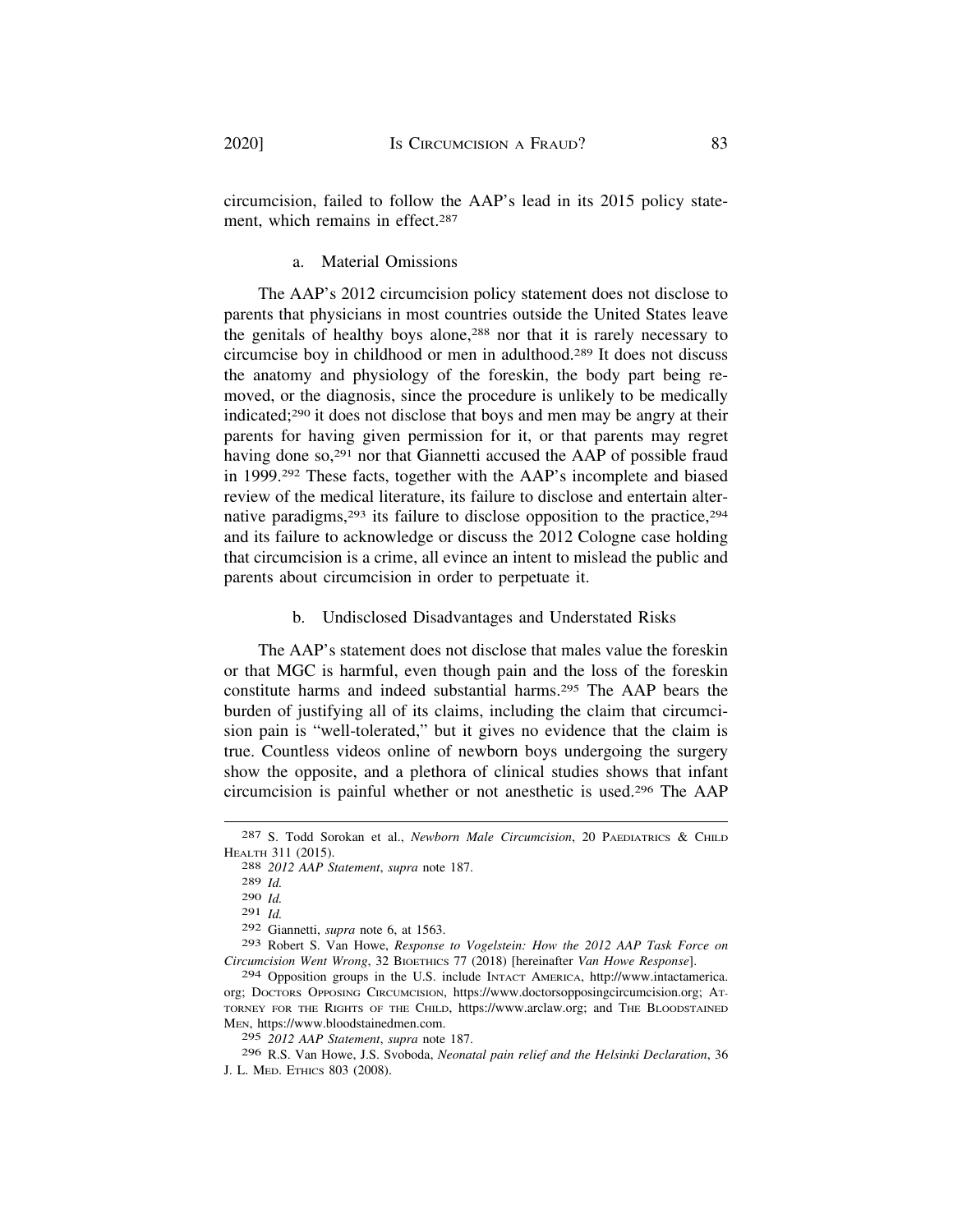also did not disclose<sup>297</sup> that MGC also causes post-operative pain.<sup>298</sup> Thus, the AAP intentionally downplayed pain.299

The AAP's claims that "[c]omplications are infrequent" and that "severe complications are rare" were not made in good faith because the AAP stated in its technical report that the rate and severity of complications following the procedure are unknown.300 There also is no central registry for reporting severe complications or post-operative complications. Dr. Brady of the AAP committee claimed a significant acute complication rate of 1 in 500 infants circumcised or .2%, when European centers report a much higher 1.2% to 3.8% complication rate for circumcision in both the newborn and non-newborn periods; $301$  clinical studies have reported an average post-circumcision rate of meatal stenosis of 5–20%;302 and insofar as circumcision removes the erogenous foreskin, the complication rate is 100%. Thus, the AAP intentionally downplayed complications, intentionally misled the public, parents, and thereby their sons about them, and continues to do so since it has not renounced its 2012 guidelines.

In 1999, the AAP stated that circumcision risks causing many minor and serious injuries. The AAP's failure to disclose the same risks again when widely publicizing its 2012 statement evinces an intent to hide those risks. The AAP had a duty to disclose but failed to disclose that "badly performed circumcisions, causing discomfort or poor cosmetic outcomes, often necessitating repeat operations and repair jobs, are common,"303 which it must know since those operations keep pediatric urologists busy. The AAP acknowledges that MGC can be fatal when ritual circumcisions are performed in a non-sterile setting but falsely implies that it is never fatal when performed in a sterile hospital setting,<sup>304</sup> even though Gairdner disclosed that it can be in his famous 1949 article.305 Shortly thereafter, the United Kingdom's National Health Service

<sup>297</sup> *2012 AAP Statement*, *supra* note 187.

<sup>298</sup> Caglar Munevveroglu & Mehmet Gunduz, *Postoperative pain management for circumcision; Comparison of frequently used methods*, 36 PAK. J. MED. SCI. 91, 91 (2020).

<sup>299</sup> Frisch Cultural Bias,, supra note 7, at 631–32.<br>300 2012 AAP Technical Report, supra note 33, at e772.<br>301 2012 AAP Technical Report, supra note 33, at e772–73.<br>302 M. Frisch & J. Simonsen, Cultural Background, Non-The *the Risk of Meatal Stenosis and Other Urethral Stricture Disease: Two Nationwide Register-*

*Based Cohort Studies in Denmark 1977–2013*, 16 SURGEON 108 (2018). 303 R. Darby, *The Sorcerer's Apprentice: Why Can't We Stop Circumcising Boys?,* <sup>4</sup> CONTEXTS 34, 37 (2005). 304 AAP Speaking Points, *supra* note 188, claiming, "Isolated cases of morbidity and

mortality after ritual circumcision have been reported in the U.S., [but they] have been related to circumcisions that were not performed under sterile conditions."

<sup>305</sup> Gairdner, *supra* note 5. Gairdner did not explicitly state that all of these deaths occurred in a sterile setting, but he refers to circumcision operations in hospitals, so likely many of the deaths occurred in a sterile hospital setting.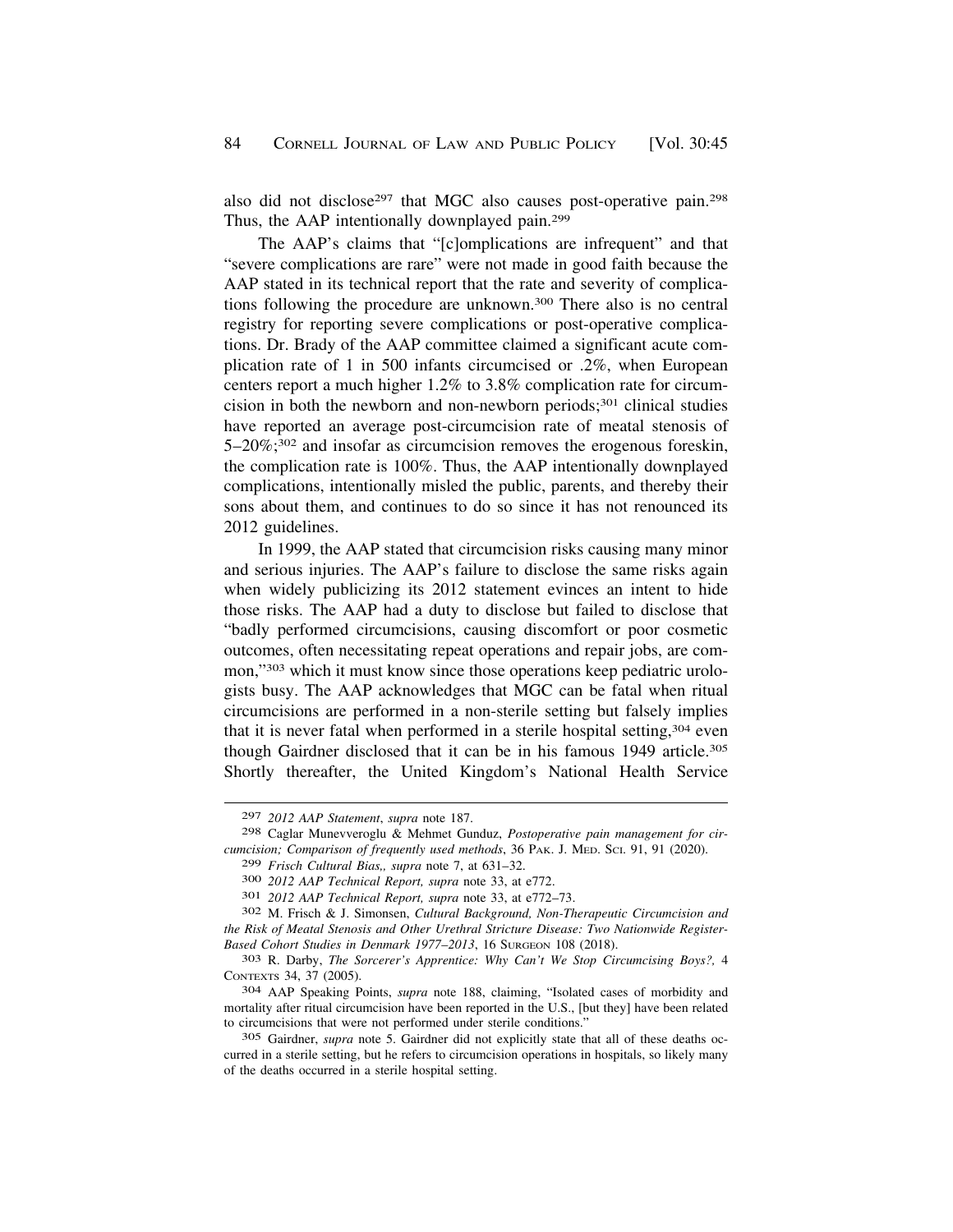stopped paying for non-therapeutic circumcision.<sup>306</sup> The AAP evidently does not want parents to know that their son might die from the operation. The AAP knows from protests that many men are angry that they were circumcised, but it failed to disclose in its policy statement that MGC can cause psychological harm.<sup>307</sup>

The AAP fraudulently claims that circumcision does not appear to adversely affect penile sexual function,308 when changing form changes function and removing the foreskin plainly destroys its ability to fold and unfold as it was sexually selected to do by evolution.<sup>309</sup> In addition, in 1999, the AAP acknowledged anecdotal reports that "penile sensation and sexual sensitivity are decreased for circumcised males." In 2012, the AAP makes the *ipse dixit* claim that MGC "does not appear to adversely affect penile sexual . . . sensitivity",310 without mentioning or refuting the anecdotal reports it mentioned before showing that it might.311 Common sense suggests that irreversibly removing highly vascularized and densely innervated tissue with a surface area of up to  $90$ •cm<sup>2</sup> from the penis will reduce sexual sensitivity for life. At a 2013 debate, when asked how removing the innervated and mobile foreskin could not affect penile sensitivity and function, Dr. Brady replied, "The question is, then, are the other portions of the penis capable of providing accommodation to maintain the same level of sensitivity and function? . . . [T]here's no evidence that there is a valid loss . . . there wouldn't be a loss . . . it turns out that we can't identify a loss."312 Dr. Brady's claim, then, is that although MGC removes the nerves of the foreskin, somehow other parts of the penis make up for the loss, but the AAP does not know how.313 The AAP seems intent on claiming that circumcision does not reduce sexual sensitivity and function despite evidence to the contrary; thus, this is another intentionally fraudulent medical claim.

<sup>306</sup> E. Charlisse Caga-anan & Anthony J. Thomas, Jr., *Requests for "non-therapeutic" interventions in children: male circumcision*, *in* CLINICAL ETHICS IN PEDIATRICS 44 (Douglas S. Diekema et al. eds., 2011).

<sup>307</sup> *2012 AAP Statement*, *supra* note 187.

<sup>308</sup> *2012 AAP Technical Report, supra* note 39, at e769.

<sup>309</sup> *Earp Critique*, *supra* note 285.

<sup>310</sup> *2012 AAP Technical Report, supra* note 39, at e756.

<sup>311</sup> American Academy of Pediatrics Task Force on Circumcision, *Circumcision Policy Statement*, 103 PEDIATRICS 686 (1999) [hereinafter *1999 AAP Statement*].

<sup>312</sup> Debate between Steven Svoboda, Attorneys for the Right of the Child, and Michael Brady & Douglas Diekema, Task Force on Circumcision, American Academy of Pediatrics, at The Twentieth Pitts Lectureship in Medical Ethics at the Medical University of South Carolina in Charleston, South Carolina (Oct. 18–19, 2013),<https://www.arclaw.org/debates/arc-releases> -video-from-charleston-debate-victory-over-american-academy-of-pediatrics [hereinafter *Debate*].

<sup>313</sup> *Id.*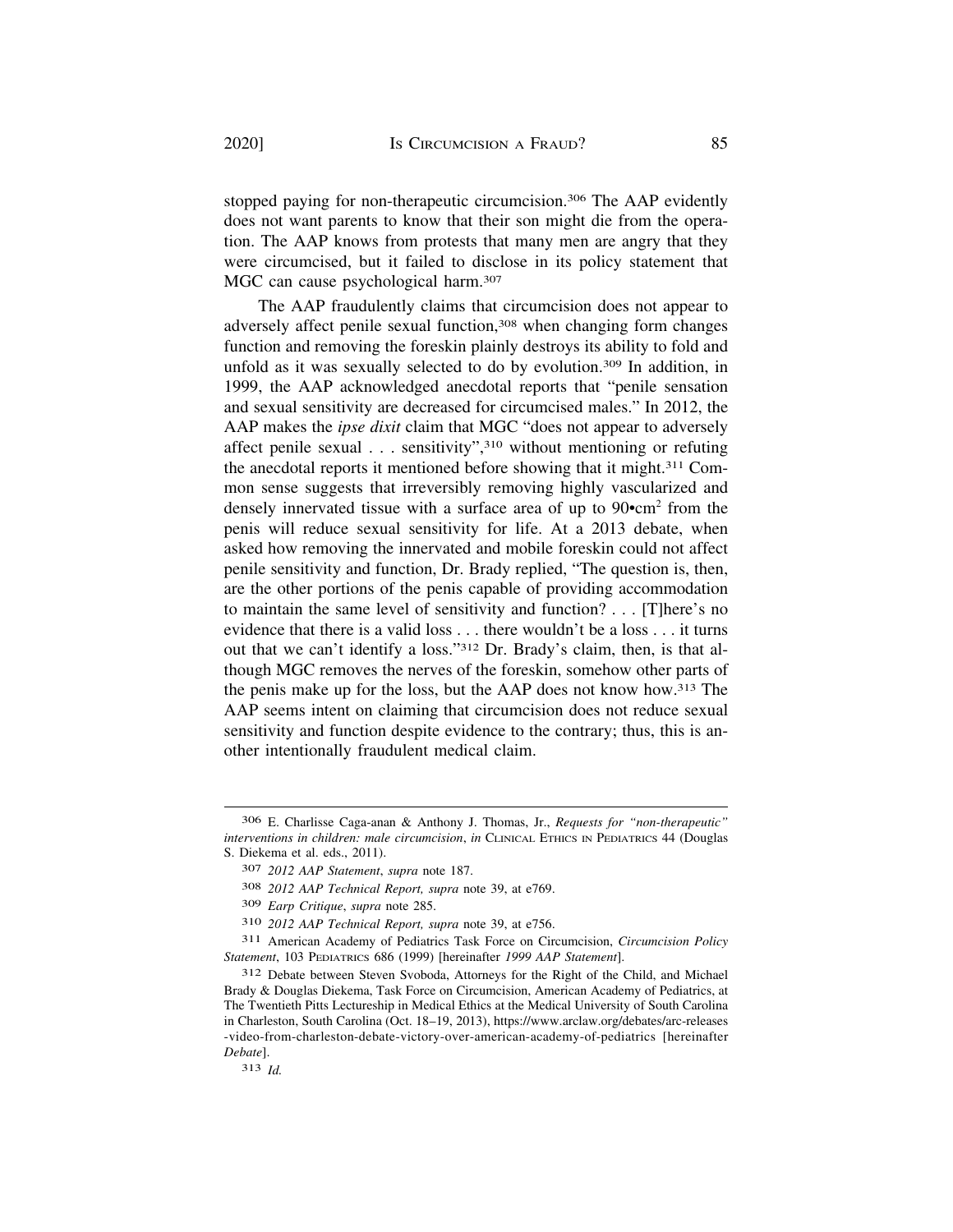### c. Exaggerated and Irrelevant Claims About Actual and Potential Medical Benefits

<span id="page-41-0"></span>"PREVENTS DISEASES".314 The AAP's technical report states that "[s]pecific benefits from male circumcision were identified for the prevention of urinary tract infections, acquisition of HIV, transmission of some sexually transmitted infections, and penile cancer."<sup>315</sup> This must have been intended to defraud as MGC does not prevent any of these diseases. Men who rely upon this false claim might forego protection and thereby contract HIV, called "risk compensation."316 The 1978 case of *Simcuski v. Saeli* is on point.317 There, the New York Court of Appeals stated that a physician had falsely and fraudulent assured the plaintiff that a treatment had been effective.<sup>318</sup> The AAP knows that MGC only has "potential benefits" or slightly reduced risks, as that is what it called them in its 1999 guidelines.319 The AAP's argument that MGC reduces the risk of UTIs by 1%<sup>320</sup> also fails to consider confounding factors that can impact testing rates and accurate UTI detection.321 Even if true, UTIs can easily be treated with antibiotics without tissue loss.322

"REDUCES THE RISK OF HIV ACQUISITION".<sup>323</sup> This argument likewise fails. Although the AAP claimed in 1999 that "there is a substantial body of evidence that links non-circumcision in men with risk for HIV infection," it nonetheless concluded that "behavioral factors appear to be far more important than circumcision status" in acquiring HIV.<sup>324</sup> The AMA concluded that same year that "circumcision cannot be responsibly viewed as 'protecting' against such infections."325 It is irresponsible for the AAP and physicians in the U.S. to promote circumcision as reducing the risk of HIV acquisition because men who engage in unprotected heterosexual sex still risk contracting it. The AAP limited its discussion to studies of African men, ignoring completed studies performed in North America.326 None of the studies in North America found that circumci-

320 *2012 AAP Technical Report*, *supra* note 33, at e767.

<sup>314</sup> *2012 AAP Technical Report*, *supra* note 33, at e756.

<sup>315</sup> *Id.* 

<sup>316</sup> *See, e.g., Definition of Risk Compensation*, FREE DICTIONARY: MED. DICTIONARY, [https://medical-dictionary.thefreedictionary.com/Risk+Compensation.](https://medical-dictionary.thefreedictionary.com/Risk+Compensation) 317 Simcuski v. Saeli, 377 N.E.2d 713 (N.Y. 1978). 318 *Id.* at 719.

<sup>319</sup> *1999 AAP Statement*, *supra* note 311.

<sup>321</sup> Van Howe RS, *Effect of confounding in the association between circumcision status and urinary tract infection*, 51 J. INFECTIONS 59 (2005).

<sup>322</sup> *Frisch Cultural Bias*, *supra* note 7, at 7.

<sup>323</sup> *2012 AAP Technical Report*, *supra* note 33, at e764.

<sup>324</sup> *1999 AAP Statement*, *supra* note 311.

<sup>325</sup> *1999 AMA Statement*, *supra* note 254.

<sup>326</sup> *See, e.g.*, Edward O. Laumann et al., *Circumcision in the United States: Prevalence, Prophylactic Effects, and Sexual Practice,* 277 JAMA 1052 (1997) (finding "no significant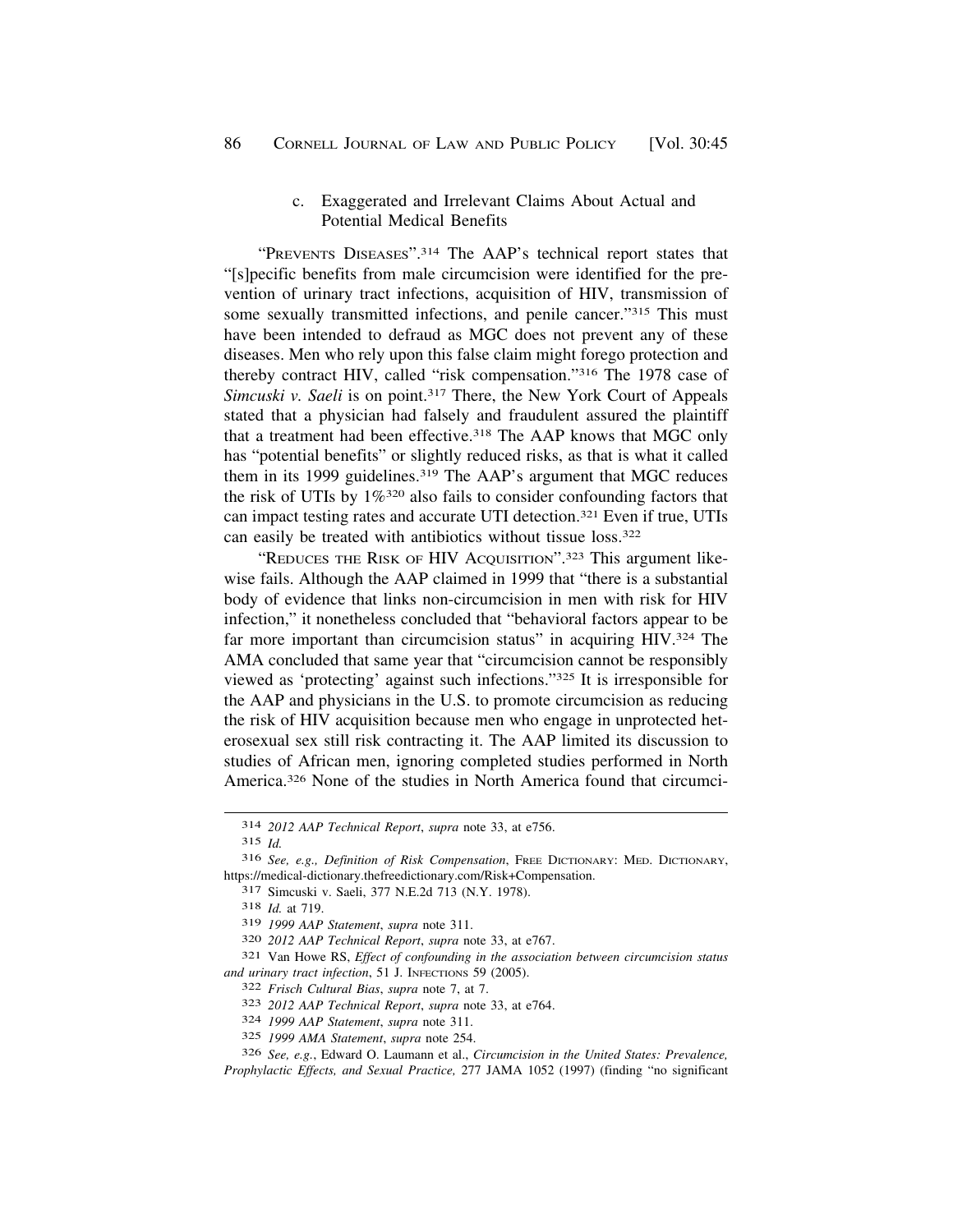sion significantly reduces the risk of HIV infection.327 Shortly before the release of the AAP's 2012 guidelines, one study from Puerto Rico found that circumcised men were at significantly *greater* risk of HIV than intact men.328 Even granting the AAP's claim of a 60% relative risk reduction in HIV in Africa,<sup>329</sup> where the prevalence of HIV is high (note that the 60% relative risk reduction in this content is a 1.3% absolute risk reduction),<sup>330</sup> in a country such as the United States where the prevalence is much lower, if the relative risk reduction were the same, the absolute risk reduction would be much lower as well.<sup>331</sup> After finding numerous flaws in the African study, Boyle and Hill wrote in 2012, "'Condom use after male circumcision is essential for HIV prevention.' What is the purpose of male circumcision, if condom use is still needed to prevent sexual transmission of HIV?"332 The AAP should be warning all men *against* using circumcision as a preventive measure against HIV because more effective, less invasive, and much less expensive alternatives are readily available, such as limiting exposure to infected sexual partners, pre-exposure prophylaxis, and the use of condoms.333 Boys are not at risk of sexually transmitted diseases anyway. It is fraudulent to advance HIV as a reason for parents to elect circumcision or to perform the operation.

328 Carlos E. Rodriguez-Diaz, et al., *More than Foreskin: Circumcision Status, History of HIV/STI, and Sexual Risk in a Clinic-Based Sample of Men in Puerto Rico*, 9 J. SEXUAL MED. 2933 (2012).

329 *2012 AAP Technical Report*, *supra* note 33, at e784.

330 Gregory J. Boyle & George Hill, *Sub-Saharan African Randomised Clinical Trials into Male Circumcision and HIV Transmission: Methodological, Ethical and Legal Concerns*, 19 J. L. MED. 316, 326 (2011).

331 This is a matter of simple arithmetic. Assume that the relative risk reduction (1 - (percentage positive in treatment group/percentage positive in control group)) is 60%. If the infection rate in African studies is 0.86666% in the treatment group, this would mean an infection rate of 2.16666% in the control group. The absolute risk reduction (percentage positive in control group - percentage positive in treatment group) would be 1.3%. If the infection rate in the control group in the United States were 0.216666%, then to maintain a 60% relative risk reduction, the infection rate in the treated group would be 0.0816666%, and the absolute risk reduction would be only 0.13%.

332 Boyle and Hill, *supra* note 330, at 317.

333 *See, e.g.*, *HIV Basics: Prevention*, U.S. CTRS. FOR DISEASE CONTROL & PREVENTION, <http://www.cdc.gov/hiv/basics/prevention.html>.

differences between circumcised and uncircumcised men in their likelihood of contracting sexually transmitted diseases.").

<sup>327</sup> *See, e.g.,* Zohar Mor, et al., *Declining Rates in Male Circumcision amidst Increasing Evidence of its Public Health Benefit,* 2 PLOS ONE e861 (2007); Anne G. Thomas, et al., *Prevalence of Circumcision and Its Association With HIV and Sexually Transmitted Infections in A Male US Navy Population*, NAVAL HEALTH RES. CTR. Report No. 04-10 (July 2004); Lee Warner, et al., *Male Circumcision and Risk of HIV Infection among Heterosexual African American Men Attending Baltimore Sexually Transmitted Disease Clinics*, 199 J. INFECTIOUS DISEASE 59 (2009).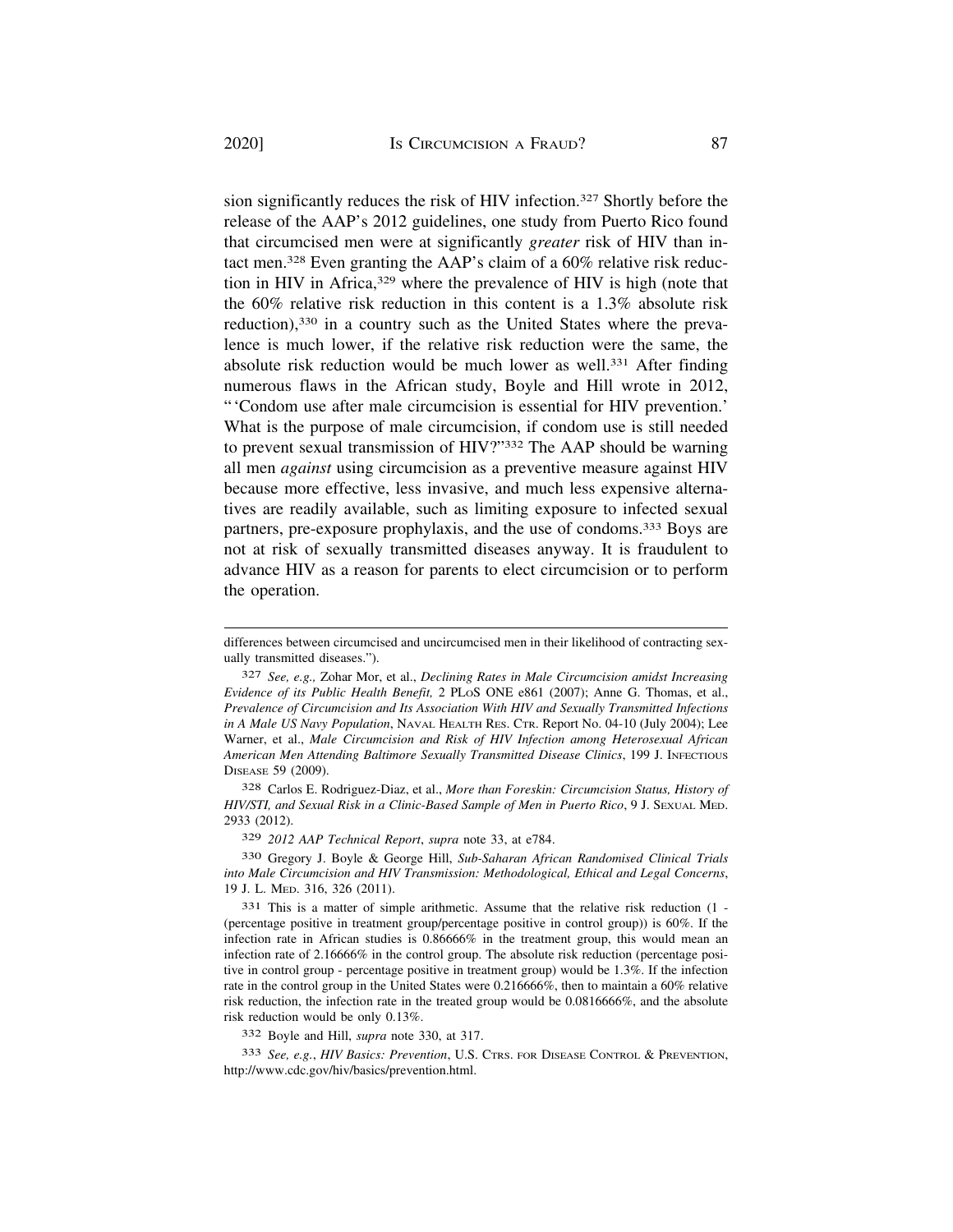"THE BENEFITS OUTWEIGH THE RISKS".334 This claim, the centerpiece of the AAP's now-expired 2012 circumcision statement, as announced to the public in the contemporaneous press release, is unsustainable. First, the AAP never made this claim before in its circumcision policy statements between 1971 and 2012; it is the only nationallevel pediatric society in the world, to our knowledge, to make this claim; and it employed no recognized method of weighing or balancing either benefits or risks.335 Second, the AAP stated in its 2012 technical report that "[t]he true incidence of complications after newborn circumcision is unknown,"336 so it cannot logically conclude that the benefits outweigh the risks. Moreover, in 2013, the AAP backpedaled, writing, "[t]hese benefits were *felt* to outweigh the risks of the procedure"(emphasis added).<sup>337</sup> That is speculation, not science. Third, the AAP assigned no value to the foreskin and thus left it out of the equation despite its manifest importance.338 Fourth, men who have a foreskin and men injured by circumcision or unhappy to have been circumcised would beg to differ with the AAP's claim.339 Fifth, since MGC harms all boys and men with little prospect of benefiting any boy or man, the disadvantages outweigh the advantages.340 To comply with the ethical rule of proportionality,341 physicians must advise men to use the easier and more effective methods to avoid penile cancer, such as washing the penis,  $342$ and to avoid STDs, such as safe sexual practices, human papilloma virus vaccination, and cancer screening, which avoid the risks and harms of circumcision.343 Finally, regardless, as Frisch et al. write, "[t]he cardinal medical question should not be whether circumcision can prevent disease, but how can disease can best be prevented."344 Boys are not at risk of adult diseases, so they "do not represent compelling reasons for surgery before boys are old enough to decide for themselves."345 Even if the

<sup>334</sup> *2012 AAP Statement*, *supra* note 187.

<sup>335</sup> *See generally*, The AAP Task Force on Circumcision 2012, *The AAP Task Force on Neonatal Circumcision: a call for respectful dialogue*, 39 J. MED. ETHICS 1 (2013) [hereinafter *Respectful Dialogue*].

<sup>336</sup>*2012 AAP Technical Report*, *supra* note 33. 337 *Respectful Dialogue*, *supra* note 335. 338 *2012 AAP Technical Report*, *supra* note 33.

<sup>339</sup> *See e.g.*, Gary Nunn, *Foreskin Reclaimers: the "Intactivists" Fighting Infant Male Circumcision*, GUARDIAN (July 20, 2019), [https://www.theguardian.com/society/2019/jul/21/](https://www.theguardian.com/society/2019/jul/21) foreskin-reclaimers-the-intactivists-fighting-infant-male-circumcision (quoting from a male that there was "immense loss and grief" not have the chance "to experience sex the way nature intended it").<br><sup>340</sup> Frisch *Cultural Bias*, *supra* note 7, at 799.<br><sup>341</sup> Göran Hermerén, *The Principle of Proportionality Revisited: Interpretations and Ap-*

*plication,* 15 MED. HEALTH CARE & PHILOS. 373, 374 (2012). 342 *1975 AAP Statement, supra* note 38. 343 *Frisch Cultural Bias*, *supra* note 7, at 798. 344 *Id.* 

<sup>345</sup> *Id.*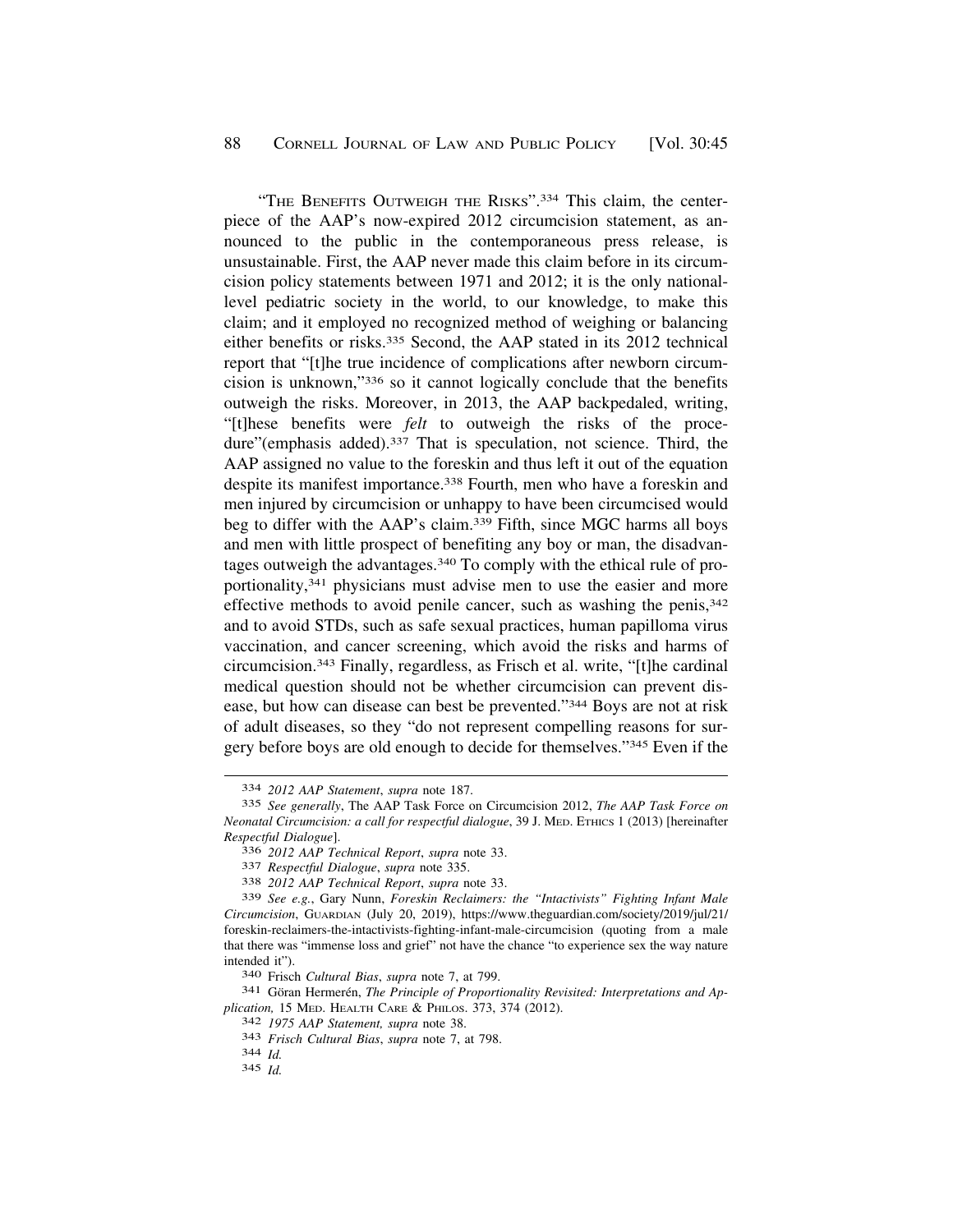potential medical benefits did outweigh the risks, unnecessary genital surgery without consent still violates boys' rights.<sup>346</sup> Circumcision thus "fails to meet the commonly accepted criteria for the justification of preventive medical procedures in children."347 A European physician writes: "[T]he [AAP's] claim, that there are health benefits in excising a piece of healthy tissue from the penis of a healthy neonate, is as absurd as would be the claim that amputating the left little finger of a neonate has health benefits."348 Unproven, uncertain benefits exist for both interventions: a missing left little finger would avoid the risk of a potential peronychial infection in that finger.

"MALE AND FEMALE GENITAL CUTTING ARE NOT ANALOGOUS". The AAP's 2012 "Speaking Points" for members stated in answer to the question, "Why does the AAP support male circumcision but oppose female genital cutting?":

> The two procedures are not analogous. Female genital cutting is mutilation. Female genital cutting is not circumcision. The scientific evidence of female genital cutting indicates only harms and no health benefits. In male circumcision, the anatomy is different, and the procedure is different. Male circumcision has been shown scientifically to provide benefits to the person being circumcised, and has a proven track record for safety.349

Granted, some scholars support the view that the procedures are not analogous,350 but that view is untenable.351 The male and female prepuce, in males the foreskin of the penis and in females the clitoral hood,<sup>352</sup> are socalled homologous parts. They are identical in early gestation, and their anatomy and physiology are similar.353 Both MGC and FGC are painful, risky, and harmful, and both can result in mutilation, as the AAP has

<sup>346</sup> *Violating Children's Rights: Harmful Practices Based on Tradition, Culture, Religion or Superstition,* INT'L NGO COUNCIL ON VIOLENCE AGAINST CHILD. 22 (2013), https:// [resourcecentre.savethechildren.net/library/violating-childrens-rights-harmful-practices-based](https://resourcecentre.savethechildren.net/library/violating-childrens-rights-harmful-practices-based)tradition-culture-religion-or. 347 *Frisch Cultural Bias, supra* note 7, at 799–800; *see also* Comm. on Bioethics, *Policy* 

*Statement: Ritual Genital Cutting of Female Minors*, 125 PEDIATRICS 1088 (2010), https:// [pediatrics.aappublications.org/content/pediatrics/early/2010/04/26/peds.2010-0187.full.pdf](https://pediatrics.aappublications.org/content/pediatrics/early/2010/04/26/peds.2010-0187.full.pdf)  [hereinafter *Female Minors*]. 348 *European Doctors Say, "Routine Circumcision is Insane"*, INTACTION (Jan. 22, 2013),

<https://intaction.org/european-doctors-say-routine-circumcision-is-insane>/.

<sup>349</sup> *AAP Speaking Points, supra* note 188.

<sup>350</sup> *See, e.g.*, Ruari D. McAlister, *A Dangerous Muddying of the Waters?*, 24 MED. L. REV. 259, 263 (June 2016).

<sup>351</sup> *See* Brigman, *supra* note 29, at 338.

<sup>352</sup> *See* Christopher J. Cold & Kenneth A. McGrath, *Anatomy and Histology of the Penile and Clitoral Prepuce in Primates*, MALE & FEMALE CIRCUMCISION 19 (Denniston et al., eds., Plenum Pub. N.Y. 1999).

<sup>353</sup> *See* Baskin et al., *supra* note 19.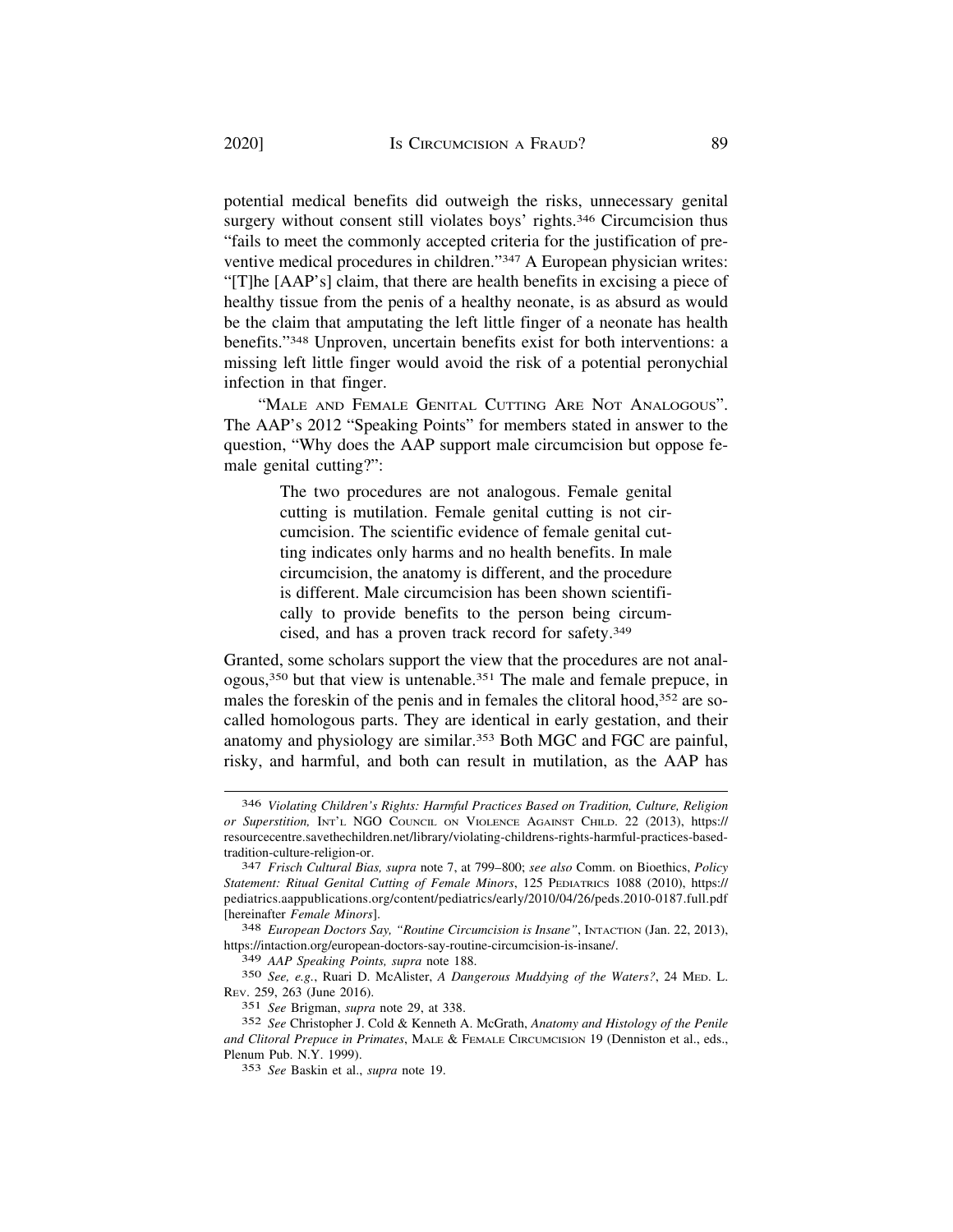<span id="page-45-0"></span>acknowledged.354 Indeed, MGC, like FGC, meets the definition of mutilation—"destroying, removing, or severely damaging a limb or other body part of a person"355—in every case.

d. Usually Not Performed for Medical Reasons Anyway

In a 2016 article, Dr. Andrew Freedman of the 2012 AAP committee stated,

> To understand the [AAP's 2012] recommendations, one has to acknowledge that when parents decide on circumcision, the health issues are only one small piece of the puzzle. *In much of the world, newborn circumcision is not primarily a medical decision. Most circumcisions are done due to religious and cultural tradition*. In the West, although parents may use the conflicting medical literature to buttress their own beliefs and desires, *for the most part parents choose what they want for a wide variety of nonmedical reasons*. There can be no doubt that religion, culture, aesthetic preference, familial identity, and personal experience all factor into their decision. Few parents when really questioned are doing it solely to lower the risk of urinary tract infections or ulcerative sexually transmitted infections. (emphasis added)<sup>356</sup>

Similarly, the U.S. Centers for Disease Control & Prevention stated in 2008, "[m]any parents now make decisions about infant circumcision based on cultural, religious, or parental desires rather than health concerns."357

The implications are profound. As discussed above358 and in this section,<sup>359</sup> physicians have spent the past 150 years unsuccessfully attempting falsely to portray MGC, which is violence, as medicine, only to acknowledge at last that boys are usually not circumcised for medical reasons anyway.360 Like FGC, MGC is a harmful traditional religio-cul-

<sup>354</sup> *See 1975 AAP Statement*, *supra* note 38.

<sup>355</sup> *See Definition of Mutilation*, MERRIAM-WESTER DICTIONARY, <http://www.merriam>[webster.com/dictionary/mutilation](https://webster.com/dictionary/mutilation). 356 *Freedman*, *supra* note 31; *Consent for Circumcision*, BRIGHAM & WOMEN'S HOSP.,

<https://www.brighamandwomens.org/assets/BWH/pediatric-newborn-medicine/pdfs/circumci>sion-consent-form.pdf [hereinafter *BWH Consent Form*] ("many parents are interested in having circumcision done for ethnic, cultural, religious or social reasons").

<sup>357</sup> U.S. CENTERS FOR DISEASE CONTROL AND PREVENTION, MALE CIRCUMCISION AND RISK FOR HIV TRANSMISSION AND OTHER HEALTH CONDITIONS: IMPLICATIONS FOR THE UNITED STATES, at 4 (Jan. 31, 2008).

<sup>358</sup> *See supra* Part IV.A.1.

<sup>359</sup> For example, the technical or scientific report supporting the AAP's 2012 circumcision policy statement is 29 pages long and contains 248 footnotes.

<sup>360</sup> *Id*.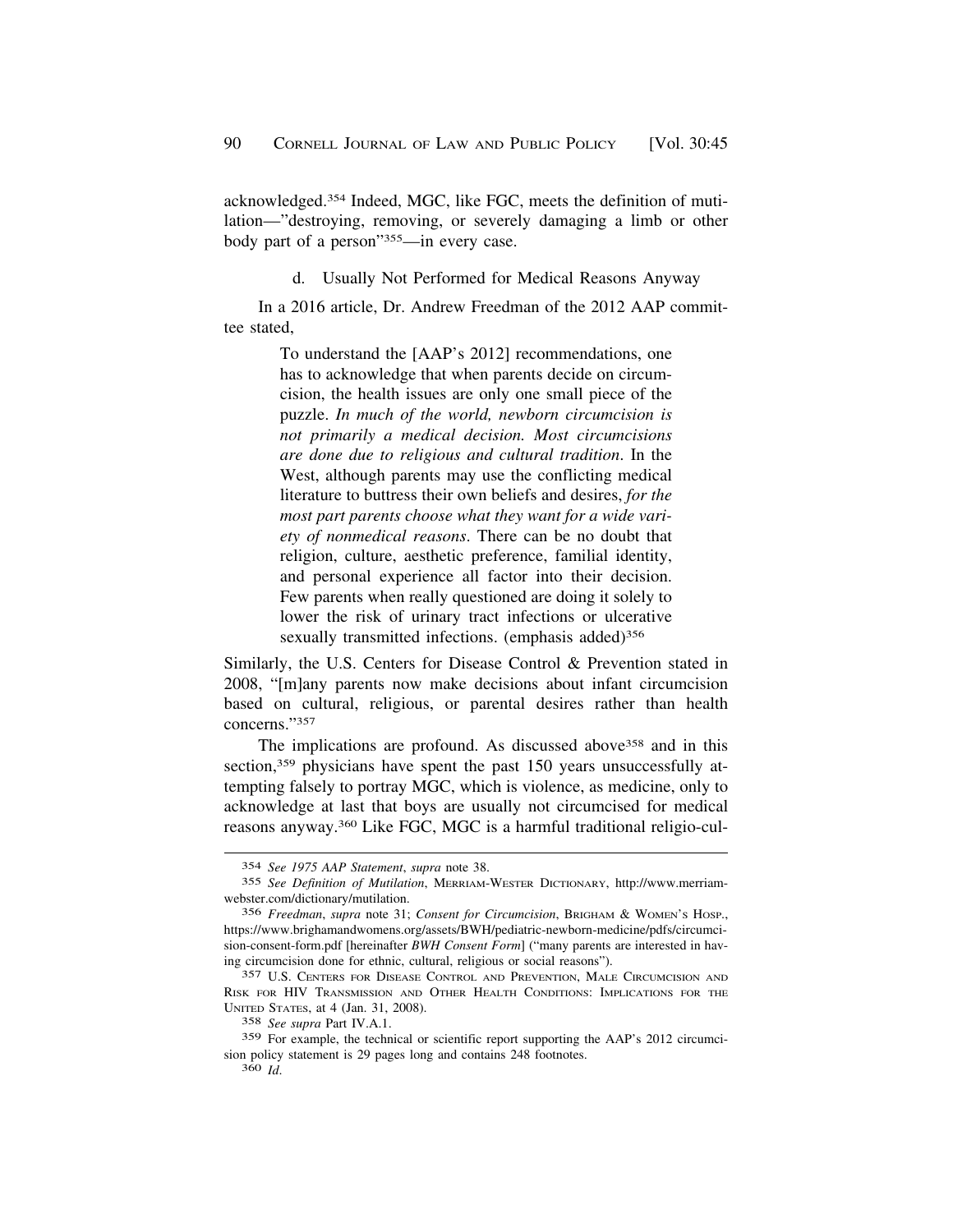tural practice cloaked as medicine, not a legitimate medical practice.361 Frisch concluded a 2017 article by paraphrasing Hans Christian Anderson that the emperor of circumcision has no clothes.<sup>362</sup> In this article we have exposed the AAP, which supports circumcision, as having no clothes either.363

# 2. Fraudulent Legal Claims

As background, the AAP made an indefensible legal proposal in the context of FGC that would have benefited parents and physicians but not girls.364 It recommended that physicians should be sensitive to the cultural and religious reasons that motivate parents to seek female genital cutting, and proposed that federal and state laws enable pediatricians to reach out to such families by offering a ritual nick of a girl's clitoris, this would avoid the greater harm of female genital cutting.<sup>365</sup> As stated, Congress found that female genital cutting violated girls' federal and state constitutional and statutory rights.366 It also violates their inalienable common law right to bodily integrity and constitutes a breach of fiduciary duty, so the legislation that the AAP proposed would have been legally invalid. In the face of widespread opposition, the AAP quickly retired the guideline.367 Thus, the AAP could not be trusted to respect girls' legal rights. As discussed below, its legal advice about MGC cannot be trusted either.

364 "However, the ritual nick suggested by some pediatricians is not as physically harmful and is much less extensive than routine newborn male genital cutting. There is reason to believe that offering such a compromise may build trust between hospitals and immigrant communities, save some girls from undergoing disfiguring and life-threatening procedures in their native countries, and play a role in the eventual eradication of FGC. It might be more effective if federal and state laws enabled pediatricians to reach out to families by offering a ritual nick as a possible compromise to avoid greater harm." *Policy Statement—Ritual Genital Cutting of Female Minors*, 125 AM. ACAD. PEDIATRICS 1088, 1092 (2010), <https://pediatrics.aappublica>[tions.org/content/pediatrics/early/2010/04/26/peds.2010-0187.full.pdf](https://tions.org/content/pediatrics/early/2010/04/26/peds.2010-0187.full.pdf) [hereinafter *Female Minors*].

365 *Id.* 

366 18 U.S. Code § 116. Female genital mutilation.

367 Kathleen Louden, *AAP Retracts Controversial Policy on Female Genital Cutting*, MEDSCAPE MED. NEWS (June 2, 2010), <https://www.medscape.com/viewarticle/722840> #:~:text=opposes%20%22All%20Forms%22%20of%20FGC,recommend%20it%20to%20its %20members.%22.

<sup>361</sup>*See* Freedman, *supra* note 31, 610–11*.* 362 Morten Frisch, *Denmark Doctors Declare Circumcision of Healthy Boys 'Ethically Unacceptable'*, HUFFINGTON POST (Jan. 12, 2017), <https://www.huffpost.com/entry/denmarks>-29000-doctors-declare-circumcision-of-healthy\_b\_58753ec1e4b08052400ee6b3.

<sup>363</sup> *See DOC Commentary, supra* note 268, at 8 ("A task force composed of Europeans, some medically trained and some not, from historically non-circumcising cultures, would have been much more scientifically honest and ultimately more credible. . . . The American Academy of Pediatrics has transparently overplayed its hand and should repudiate this travesty of a medical pronouncement immediately, before the Academy loses any more of its lingering – and endangered – bioethical credibility.").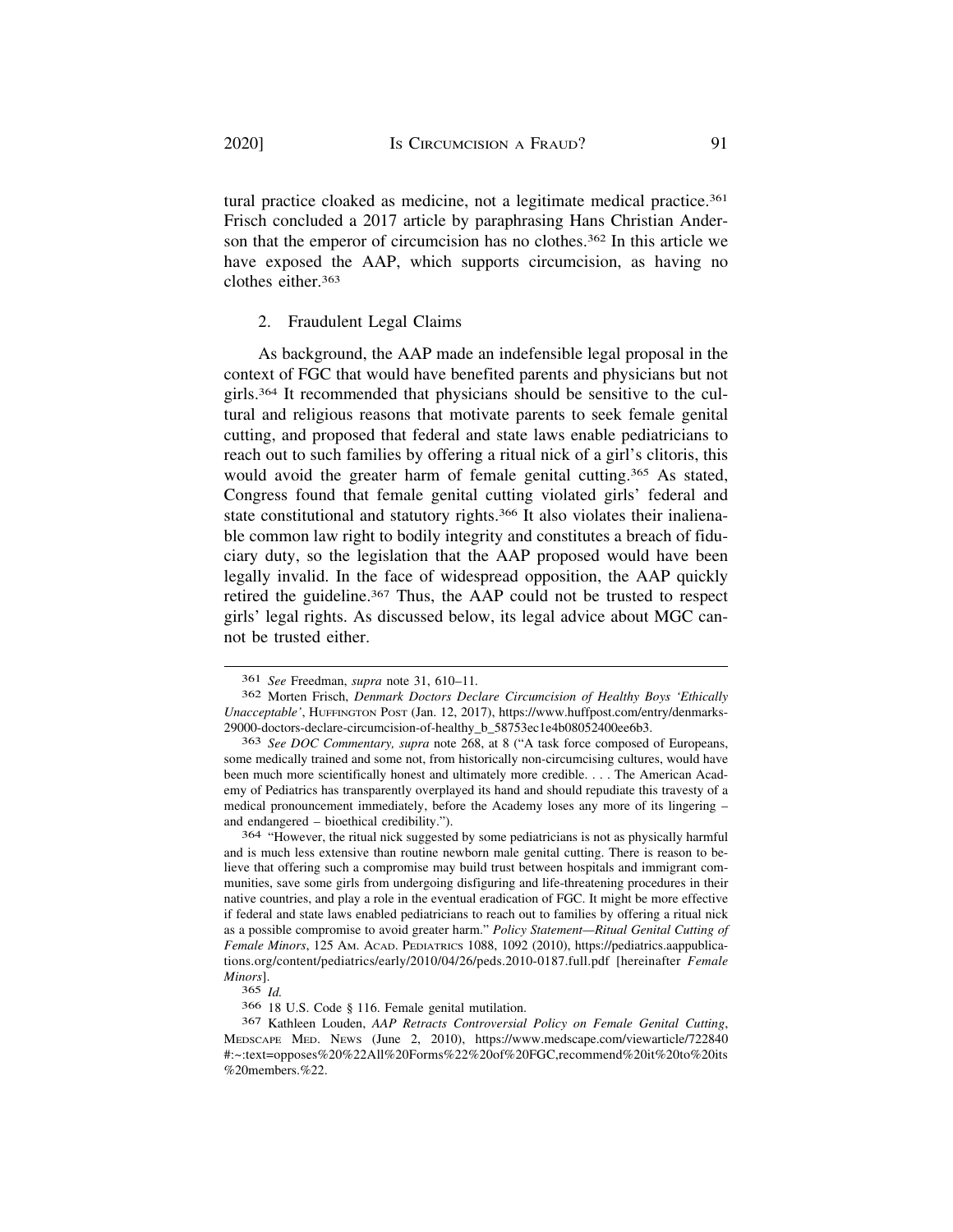#### a. "Parents Have the Right to Elect Circumcision"

<span id="page-47-0"></span>Beginning in 1975, shortly after the AAP stated in 1971 that there is no medical indication for circumcision during the newborn period,368 and continuing to the present, the AAP has expressly claimed—evidently as an alternative to the claim that circumcision has actual or potential medical benefits—that parents have the right to decide the fate of their son's foreskin. Since physicians do not ask parents why they elected circumcision, the claim is that parents have the unfettered right to elect it. This is an important legal claim; indeed, it is a centerpiece of the AAP's position in 2012 after the claim that MGC has medical benefits.369

Legal scholars have argued that parents do not have the legal authority to consent to the surgical amputation of normal, healthy tissue from their infant children, and the AAP has the burden of refuting these credible claims and proving otherwise, but it has not done so. In fact, the AAP's 2012 guidelines do not cite a single legal authority for the claim that parents have such a right.370 At a 2013 debate about the ethics and legality of circumcision, Michael Brady of the AAP's 2012 committee devoted only one slide to the law, claiming that no jurisdiction in the United States has any law prohibiting male newborn circumcision if performed with appropriate informed consent of parents.371 This argument fails. For example, there was no law on the books in Germany prohibiting circumcision either before 2012 when a court held that it constitutes criminal assault: religious circumcision had always met the definition of a crime in Germany but the crime had not previously been prosecuted.372 As discussed, the rights of every individual to personal security and selfdetermination or autonomy are also inalienable common law rights<sup>373</sup> and constitutional rights;<sup>374</sup> and autonomy is the most fundamental rule of medical ethics.375 As the German court held in 2012,376 children's

FREEDOM, [https://www.docsoffreedom.org/student/readings/equal-and-inalienable-rights.](https://www.docsoffreedom.org/student/readings/equal-and-inalienable-rights) 374 *See supra* notes 76–77.

<sup>368</sup> *See 1971 AAP Statement*, *supra* note 252.

<sup>369</sup>*2012 AAP Statement*, *supra* note 187, Abstract. 370 Ross Povenmire, *Do Parents Have the Legal Authority to Consent to the Surgical Amputation of Normal, Healthy Tissue From Their Infant Children?: The Practice of Circum*cision in the United States, 7 J. GENDER, Soc. POL'Y & THE LAW 87 (1999).<br>
371 Michael Brady, *supra* note 312.<br>
372 See Cologne Decision, *supra* note 103.<br>
373 See *supra* notes 69–71; *see generally Equal and Inalienab* 

<sup>375</sup> Informed Consent, *Code of Medical Ethics Opinion 2.1.1*, AMA, <https://www.ama>[assn.org/delivering-care/ethics/informed-consent](https://assn.org/delivering-care/ethics/informed-consent). *See also* J. Steven Svoboda, *Circumcision of male infants as a human rights violation*, 39 BRIT. MED. J. 469, 470 (2016) ("Informed consent is crucial in protecting patients from aggressive, unnecessary or unwanted medical intervention and protecting doctors from criminal charges or legal actions being brought against them. The informed consent process grew out of respect for personal autonomy: the ability of an individual to have control over his own person.").

<sup>376</sup> *Cologne Decision*, *supra* note 103.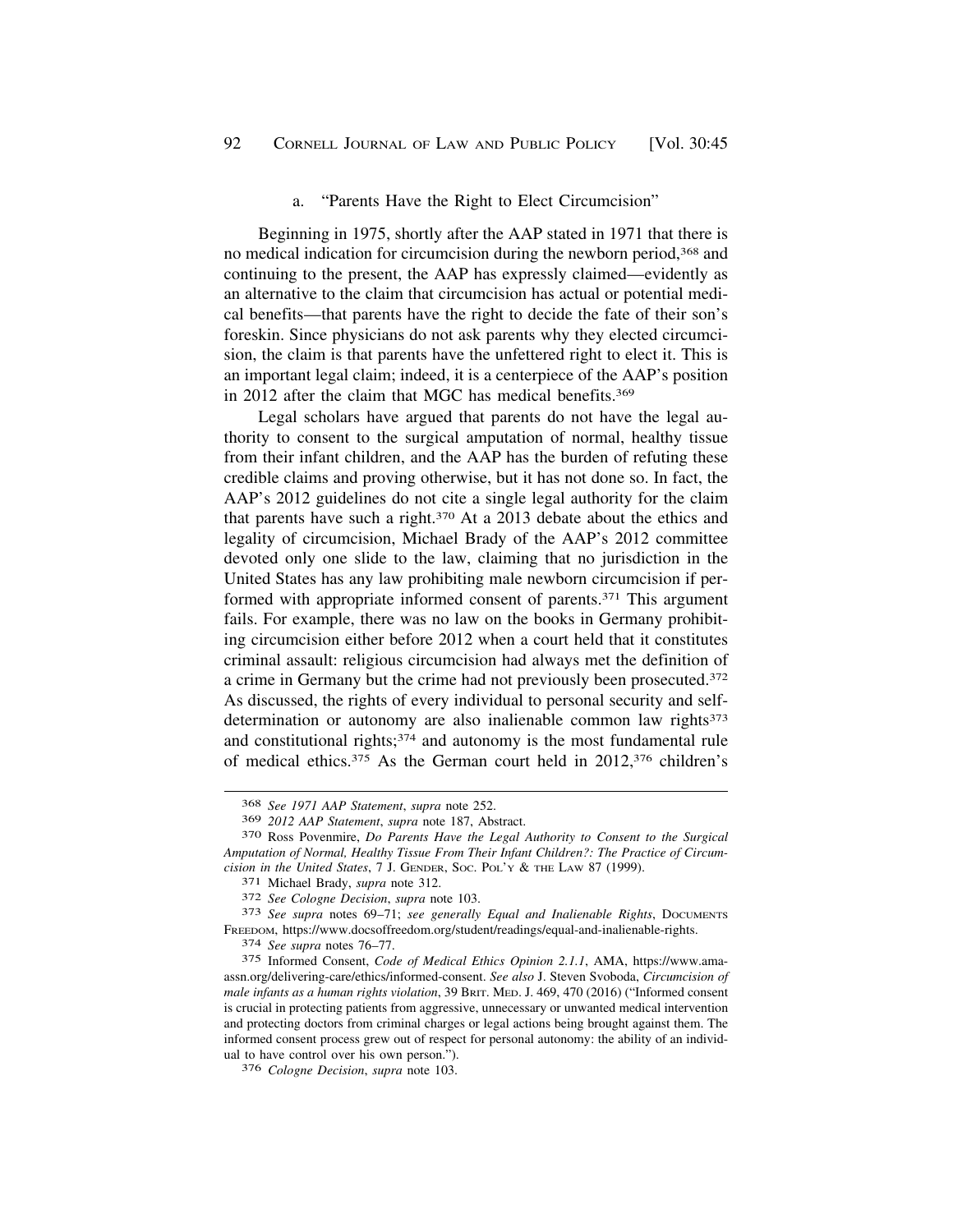rights to intact genitalia supersede their parents' rights to circumcise their children.377 To the same effect in the United States, in 1979 in *Parham v. J.R.*, the U.S. Supreme Court held that although parents have responsibility for the upbringing of their child, a child has a liberty interest in not being confined unnecessarily for medical treatment—in that case for mental illness—and although parents may seek to institutionalize a child for mental illness, their doing so is subject to independent medical judgment.378

Thus, the AAP has not responded in any meaningful way to the arguments by legal scholars dating back to 1985 that MGC is child abuse and a battery,<sup>379</sup> or to the German decision holding that it is a crime.<sup>380</sup> The German decision put the AAP on notice that MGC might not only be unlawful in the United States but also a crime. Instead, the AAP has ignored the legal controversy. If the AAP had a good argument that it is legal for parents to elect to amputate a healthy part of their child's body, and for physicians to take orders from parents to do so, it would have cited some law to that effect by now, but there is no such law. Thus, the AAP's claim that parents have the unfettered right to elect circumcision and its failure to disclose the legal controversy is intentionally fraudulent.

Similarly, despite nearly 100 publications available at the time addressing the substantial ethical issues associated with infant male circumcision, the AAP's 2012 Task Force did not seriously address the ethical controversy in its circumcision policy statement or technical report.381 Since autonomy is a fundamental ethical concept, and MGC violates the child's autonomy, it will never be possible for the AAP to refute the claim that MGC is unethical.

> b. "Parents Will Need to Take Their Personal Preferences Into Account"

The AAP has long claimed, again without citing a single statute or case, that not only is it legitimate for parents to make the circumcision decision, but they should take non-medical factors into consideration in doing so include their personal preferences.382 These factors include the parents' religious, cultural, and personal aesthetic preferences;<sup>383</sup> the climate;384 "the social and emotional reaction of prospective parents to pe-

<sup>377</sup> Kulish, *supra* note 102. 378 Parham v. J.R., 442 U.S. 584, 585 (1979).

<sup>379</sup> Brigman, *supra* note 29.<br>380 Kulish, *supra* note 102.<br>381 *Van Howe Response, supra* note 293 (Abstract).<br>382 2012 AAP Statement, *supra* note 187.<br>383 Freedman, *supra* note 31.<br>384 1975 AAP Statement, *supra* note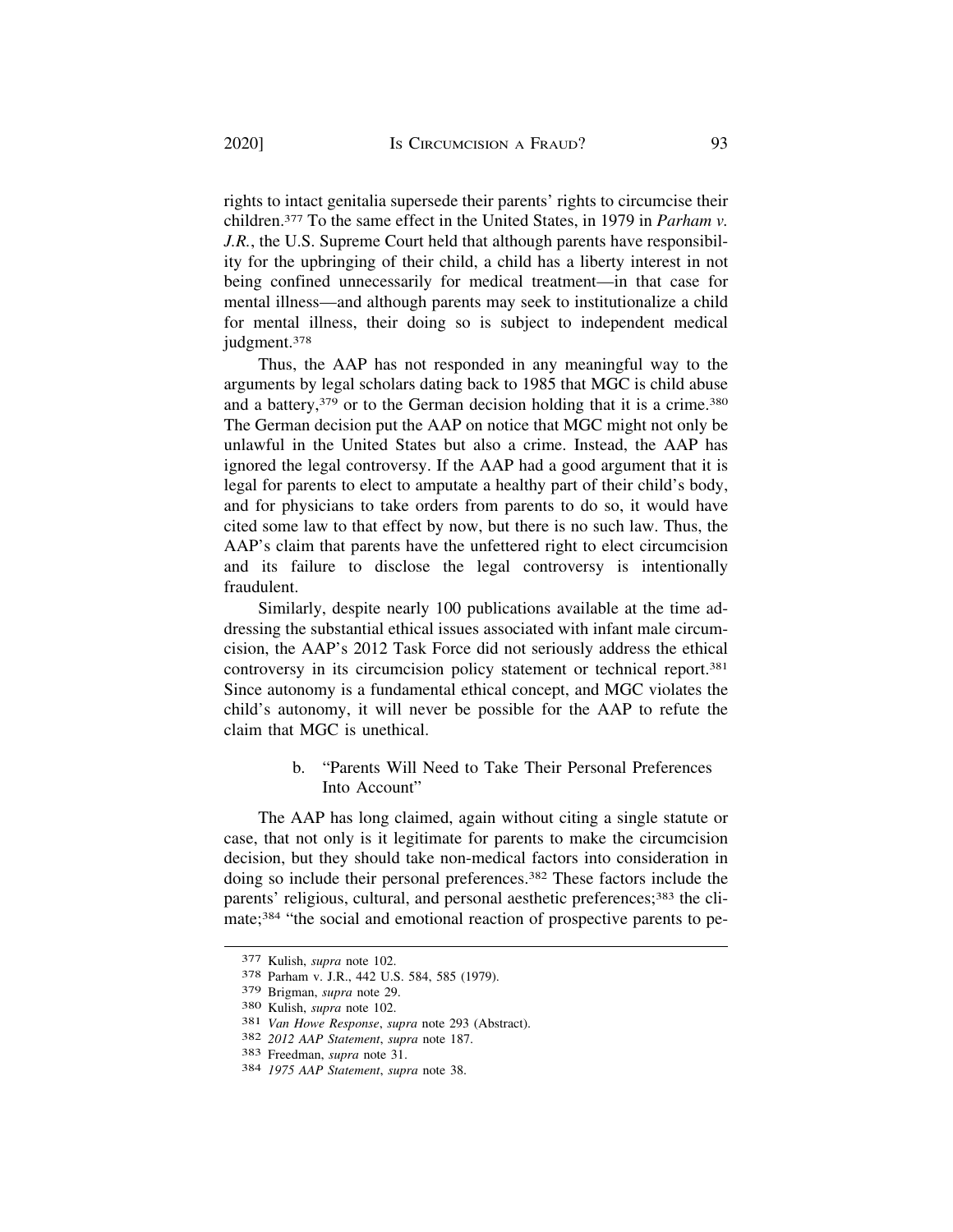nile cleansing, and the ability to understand and facilitate good hygiene" if circumcision is not elected;385 and even social pressures.386 The AAP's 2012 guidelines further state:

> Parents ultimately should decide whether circumcision is in the best interests of their male child. They *will need to*  weigh medical information in the context of their own religious, ethical, and cultural beliefs and practices. The medical benefits alone may not outweigh these other considerations for individual families (emphasis added).387

In our opinion, taking any such parental preference into consideration in deciding whether to circumcise a boy is absurd, as they have nothing to do with the child's health. In its 2019 circumcision guidelines, the British Medical Association advises its physicians to "be alert to situations in which parents' decisions appear to be contrary to their child's interests."388 Sprinkling parents' non-medical preferences on top of an operation that is not medically justified does not make the operation medically justified.389

Since physicians do not ask parents why they elect to have their son circumcised, and the AAP believes that "parents are afforded wide authority for determining what constitutes appropriate child-rearing and child welfare, [so] it is legitimate for the parents to take into account their own cultural, religious, and ethnic traditions, in addition to medical factors, when making this choice,"390 it follows logically that the AAP is falsely claiming that parents have the unfettered right to elect MGC.<sup>391</sup> As a result of this laissez-faire approach, which abandons the physician's fiduciary duty to exercise sound medical judgment, discussed above, 392 the AAP apparently has no objection even to so-called spite circumcisions, where a malevolent father wants to circumcise the son to spite the mother from whom he is separated or divorced, and the son states that he does not want to be circumcised.393 In sharp contrast, the British Medical Association observes that "where a child (with or without competence)

391 *Id.* 

<sup>385</sup> *Id.* 

<sup>386</sup> Task Force on Circumcision, *Report of the Task Force on Circumcision (RE9148)*, 84 PEDIATRICS 388 (1989), <https://pediatrics.aappublications.org/content/84/2/388>[hereinafter *1989 AAP Statement*]. 387 *2012 AAP Statement*, *supra* note 187. 388 BRIT. MED. ASS'N, NON-THERAPEUTIC MALE CIRCUMCISION (NTMC) OF CHILDREN –

PRACTICAL GUIDANCE FOR DOCTORS 13 (2019) [hereinafter *BMA Guidance*].

<sup>389</sup> *Id.* 

<sup>390</sup> *2012 AAP Technical Report*, *supra* note 33, at e759.

<sup>392</sup> *Hafemeister, Just Say No*, *supra* note 114, at 360 & n.139.

<sup>393</sup> *See, e.g.*, the *Hironimus* case in Florida. Marc Freeman, *Mom Signs Consent for Son's Circumcision to Get Out of Jail — but Now Faces New Criminal Charge*, SUN SENTINEL (May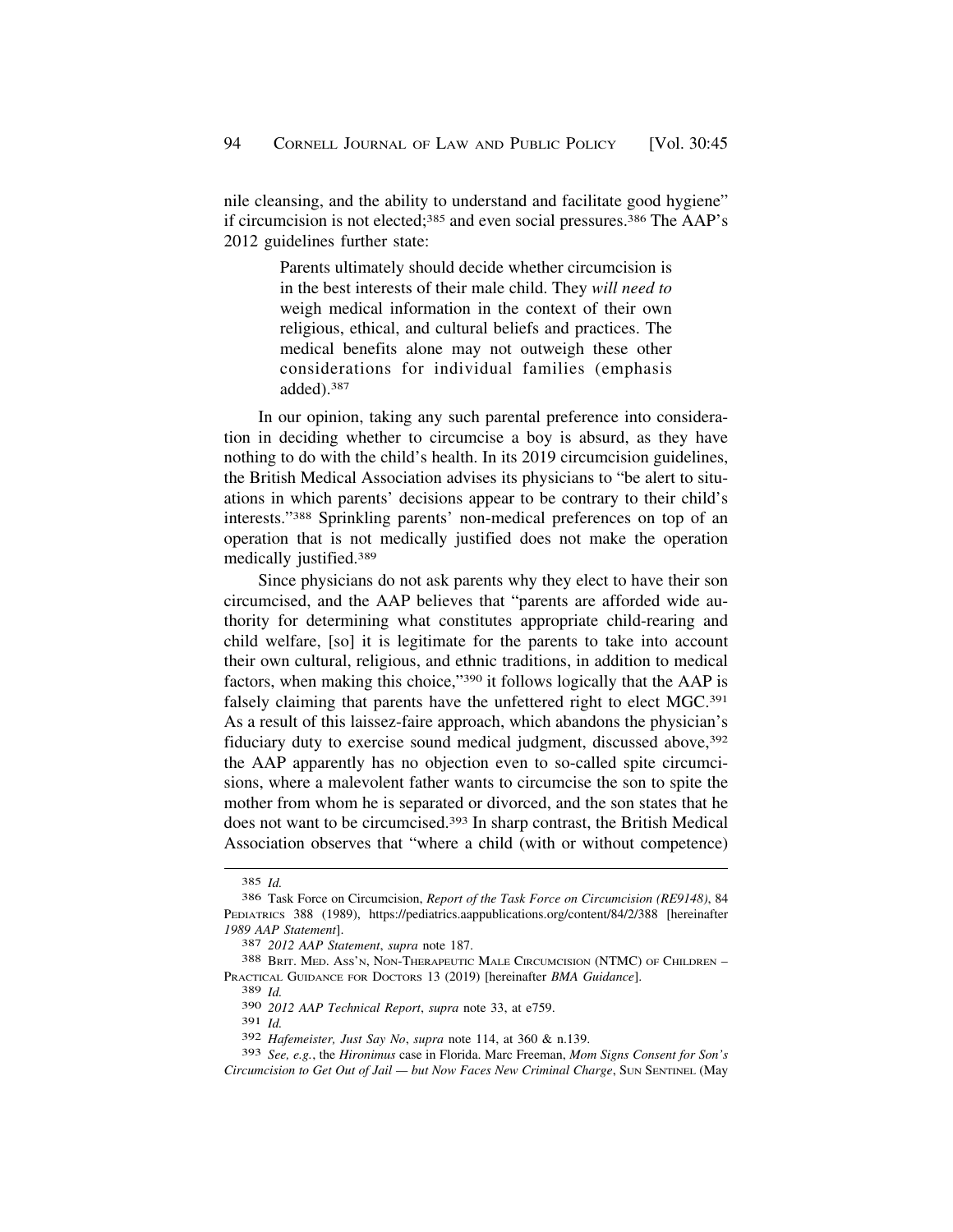refuses [non-therapeutic male circumcision], the BMA cannot envisage a situation in which it will be in the child's best interest to perform the circumcision, irrespective of the parents' wishes."394

Just as most parents know little or nothing about medicine and have no reason or ability to question the AAP's medical claims, they know little or nothing about the law and have no reason or ability to question the AAP's legal claims. The AAP's 2012 committee included a lawyer, and the AAP has, arguably, access to the country's best lawyers.395 Parents do not own their children, however, and the claim that parents can do whatever they want to their children's bodies as if they were chattel is a dead dogma.396

Courts recognize that parents "may at times be acting against the interests of their children."397 AMA Opinion 2.2.1 gives parents and physicians further guidance: "[i]n giving or withholding permission for medical treatment for their children, parents/guardians are expected to safeguard their children's physical health and well-being and to nurture their children's developing personhood and autonomy."398 To respect their son's autonomy and protect their health, parents must decline the invitation to elect circumcision. The AAP's 45-year-old claim (dating back to 1975) that parents have the right to elect to have their son circumcised based on the parents' own preferences is false and fraudulent.399 Parents as surrogate decision makers:

> should base their decisions on the *substituted judgment*  standard; in other words, they should use their knowledge of the patient's preferences and values to determine as best as possible what the patient would have decided herself. If there is not adequate evidence of the incapacitated or incompetent patient's preferences and values, the decision should be based on the best interests of the

<sup>22, 2015),</sup> <https://www.sun-sentinel.com/local/palm-beach/fl-circumcision-mother-court-hear>ing-20150522-story.html.

<sup>394</sup> *BMA Guidance, supra* note 388.

<sup>395</sup> *AAP Technical Report*, *supra* note 39, at e778 (referring to task force member Steven Wegner, MD, JD).

<sup>396</sup> Robert S. Van Howe, *Infant Circumcision: The Last Stand for the Dead Dogma of Parental (Sovereignal) Rights*, 7 J. MED. ETHICS 475 (2013).

<sup>397</sup> Bartley v. Kremens, 402 F. Supp. 1039, 1047–48 (1975), vacated and remanded, 431 U. S. 119 (1977).

<sup>398</sup> AMA, CODE OF MEDICAL ETHICS, Opinion 2.2.1.

<sup>399</sup> *See* American Academy of Pediatrics, Committee on Bioethics, *Informed consent, parental permission, and assent in pediatric practice*, 95 PEDIATRICS 314 (1995).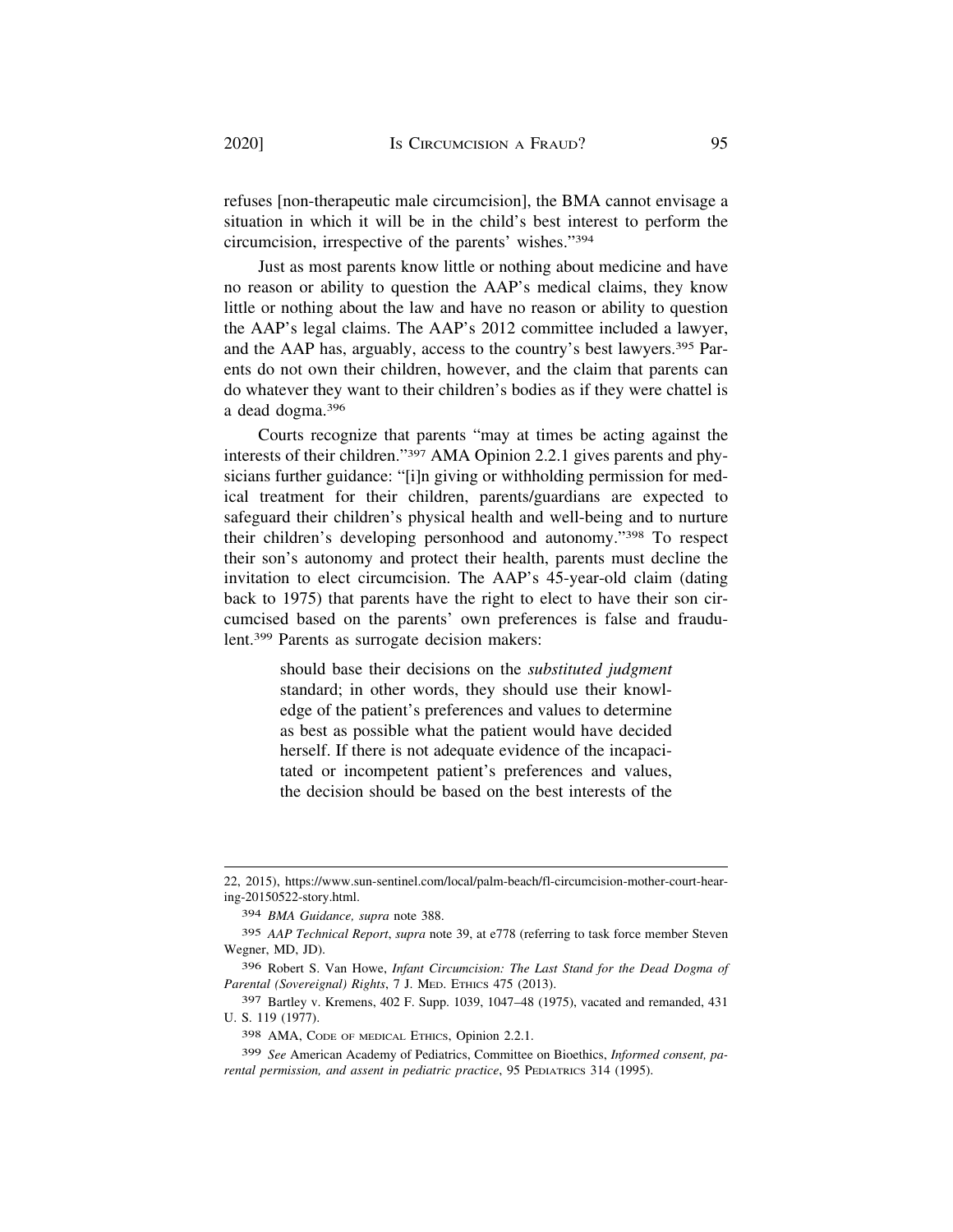patient (what outcome would most likely promote the patient's well-being).400

<span id="page-51-0"></span>Applying those standards, parents are only allowed to give permission to circumcision surgery when the child needs the operation and the operation cannot be deferred. In fact, in Germany, parents who give permission to have their healthy son circumcised unwittingly commit an assault themselves,401 and in the U.S. parents unwittingly commit child abuse and a battery.

# c. "Parents Have the Right to Elect Circumcision for Religious Reasons"

In lawsuits, Jewish organizations claim that parents have a religious right to elect MGC under the First Amendment Freedom of Religion clause.402 This claim deserves special attention. There is no such right in the United States, however, as the German<sup>403</sup> and U.K. case<sup>404</sup> discussed above found. Merkel and Putzke write, "Imagine that the whole procedure had been unknown and were now newly developed by some religious sect or in the wake of an odd social fashion. There is little doubt that it would be made subject to criminal prosecution at once."405 This result does not stem from animus toward Jews and Muslims.406 First, constitutional rights are personal rights that adhere to individuals. A person's constitutional rights do not allow him or her to inflict bodily harm on another person.407 Merkel and Putzke write, "No conceivable (positive) liberty right, roughly understood as a right to perform certain acts at one's will, can possibly justify direct physical intrusion into someone else's body."408 Second, "[i]f parents do not have a right to determine their child's religious affiliation for the child's lifetime, why should they

<sup>400</sup> Danielle Hahn Chaet, *AMA Code of Medical Ethics' Opinions on Patient Decision-Making Capacity and Competence and Surrogate Decision Making*, AMA J. ETHICS (July 2017) (citing AMA, CODE OF MEDICAL ETHICS, Opinion 2.1.2). 401 Kulish, *supra* note 102. 402 Boldt v. Boldt, 176 P.3d 388 (Or. 2008), *cert. denied*, 555 U.S. 814 (2008). In this

<sup>2007</sup> Oregon case, a Jewish father wanted to circumcise his son, but the son did not want to be circumcised. The American Jewish Congress, Union of Orthodox Jewish Congregations of America, American Jewish Committee, and Union of Orthodox Jewish Congregations of America filed amicus curiae briefs on behalf of the father. Thus, Jewish organizations want Jewish fathers to be able to elect to have their son circumcised, even when the son and mother do not want it. We note parenthetically that Jewish and Muslim boys being circumcised are exposed to the same risks and suffer the same pain and harms as Gentiles. 403 *Cologne Decision*, *supra* note 103. 404 UK Case, *supra* note 87.

<sup>405</sup> Merkel & Putzke, *supra* note 107, at 445.

<sup>406</sup> Id. at 446. Kay-Alexander Scholz, *Circumcision Remains Legal in Germany*, DW (Dec. 12, 2012), [https://www.dw.com/en/circumcision-remains-legal-in-germany/a-16399336.](https://www.dw.com/en/circumcision-remains-legal-in-germany/a-16399336) 407 Merkel & Putzke, *supra* note 107, at 447. 408 *Id.* at 446.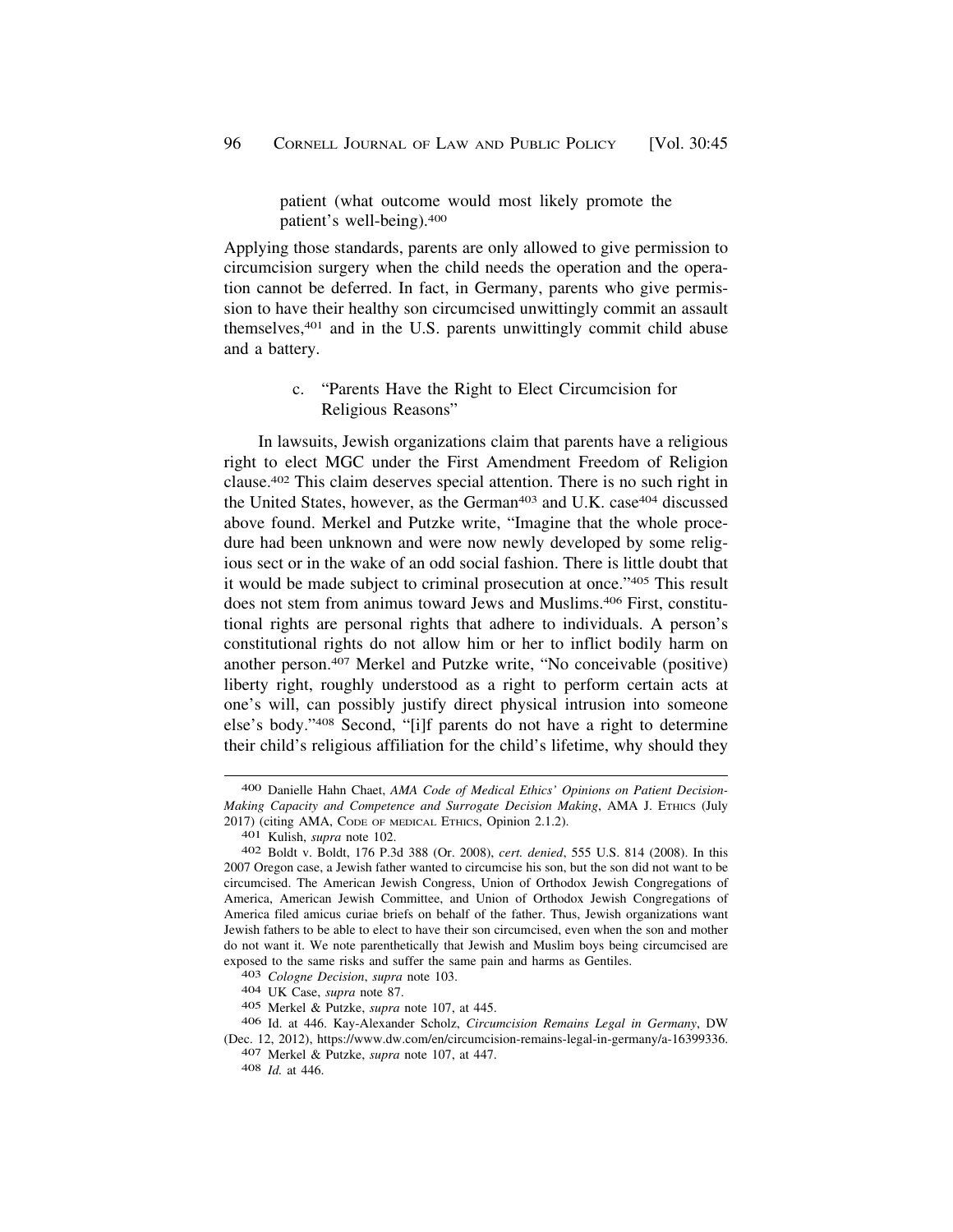have a right to permanently mark their children's bodies with a symbol of that affiliation?"409 Third, the U.S. Supreme Court held in *Prince v. Massachusetts* in 1944 that parents are not allowed to expose their children even to the risk of physical or psychological harm, let alone actually harm them, as MGC and FGC do, based on the parents' religious beliefs.410 The court in *Prince* famously stated that parents may martyr themselves, but not their children.411 Merkel and Putzke write that insofar as MGC is more than merely a religious rite, but a significant bodily harm to the child, "this, inevitably, brings the law onto the scene."<sup>412</sup>

d. "Physicians Are Allowed to Take Orders from Parents"

Even if parents had the right to elect circumcision for non-medical reasons, physicians, who are licensed only to practice medicine, are not permitted as implied to act as cultural brokers who take orders from parents to circumcise their healthy boys for non-medical reasons.413 The AAP's own Committee on Bioethics made this clear in 1995:

> Thus 'proxy consent' poses serious problems for pediatric health care providers. Such providers have legal and ethical duties to their child patients to render competent medical care based on what the patient needs, not what someone else expresses. Although impasses regarding the interests of minors and the expressed wishes of their parents or guardians are rare, the pediatrician's responsibilities to his or her patient exist independent of parental desires or proxy consent.414

In 1949 the physician Douglas Gairdner wrote, "In order to decide whether a child's foreskin should be ablated the normal anatomy and function of the structure at different ages should be understood; the danger of conserving the foreskin must then be weighed against the hazards of the operation," which he stated were unknown.415 It seems shocking that despite that warning, and the despite the AAP having issued circumcision guidelines over a 50-year period, the AAP still does not know the extent of complications that the operation causes.<sup>416</sup> The AAP cannot accomplish its mission of helping children attain or in this case retain optimal physical and mental health without knowing the anatomy and

<sup>409</sup> *Id.* at 447.<br>410 Prince v. Massachusetts, 21 U.S. 158, 169–70 (1944).<br>411 *Id.* at 170.<br>412 Merkel & Putzke, *supra* note 107, at 447.<br>413 Committee on Bioethics, *supra* note 399.<br>414 *Id.* 

<sup>415</sup> Gairdner*, supra* note 5.

<sup>416</sup> *2012 AAP Statement*, *supra* note 187.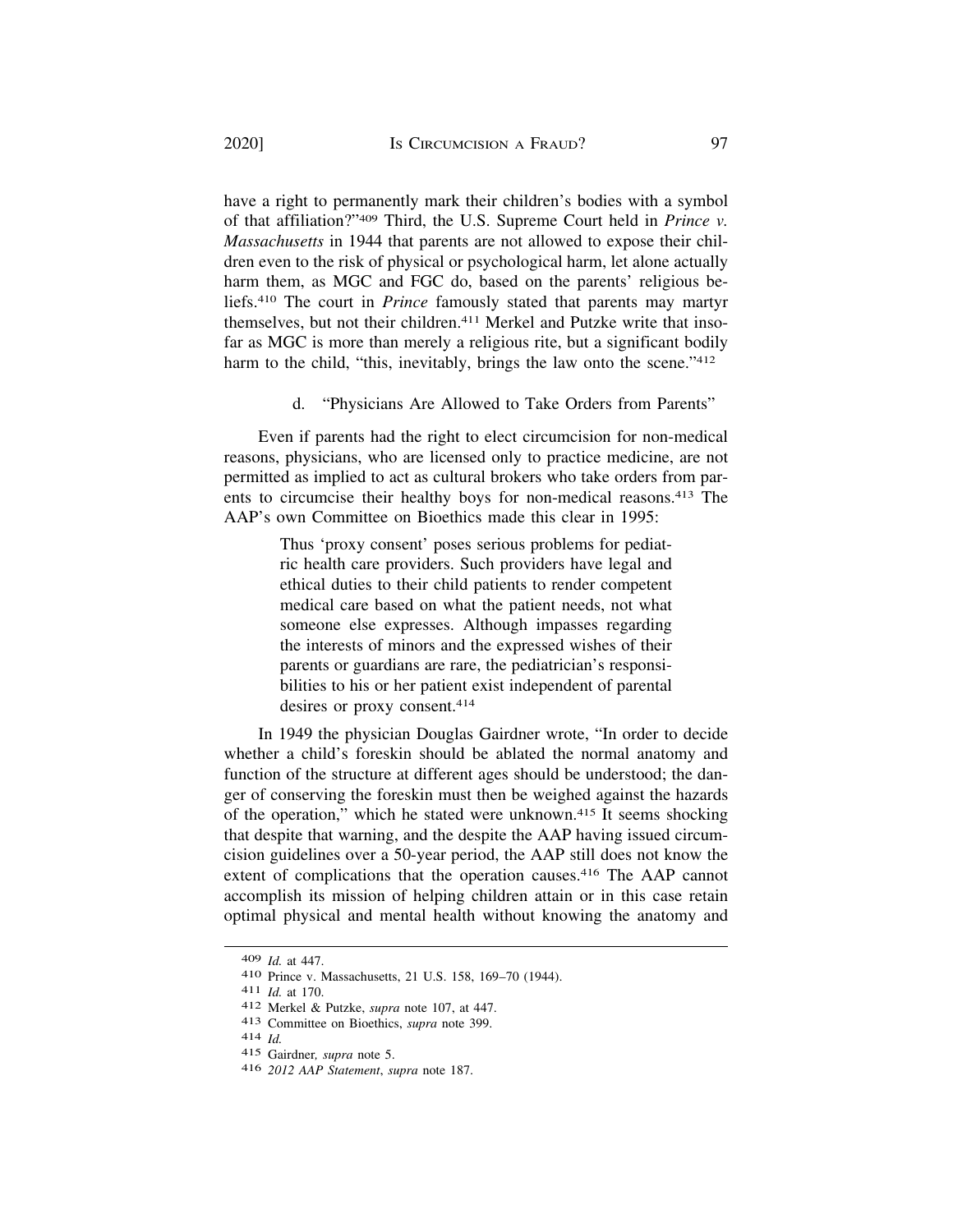<span id="page-53-0"></span>function of the foreskin and the hazards of the operation. The AAP's 2012 technical report calls for more research, but eight years later none has been forthcoming, nor do the authors know of any such studies underway.

### *D. Intentional Fraud by Many Physicians Who Circumcise*

The question then arises whether physicians in the U.S. who perform circumcisions also intend to deceive parents to obtain their permission. The practice has long been a surgical temptation<sup>417</sup> for U.S. physicians for financial reasons, and some (perhaps many) physicians in the U.S. perform the operation because it pays well.418 Dr. Thomas Wiswell, a zealous circumcision advocate, admitted this when he stated that he had friends who are obstetricians who look at a foreskin and see a price tag on it, and the procedure does not take long either.<sup>419</sup> We suggest that many physicians who circumcise intentionally deceive parents, and thereby their sons and the public, about circumcision for personal financial gain.420

#### 1. The "Question"

Since the 1970s, it has been common for medical professionals in the United States to ask the parents of newborn boys whether they want to have their son circumcised or not (the "Question").421 In legal terms, the "Question" is an offer to sell unnecessary genital surgery to the parents.422 Such forms of solicitation are considered unethical by the AMA.423 The "Question" forces parents to answer when they might well otherwise never have considered having their son circumcised.424 Parents may not speak English well or at all.<sup>425</sup> If they do, they might understand

421 *See Adler Legal*, *supra* note 182, at 443.

<sup>417</sup> *See generally Darby Temptation*, *supra* note 46. To "tempt" is "to entice to do wrong by promise of pleasure or gain." Merriam-Webster dictionary.

<sup>418</sup> *See DOC Commentary*, *supra* note 260.

<sup>419</sup> *Id.* 

<sup>420</sup> *See id.* at 7 ("To increase the income of their members, the [AAP is] willing to put healthy American boys under the circumcision knife and expose them all to the risks of any surgery, and the unique risks, harms, and losses of circumcision itself.").

<sup>422</sup> *Id.* 

<sup>423</sup> AMA COUNCIL ETHICAL & JUD. AFFS., THE CODE OF MEDICAL ETHICS: CURRENT OPINIONS WITH ANNOTATIONS 2.19 (1997).

<sup>424</sup> *See* J. Steven Svoboda, *fs, Tortured Doctrines: Informed Consent as a Legal Fiction Inapplicable to Neonatal Circumcision*, *in* GENITAL CUTTING: PROTECTING CHILDREN FROM MEDICAL, CULTURAL, AND RELIGIOUS INFRINGEMENTS 1, 7–8, 18–19 (George C. Denniston et al. eds., 2013) [hereinafter *Svoboda Tortured Bodies*].

<sup>425</sup> *See* Richard Robinson et al., *Consent for Non-Therapeutic Male Circumcision on Religious Grounds*, 91 ANNALS ROYAL COLL. SURGEONS ENG. 152, 152–53 (2009).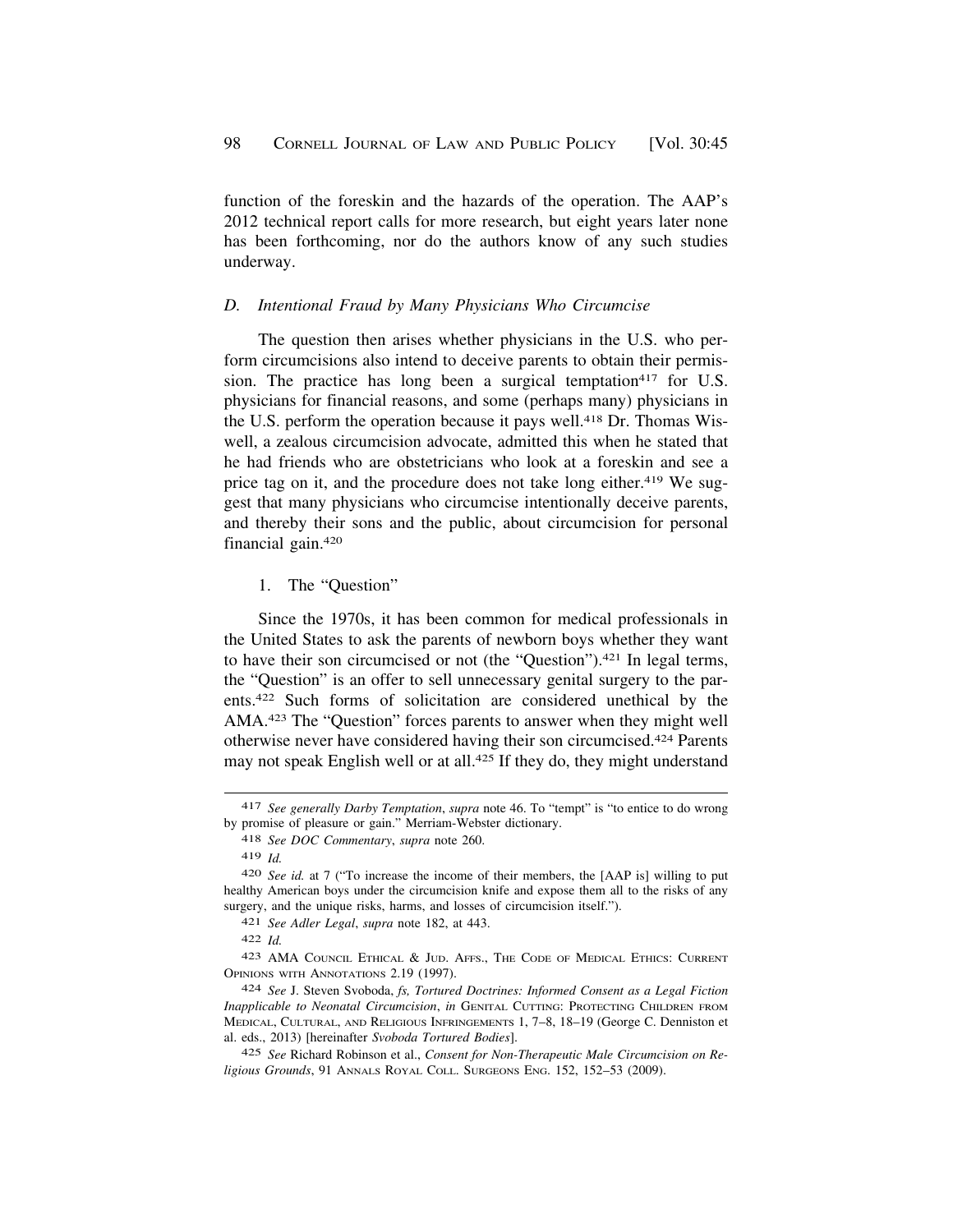the "Question" to constitute a recommendation.426 The "Question" falsely implies that circumcision is medicine, that parents have the right to elect it, that it is good or not bad for their son's health to elect it, and that physicians are permitted to take orders from parents to perform it.427 As exposed in this Article, none of those implied claims are true.<sup>428</sup>

The "Question" also may take the parents by surprise.<sup>429</sup> Physicians should know that this takes unfair advantage of the parents. Susan Blank, the chair of the AAP's 2012 committee, stated in a press release that "[i]t's a good idea to have this conversation during pregnancy . . . so you have time to make the decision,"430 thus acknowledging that when asked in the hospital without having had this conversation before, some the parents might not have time or be able to make a fully informed decision.431 Adults sometimes obtain a second opinion before consenting to surgery, but parents whose consent is solicited in the hospital will not have that option.<sup>432</sup> The mothers—who are recovering from labor, often on medications, after giving birth, and who are distracted by beginning to nurse their newborn son—may be legally incapacitated,<sup>433</sup> which physicians knowledgeable about medicine and accustomed to obtaining consent should know, but the mothers will not.<sup>434</sup> This is analogous to the obstetric violence that is common in Brazil, where many physicians advance specious reasons for Cesarean sections and episiotomies.435 Fathers, who may be left to make the circumcision decision on their own, also may be tired, distracted, surprised, and unable to think clearly.436 In addition, nurses and physicians are busy people, and they give parents only a few minutes to decide the fate of their son's foreskin.437

- 
- 
- 

429 See Svoboda Tortured Bodies, supra note 424, at 19.<br>430 AAP Press Release, supra note 271.<br>431 See Svoboda Tortured Bodies, supra note 424, at 19.<br>432 Id. at 8, 19.<br>433 Legal incapacity is judicially determined followi codes and statutes. *See, e.g.,* In Re Estate of Card, 2001 WL 1335957 No. 224309 at \*1 (Oct. 30, 2001). Generally, however, legal incapacity is understood as the mental or physical inability to care for or consider something as fully required. BLACK'S LAW DICTIONARY (9th ed. 2009). We stipulate here that the period immediately after birth may qualify a woman for incapacity on the grounds that the process of childbirth is extremely exhausting, as well as physically, mentally, and emotionally taxing, and therefore potentially leading to a temporary impairment of the facilities required to make legally binding decisions. 434 *Svoboda Tortured Bodies*, *supra* note 424, at 14–15, 19–20.

435 Vanessa Barbara, *Hairy Baby? Better Get a C-section. Gingivitis? C-section. Scoliosis? C-section.*, N.Y. TIMES (Aug. 27, 2018), [https://www.nytimes.com/2018/08/27/opinion/](https://www.nytimes.com/2018/08/27/opinion) cesarean-section-childbirth-brazil.html ("C-sections are routinely prescribed under an endless number of pretexts, many of them . . . implausible.").

<sup>426</sup> Chris Ciesielski-Carlucci, Nancy Milliken & Neal H. Cohen, *Determinants of Decision Making for Circumcision* 5 CAMBRIDGE Q. HEALTHCARE ETHICS 228, 234 (1996). 427 *See Adler Legal*, *supra* note 182, at 471–72. 428 *Id.* at 472–73, 475–76.

<sup>436</sup>*See*, *e.g.*, *infra* note 454. 437 *Svoboda Tortured Bodies*, *supra* note 424, at 19.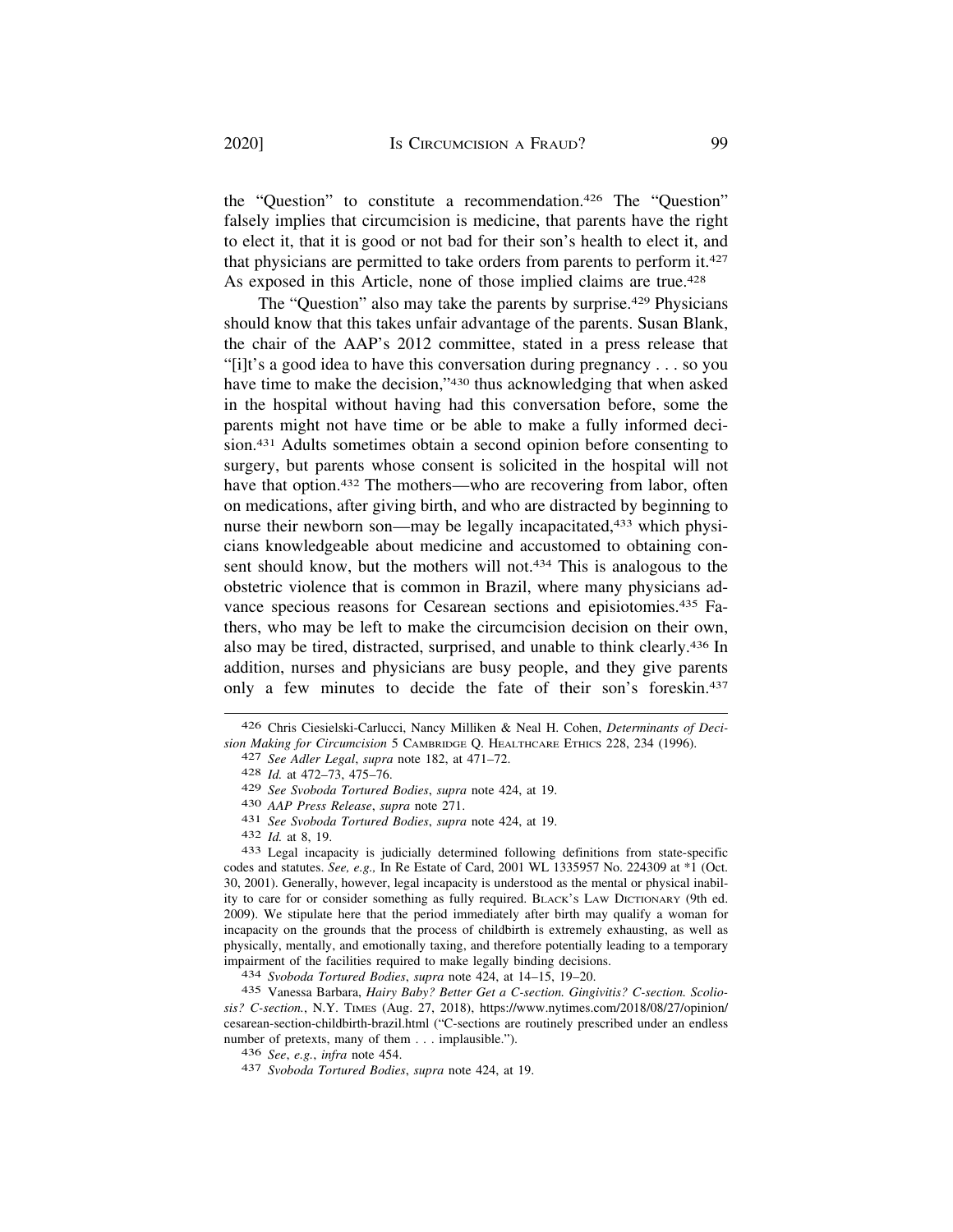<span id="page-55-0"></span>"[C]onsent, to be efficacious, must be free from imposition upon the patient. It is the settled rule that therapy not authorized by the patient may amount to a tort—a common law battery—by the physician."438

### 2. The "Talk"

After asking parents the "Question," medical professionals in most hospitals in the United States then give parents the "Talk."<sup>439</sup> The "Talk" conveys the same pro-circumcision message as the Abstract of the AAP's 2012 circumcision policy statement and press release announcing it.440 As stated, physicians who circumcise are required to use their independent medical judgment about medical matters;<sup>441</sup> thus, they are not allowed to hide behind the false claims in the AAP's 2012 guidelines described above.442 Physicians know that any operation including MGC is painful and risks complications, and pediatricians and obstetricians know that there is opposition to the practice,<sup>443</sup> as protesters protest at the annual conferences that most attend, and sometimes outside hospitals, but physicians are unlikely to inform parents of those facts,444 even though to be fully informed patients or their proxies must be given all

setts, which is affiliated with Harvard University, surprised one of the authors (Adler) and his wife, who was nursing at the time, with the "Question" the day after his son was born there on April 7, 1987. Adler had heard circumcision referred to as a snip and he visualized a painless and safe small snip of a piece of skin. In the "Talk," the physician did not disclose that the foreskin is erogenous, that circumcision is painful, risky, and harmful, or that there is any opposition to the practice. The physician said that circumcision reduces the risk of UTIs, penile cancer, and sexually transmitted diseases, but that according to the American Academy of Pediatrics it is not medically justified because UTIs can be treated with antibiotics, penile cancer can be avoided by good penile hygiene, and STDs can be avoided by safe sex. The physician then said that some parents elect circumcision for religious, cultural, and personal reasons. Adler asked what do you mean, personal reasons? The physician answered that some parents want their son's penis to look like the father's penis. It seemed unlikely that the claim that parents have such a legal right could be true. That led to learning more about circumcision and decades later to writing this Article. When the physician asked if Adler had other questions, Adler asked, "Can't my son decide for himself when he becomes an adult?" The physician replied that it is better to circumcise boys in infancy. Adler felt pressured and by that time had decided to decline the offer to circumcise. His son thanked him when he became an adult, and said "it is not rocket science," meaning that it is clearly better to have a foreskin than to be circumcised.

<sup>438</sup> Canterbury v. Spence, 464 F.2d 772, 783 (D.C. Cir. 1972).

<sup>439</sup> See Adler Legal, supra note 182, at 443.<br>440 See AAP Press Release, supra note 271.<br>441 See Hafemeister, Just Say No, supra note 114, at 367.<br>442 See id. at 372–76.<br>443 For example, at a circumcision protest in October Diekema grabbed the video camera of a film maker and would have smashed it, had it not been attached to the photographer's body. *See* American Circumcision Film, *#AAP16: American Academy of Pediatrics Attempts to Silence Human Rights Protestors*, AM. CIRCUMCISION (Oct. 31, 2016), <https://circumcisionmovie.com/2016/10/aap16-american-academy-pediatrics-at>tempts-silence-human-rights-protestors/. 444 For example, a physician at Brigham and Women's Hospital in Boston, Massachu-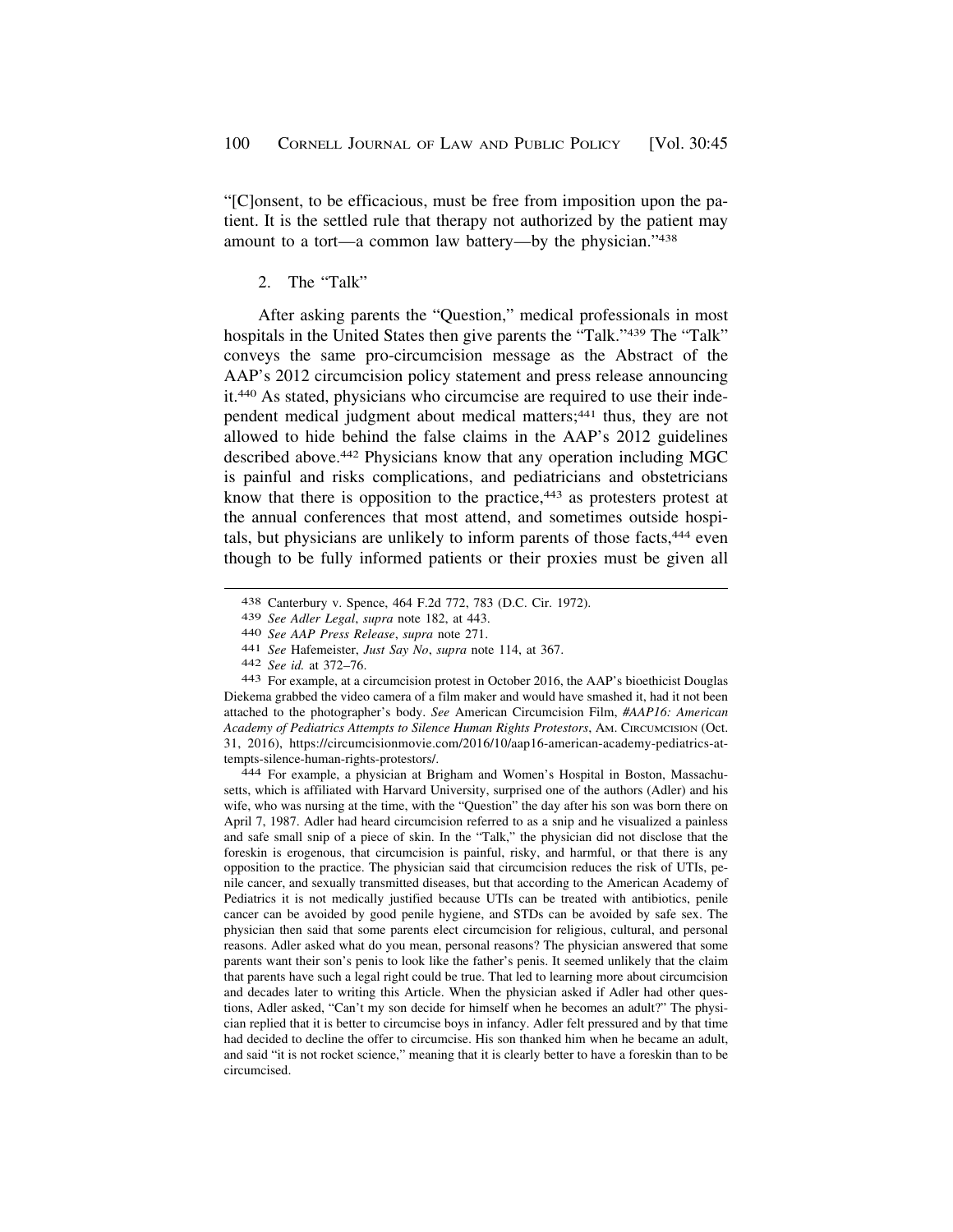information that might affect their decision. Consent forms may contain false claims as well 445

3. Coercion

In addition, nurses in hospitals may ask the parents of newborn boys on multiple occasions whether they want to have their son circumcised, pressing for an affirmative answer.446 For example, J. Steven Svoboda, founder of Attorneys for the Rights of the Child, reports that when his son was born, nurses asked him and his wife that question on five separate occasions after they had said "no."447 Moreover, none of the nurses told Svoboda and his wife anything about the procedure. Svoboda became exasperated and told the nurse, "Don't you know that it is unnecessary surgery?", which the nurse should have been telling him because parents may not know it. The nurse replied, "I know." Svoboda asked why she was soliciting the procedure, then, and her answer was, 'Because parents want it,'"448 but Svoboda had not asked for it and did not want it.

In an often-cited case, *Canterbury v. Spence*, the court stated, "[it] is . . . clear that the consent, to be efficacious, must be free from imposition upon the patient. It is the settled rule that therapy not authorized by the patient may amount to a tort—a common law battery—by the physician."449 Badgering parents to persuade them to consent after they have declined constitutes unfair and deceptive conduct. Giving parents little or no information about circumcision, when they are entitled to be fully informed about any medical procedure on their child, including the diagnosis and the physician's recommendation, also appears to be a fraudulent omission intended to deceive the parents into consenting.450 Although nurses might wish to assert the defense that they simply take orders from their superiors, moves to place more of the informed consent and educational responsibilities on nurses also make them culpable.451 The New Hampshire Board of Nursing has expressed concern about nurses engaging in deception in the provision of health care, including

<sup>445</sup> For example, the circumcision consent form for Brigham and Women's Hospital, a Harvard University hospital, states "there is still some medical controversy about the need for the procedure on a routine basis." BWH Consent Form, *supra* note 356. This is a fraudulent claim: there is no medical need to circumcise boys on a routine basis or at all.

<sup>446</sup>*See* Adler, *supra* note 223, at 6*; Adler Legal*, *supra* note 182, at n.47. 447 Personal communication from J. Steven Svoboda to Peter W. Adler March 10, 2020. Van Howe has personal knowledge that the practice is ubiquitous: such stories have been conveyed to him on multiple occasions. 448 *Id.* 

<sup>449</sup> Canterbury v. Spence, 464 F.2d 772, 782–83 (D.C. Cir. 1972).

<sup>450</sup> *See* Lauren Sardi & Kathy Livingston, *Parental Decision Making in Male Circumcision*, 40 AM. J. MATERNAL/CHILD NURSING 110, 114 (2015).

<sup>451</sup> *Id.* at 111–12, 114.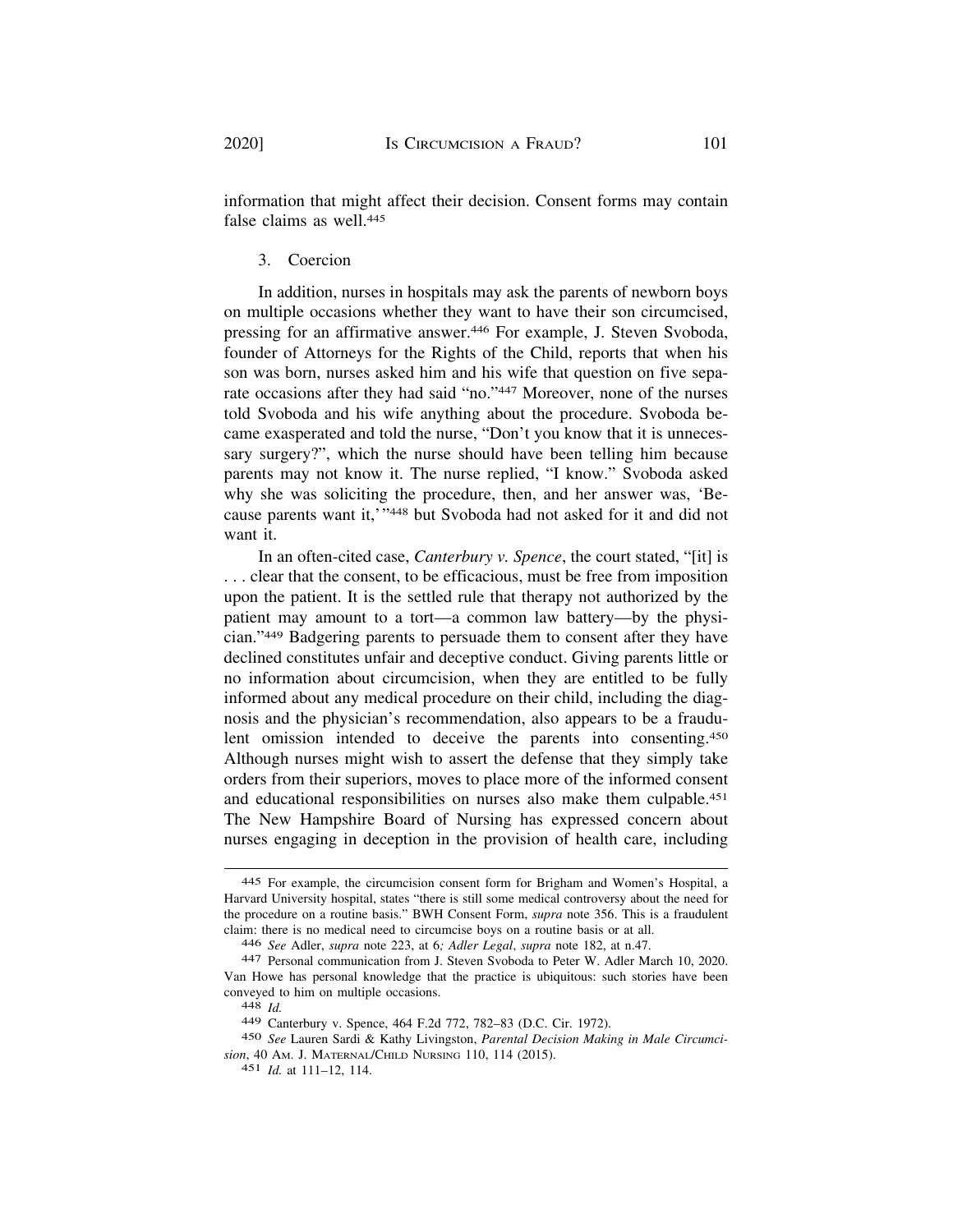<span id="page-57-0"></span>fraudulent behavior toward patients that may affect the nurses' ability to safely care for patients.452 The board shared particular concern about children, noting that they are especially vulnerable. Physicians in the U.K. flout the law as well: a 2009 study concluded that "[t]he data reveal a consistent non-conformity with recommended practice and the common law."453

Thus, a variety of circumstantial evidence suggests that many physicians who circumcise intend to defraud parents and thereby their sons about circumcision.454 Egregious examples include high pressure sales tactics, not disclosing that circumcision is painful and risky, assigning no value to the foreskin, and claiming that parents have the right to elect the procedure because they prefer the appearance of the circumcised penis.455 The consequence is that parental permission is rarely, if ever, fully informed as the law requires. The consent is thus invalid, and the operation is a battery.456 The German court held that because circumcision for non-medical reasons violates the child's rights to bodily integrity and self-determination, and the child's rights supersede the parents' rights, parental consent is always invalid,<sup>457</sup> and the result would be the same under U.S. law.

As discussed above, case law shows that intentional fraud consists in deception practiced to induce another to part with property or to surrender some legal right, and which accomplishes the end designed.458 MGC meets that definition. Physicians and nurses mislead parents and thereby their sons about circumcision through the deceptive conduct and false and deceptive medical and legal representations and omissions enumerated above. They thereby induce the parents, acting on behalf of their sons, to consent to part with something of value (the foreskin of their son's penis) and to surrender a legal right (their son's right to keep the foreskin).459

#### V. LITIGATING THE FRAUD CLAIMS

Litigation considerations are favorable to the plaintiffs.460 Plaintiffs might include not only circumcised boys and men but also their parents,

<sup>452</sup> Office of Professional Licensure and Certification, New Hampshire Board of Nursing (June 25, 2020).

<sup>453</sup> Robinson et al., *supra* note 425, at 153.

<sup>454</sup> *See* J. Steven Svoboda, Peter W. Adler & Robert S. Van Howe, *Circumcision Is Unethical and Unlawful*, 44 J. L. MED. & ETHICS 263, 275, n.242 (2016).

<sup>455</sup> *Id.* at 275. *See also Adler Legal*, *supra* note 182, at 443.

<sup>456</sup> Canterbury v. Spence, 464 F.2d 772, 782–83, n.34 (D.C. Cir. 1972).

<sup>457</sup> *Cologne Decision*, *supra* note 103.

<sup>458</sup> Bender v. Southland Corp., 749 F.2d 1205, 1216 (6th Cir. 1984).

<sup>459</sup>*Id*. 460 *See* J. Steven Svoboda, *Circumcision—A Victorian Relic Lacking Ethical, Medical or Legal Justification*, 3 AM. J. BIOETHICS 52, 53–54 (2003).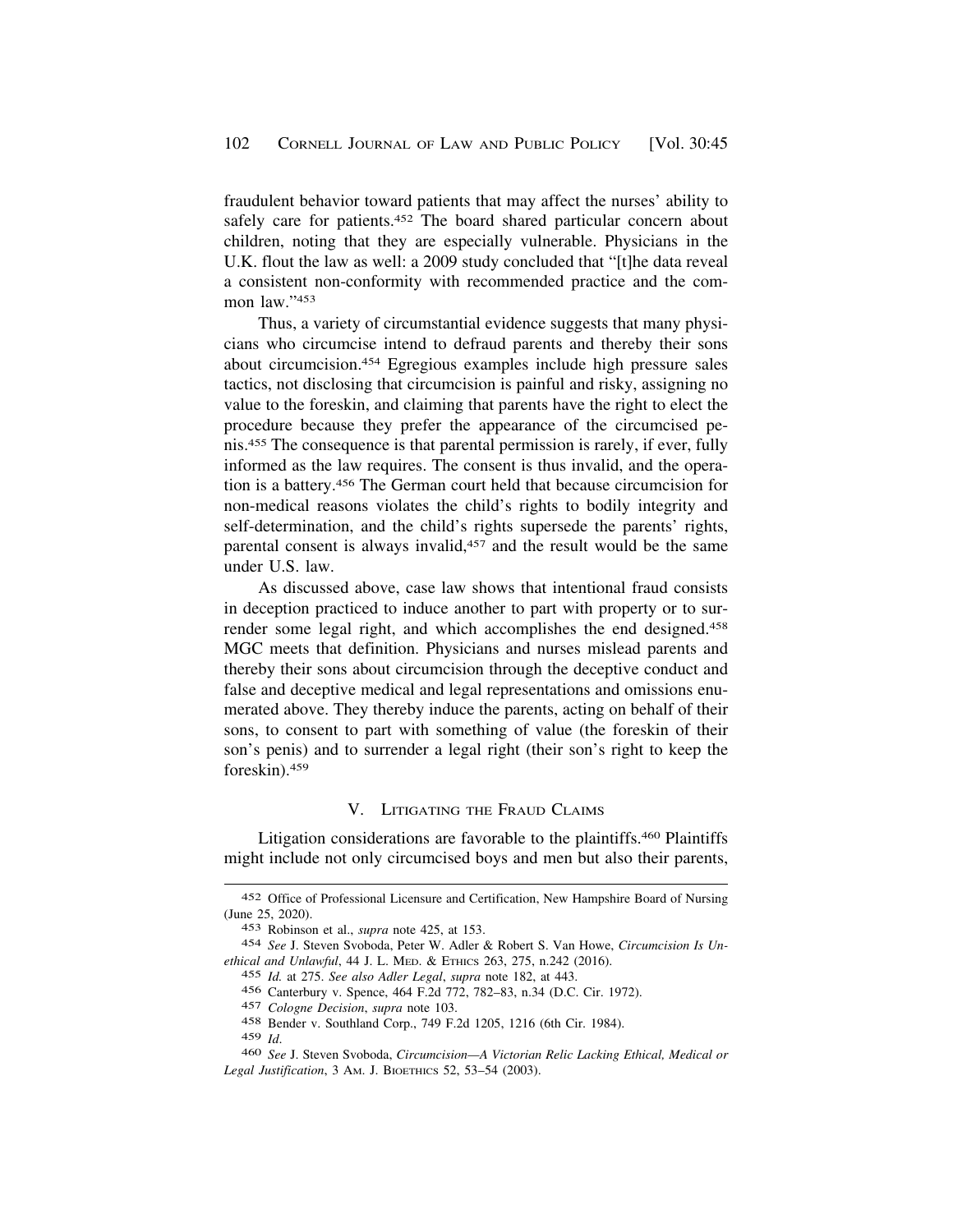because as parents learn more about circumcision, they may come to regret having given their permission to have their son circumcised.461

### *A. Easier than a Malpractice Suit*

It is much easier for plaintiffs to bring a lawsuit for battery, breach of fiduciary duty, and constructive fraud than for medical malpractice, as such lawsuits avoid the requirements and problems of the latter such as the need for expert testimony.462 These actions address "behaviors in which no physician should engage . . . [and] regardless of the explanation given for that behavior . . . [legal] consequences should flow."463 Further, because "the plaintiff need only show that the physician's conduct violated basic rules of conduct regarding how all physicians are expected to act . . . expert testimony may not be required."464

### *B. Longer Statute of Limitations*

The statute of limitations will likely be longer for the fraud claims than for battery.465 For example, on appeal in *Neilsen v. Kazarian*, the court observed that the statute of limitations in California in 2019 was two years for battery and intentional infliction of emotional distress, but three years for fraud and four years for breach of fiduciary duty.466 Importantly, the *Neilsen* court also held that the statute of limitations does not begin until the plaintiff discovers or has reason to discover the cause of action,467 called the delayed discovery rule.468 Likewise, the New York Court of Appeals noted in *Simcuski v. Saeli*, "[i]t is the rule that a defendant may be estopped to plead the Statute of Limitations where plaintiff was induced by fraud, misrepresentations or deception to refrain from filing a timely action."469 This markedly expands the number of potential plaintiffs to include men of any age who learn that a physician and hospital took the foreskin of their penis by intentional or constructive fraud.

<sup>461</sup> *Id.* 

<sup>462</sup> *See* Hafemeister, *Just Say No*, *supra* note 114, at 379–80, n.215.

<sup>463</sup> *Id.* at 379.

<sup>464</sup> *Id.* at 379–80.

<sup>465</sup> *See* Neilsen v. Kazarian, Nos. B284287, B287623, 2019 Cal. App. Unpub. LEXIS 1859 (Mar. 19, 2019).

<sup>466</sup> *Id.* Additionally, in Remis v. Fried, a New York court stated that the statute of limitations was three years for negligent misrepresentation but "the longer of six years from the wrongful conduct or two years from when the party knew, or should have discovered, the fraud." *See* 930 [N.Y.S.2d](https://N.Y.S.2d) 176, 176 (N.Y. Sup. Ct. 2011).

<sup>467</sup> *See* Neilsen, *supra* note 465, at 7; *see also* WA Southwest 2, LLC v. First A. Title Ins. Co., 240 Cal. App. 4th 148, 156 (Cal. Ct. App. 2015).

<sup>468</sup> *Id.* 

<sup>469</sup> Simcuski v. Saeli, 44 N.Y.2d 442, 448–49 (N.Y. 1978) (internal citations omitted).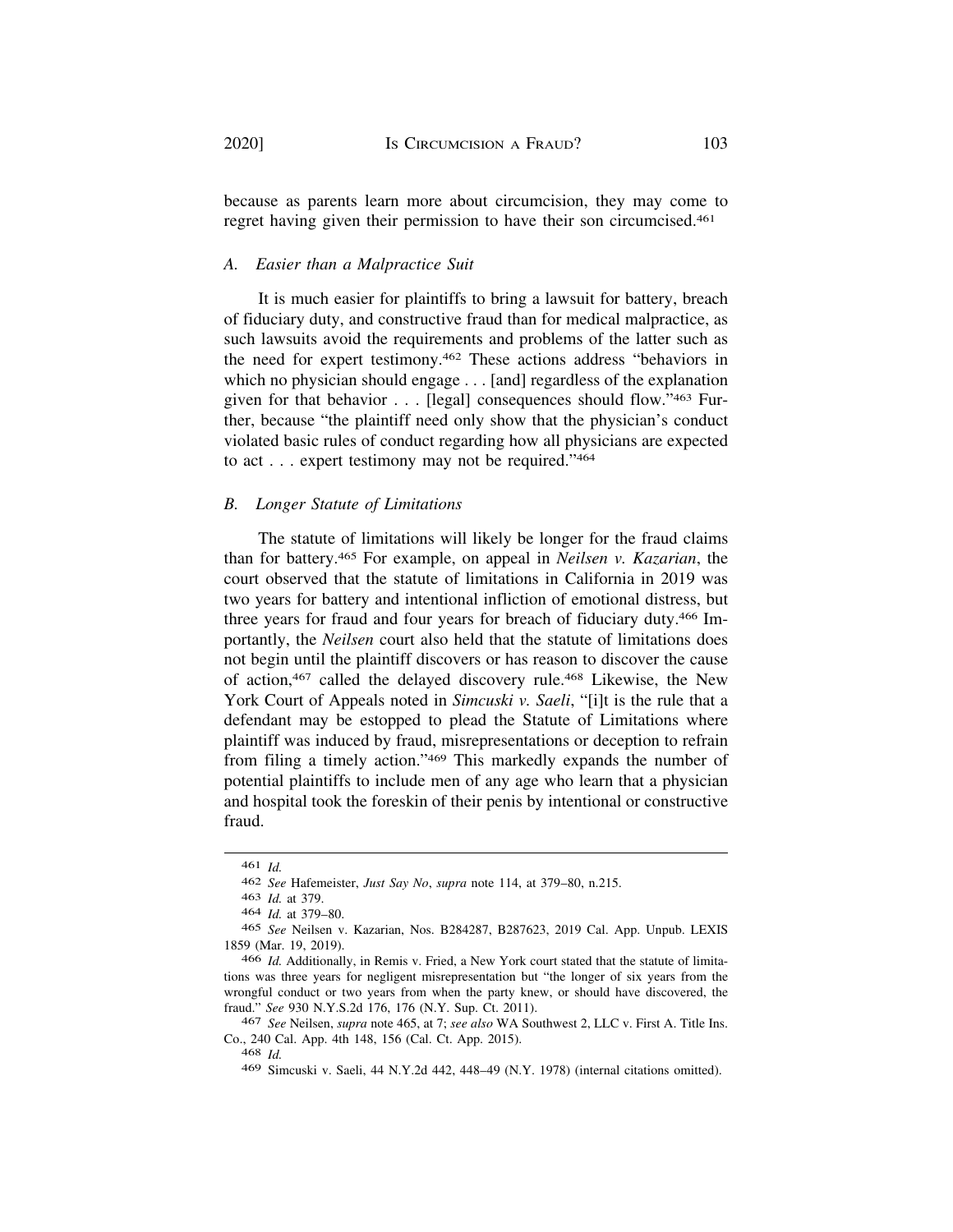### <span id="page-59-0"></span>*C. Right to Summary Judgment*

In the aforementioned 2012 German case, the court held that circumcision is a battery without conducting a trial.470 In the 2016 United Kingdom case, the court also held that boys have a right to decide the fate of the foreskin for themselves without a trial.<sup>471</sup> As it has already been discussed in this paper, it is straightforward that it is unlawful to bill Medicaid for MGC.472 While it has not yet been decided within the U.S., given these outcomes and our analogous reasoning, plaintiffs should be entitled to summary judgment on those claims.

### *D. Prior Admissions*

In the past, physicians in the U.S. and the AAP have made many statements favorable to the plaintiffs that could be used against them if they take a contrary position without justifying the change. For example, in the AAP's circumcision policy statements or guidelines between 1971 and 2012, the AAP has stated the following: circumcision is not medically indicated;473 circumcision is a non-therapeutic elective procedure;474 "'phimosis of the newborn' is not a valid medical indication for circumcision;"475 the "skin is a protective organ, and any break in its integrity affords an opportunity for infection," and the circumcision site is an open surgical wound;476 "local anesthesia adds an element of risk;"477 the "immediate hazards of circumcision of the newborn include local infection which may progress to septicemia, significant hemorrhage, and mutilation;"478 although the AAP claims that "significant acute complications are rare" and that the benefits outweigh the risks, the AAP states that it does not the incidence of complications;<sup>479</sup> "[s]ome forms of FGC are less extensive than the newborn male circumcision;"<sup>480</sup> MGC may reduce penile sensation and sexual satisfaction;<sup>481</sup> "behavioral factors appear to be far more important than circumcision status" in preventing STIs and HIV;<sup>482</sup> "[a] program of education leading

<sup>470</sup> See Cologne Decision, supra note 103.<br>471 Re L and B (Children) [2016] EWHC 849 [143].<br>472 See generally Adler Medicaid, supra note 161, at 353.<br>473 1971 AAP Statement, supra note 252.<br>474 1989 AAP Statement, supra not *the Guidelines for Perinatal Care: Summary of Changes*, 100 PEDIATRICS 1021 (1997).

<sup>475</sup> *1975 AAP Statement*, *supra* note 38.

<sup>476</sup> COMM. ON FETUS & NEWBORN, STANDARDS AND RECOMMENDATIONS FOR HOSPITAL CARE OF NEWBORN INFANTS 121 (6th ed. 1977) [hereinafter 1977 AAP STATEMENT]. 477 *1989 AAP Statement*, *supra* note 386. 478 *1975 AAP Statement*, *supra* note 38.

<sup>479</sup>*2012 AAP Technical Report, supra* note 39, at e772. 480 *Female Minors, supra* note 364, at 1089. 481 *1999 AAP Statement, supra* note 311. 482 *Id.*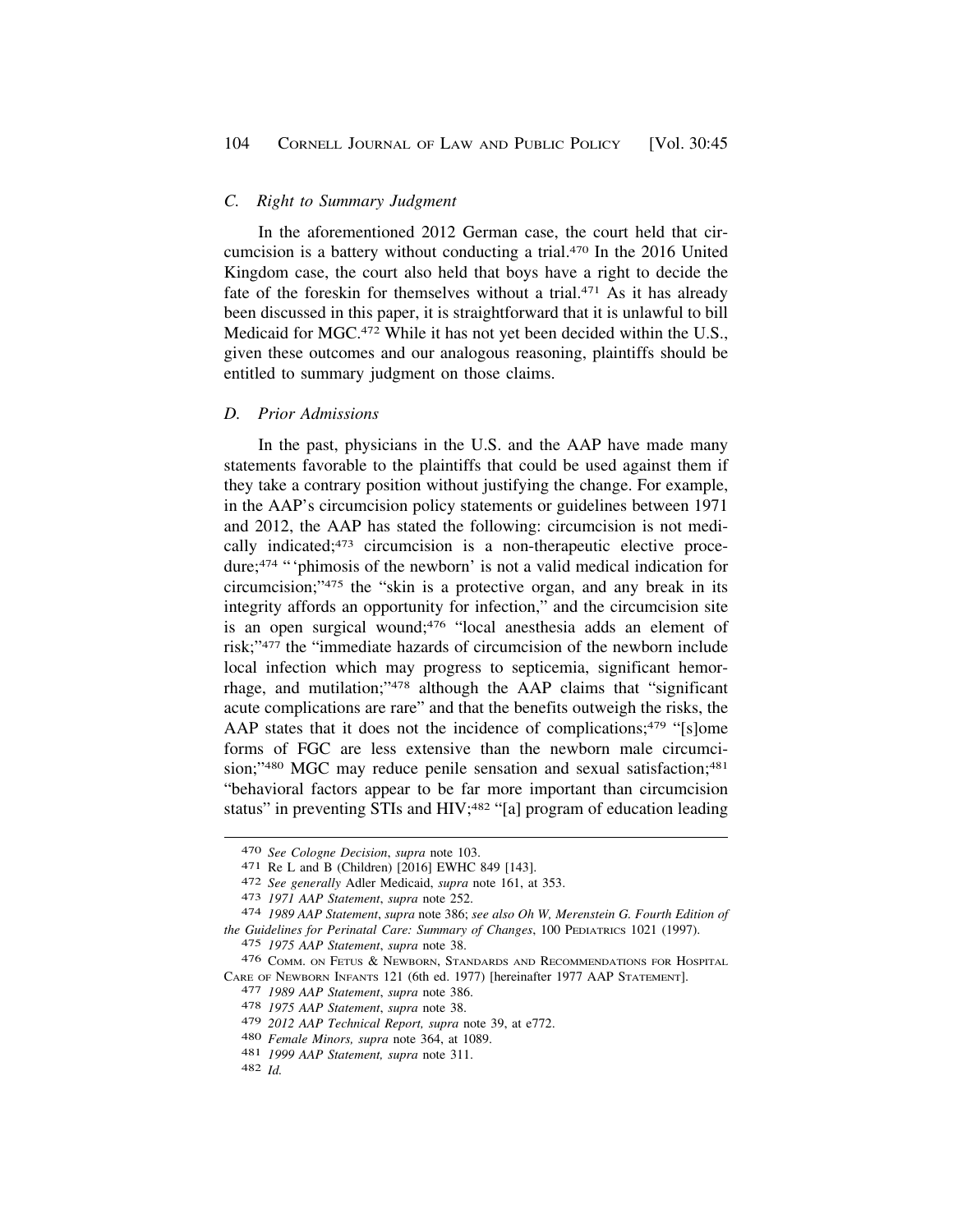to continuing good personal hygiene would offer all the advantages of circumcision without the attendant surgical risk";483 and the benefits are not great enough to recommend it as a routine procedure.<sup>484</sup>

### *E. Damages May Be Large, Multiplied, and Uninsured*

Attorneys for the Rights of the Child has published a list of judgments and settlements involving negligently performed or so-called botched circumcisions,<sup>485</sup> for which the damages can be large.<sup>486</sup> Even a properly performed circumcision gives rise to damages for pain and suffering and for the lost value of the foreskin,<sup>487</sup> which in our view is large. Faithless fiduciaries must make good the full amount of the loss that their breach has caused.488 In business cases, plaintiffs who prevail on claims arising from breach of trust are also entitled to lost profits.489 Given that unnecessary surgery unjustly enriches physicians at the expense of their patients, plaintiffs would likely be entitled to recover the physician's and hospital's profits from the operation. Furthermore, if the hospital sold the foreskin to a pharmaceutical or cosmetics company, the profits from its unlawful resale would also likely be recoverable.490

In addition, in some states, physicians can be held liable for multiple and/or punitive damages for battery—for example, where there is wanton or reckless disregard for a person's rights including the preservation of health and life,<sup>491</sup> even if evil intent to harm the patient is lacking.492 In our view, then, MGC does constitute wanton and reckless disregard for boys' rights and the preservation of the health and life of boys and men. The Supreme Court has observed that punitive damages for wrongful conduct have long been a part of state tort law and that their purpose is compensation, punishment, and deterrence.<sup>493</sup> The Restate-

<sup>486</sup>*Id*. 487 LEGAL INFO. INST., *supra* note 203. 488 Prince v. Harting, 177 Cal. App. 2d 720, 731 (Cal. Ct. App. 1960).

489 *Id.* at 731 ("[A] faithless fiduciary must repay to the beneficiary of his fiduciary duties the entire profit that he has caused the beneficiary to lose.").

490 *See supra* note 260.

492 *See generally Noe, supra* note 491, at 424–25.

<sup>483</sup>*1975 AAP Statement, supra* note 38. 484 *2012 AAP Statement, supra* note 187.

<sup>485</sup> *Legal Victories*, ATT'YS FOR RTS. CHILD, <https://www.arclaw.org/resources/legal-vic>tories (last visited Jun 7, 2020).

<sup>491</sup> *See*, e.g., James D. Ghiardi, *Punitive Damages in Wisconsin*, 60 MARQ. L. REV. 753, 757 (1977) (citing Kink v. Combs, 135 N.W.2d 789 (1965)). In Noe v. Kaiser Foundation Hosp., an Oregon court observed that where there has been a particularly aggravated disregard by a member of the medical profession of his professional duties (preservation of life and health), punitive damages are appropriate, in part to deter such conduct. 248 Or. 420, 424–25 (Or. 1967).

<sup>493</sup> Pacific Mut. Life Ins. Co. v. Haslip et al., 499 U.S. 1, 15 (1991) (internal citation omitted).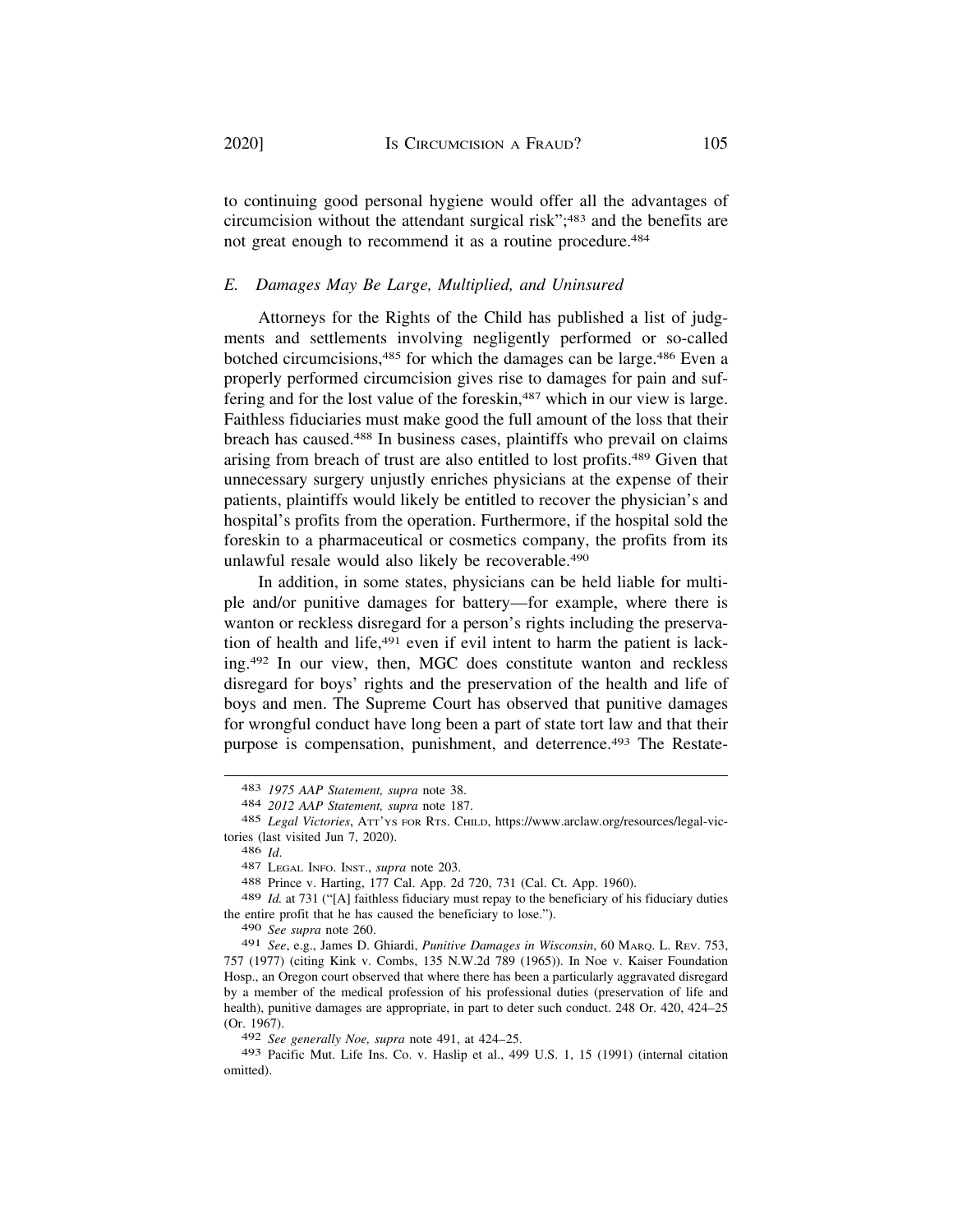<span id="page-61-0"></span>ment (Second) of Torts § 908(2) provides: "In assessing punitive damages, the trier of fact can properly consider the character of the defendant's act, the nature and extent of the harm to plaintiff that the defendant has caused or intended to cause and the wealth of the defendant."494 Thus, courts can award punitive damages large enough to end the practice of circumcision (and we suggest that they should).

Some consumer protection acts provide that when an unfair and deceptive act or practice has injured numerous other similarly situated individuals, any injured person can bring a class action lawsuit on behalf of the class.495 Plaintiffs' lawyers have a powerful financial incentive to bring such suits in the U.S., where an estimated 80% of males now living (roughly 132 million males) are circumcised. Because the statute of limitations in fraud suits in some states begins upon discovery,496 many of those males could be part of the class. A successful class action lawsuit would be the quickest way to end the practice.

Finally, in *Cobbs v. Grant*, the court observed that physicians held liable for the intentional tort of battery might not be covered by malpractice insurance.497 Depending upon the state, the physician might not be covered for any of the claims discussed in this Article because malpractice insurers are insuring against negligently performed operations, not against operations that should not have been performed at all.<sup>498</sup> Moreover, malpractice insurance contracts may expressly exclude fraud claims.499 Physicians who perform MGC also risk incarceration for child abuse<sup>500</sup> and Medicaid fraud.<sup>501</sup>

#### CONCLUSION AND RECOMMENDATIONS

It is a very good thing to be genitally intact, and a very bad thing to have one's healthy genitals cut without one's own consent. In any event, since there is no medical indication for male or female genital cutting<sup>502</sup>

<sup>494</sup> AM. LAW INST., RESTATEMENT (SECOND) OF TORTS § 908(2) (1979).

<sup>495</sup> *See, e.g.,* Mass. Gen. Laws Ann. ch. 93A, Section 11. *See generally Class Action*, LEGAL INFO. INST., [https://www.law.cornell.edu/wex/class\\_action](https://www.law.cornell.edu/wex/class_action). 496 *Statutes of Limitations and the Discovery Rule*, JUSTIA, <https://www.justia.com/in>-

jury/medical-malpractice/statutes-of-limitations-and-the-discovery-rule/ (last visited 4/10/ 2020).

<sup>497</sup> Cobbs v. Grant, 502 P.2d 1, 8 (Cal. 1972).

<sup>498</sup> Miller, *supra* note 204, at 498.

<sup>499</sup> *See, e.g.*, *Chart of Punitive Damages by State,* MCCULLOUGH CAMPBELL & LANE, LLP, [https://www.mcandl.com/puni\\_chart.html](https://www.mcandl.com/puni_chart.html) (displaying a chart prepared by a law firm showing punitive damages by state and stating that "punitive damages are insurable unless awarded for intentional conduct").

<sup>500</sup> *See*, e.g., Mass. Gen. Laws Ann. ch. 265, § 13J (2 1 /2 to 5 years for battery causing bodily injury and  $2 \frac{1}{2}$  to 15 years for causing substantial bodily injury).

<sup>501</sup> *See* 18 U.S.C. § 287; 18 U.S.C. §1001; and 18 U.S. Code § 1347.

<sup>502</sup> *See supra* note 254.